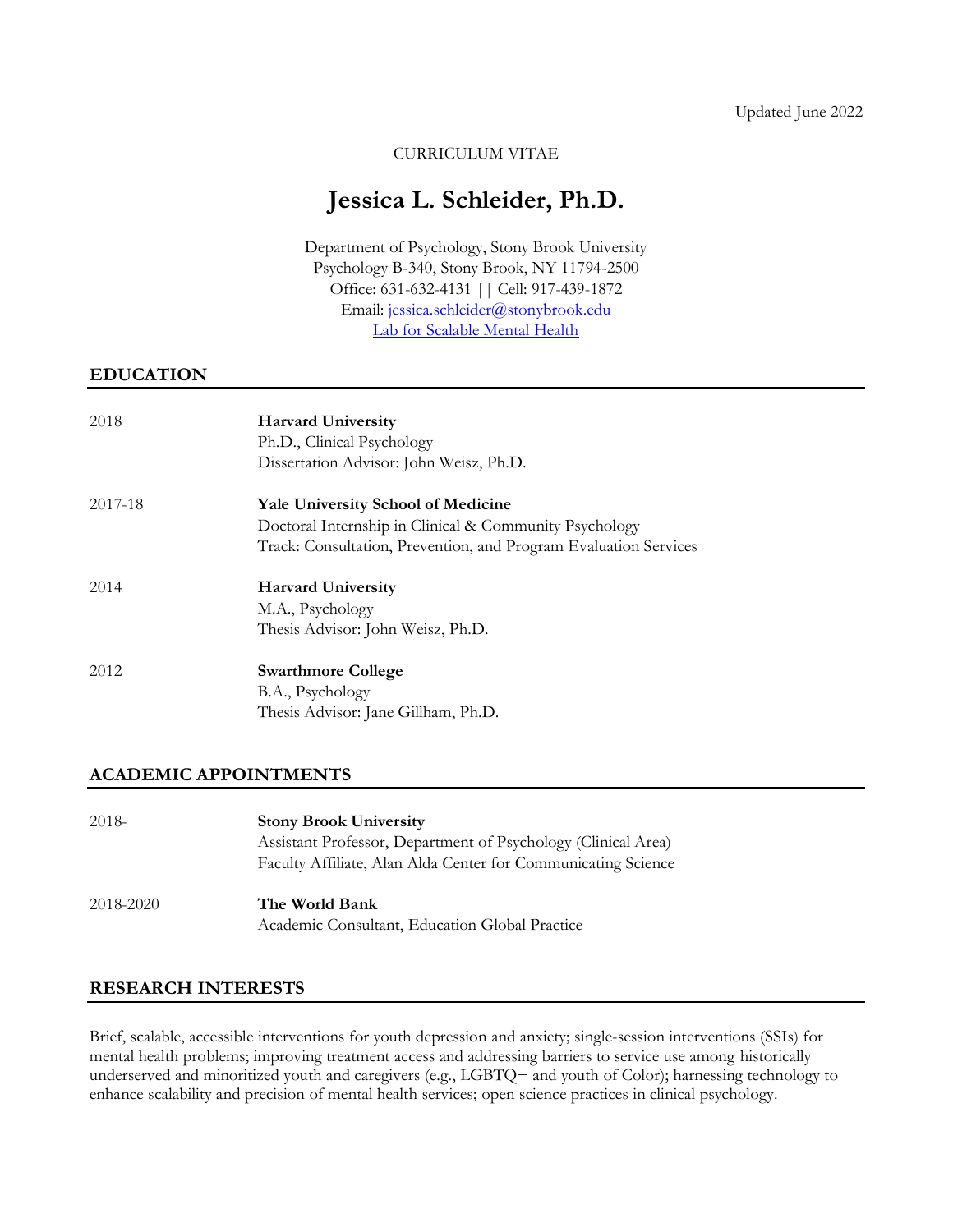# **GRANTS, FELLOWSHIPS, AND SPONSORSHIPS**

# **Current Support**

| 2022-2025 | Health and Public Safety Workforce Resilience Training Program (U3NHP45406-01-00),<br>Health Resources & Services Administration. Promoting Provider Resilience via Communication,<br>Self-Care, and Organizational Training Programs. Sub-Project: Building and Evaluating a Single-<br>Session Mental Health Walk-In Center for Healthcare Workers and Trainees.<br>Co-PI and Sub-Project Lead (Contact PI: Susmita Pati, MD, MPH). Total costs: \$2,280,633 |
|-----------|----------------------------------------------------------------------------------------------------------------------------------------------------------------------------------------------------------------------------------------------------------------------------------------------------------------------------------------------------------------------------------------------------------------------------------------------------------------|
| 2022-2025 | Improving Undergraduate STEM Education (IUSE) Grant, National Science Foundation.<br>Collaborative Research: Equipping Biology undergraduates with skills to cope with fear of negative<br>evaluation in active learning classrooms through a Single Session Intervention<br>MPI (with Katelyn Cooper, PhD). Total costs: \$298,672                                                                                                                            |
| 2021-2022 | NIH Small Business Innovation Research (SBIR) Award (R43MH128075), NIH/NIMH.<br>Developing the Unified Protocol–Single Session Experience Platform for Adolescent Mental<br>Health.<br>MPI (with Jill Ehrenreich-May, PhD; Melissa DeRosier, PhD). Total costs: \$259,291                                                                                                                                                                                      |
| 2021-2022 | Operating Grant, Children's Hospital Research Institute of Manitoba. SPYKids: The<br>Development and Evaluation of Single-Session Psychotherapy for Young Kids through Patient<br>Engagement Techniques.<br>Co-I (PI: Leslie Roos, PhD). Total costs: \$50,000                                                                                                                                                                                                 |
| 2021-2023 | Abidin Early Career Grant, Society for Clinical Child & Adolescent Psychology. Experiences, and<br>Preferences for Accessing Mental Health Support in LGBTQ+ and BIPOC Adolescents.<br><b>PI</b> . Total costs: \$20,000                                                                                                                                                                                                                                       |
| 2021-2022 | Systems Enabler Grant, Upswing Fund. Leveraging Social Media to Enhance Access to Brief,<br>Evidence-Based, and Low-Cost Mental Health Treatment for LGBTQ+ Adolescents.<br>MPI (with Kathryn Fox, PhD). Total Costs: \$380,490                                                                                                                                                                                                                                |
| 2020-2022 | Emergency COVID-19 Competitive Revision to NIH Early Independence Award<br>(DP5OD028123), NIH/NIMH. Testing Scalable, Single-Session Interventions for Adolescent<br>Depression in the Context of COVID-19.<br>PI. Total costs: \$392,813                                                                                                                                                                                                                      |
| 2020-2022 | Diversity Supplement to NIH Early Independence Award (DP5OD028123), NIH/NIMH.<br>Adverse Childhood Experiences and Adolescent Depression: Network Science Approaches.<br>PI and Faculty Sponsor (Trainee: Chantelle Roulston). Total costs: \$143,870                                                                                                                                                                                                          |
| 2020-2022 | NSF Rapid Response Research (RAPID) Grant, National Science Foundation. Effect of The<br>Coronavirus (COVID-19) Pandemic on the Psychosocial, Emotional, Academic and Career<br>Functioning of Academic Communities<br>MPI (with Bonita London, PhD; Brady Nelson, PhD, Lauren Richmond, PhD). Total Costs:<br>\$198,238                                                                                                                                       |
| 2019-2024 | NIH Director's Early Independence Award (DP5OD028123), NIH/OD. Harnessing network<br>science to personalize scalable interventions for adolescent depression<br>PI. Total costs: \$2,013,925                                                                                                                                                                                                                                                                   |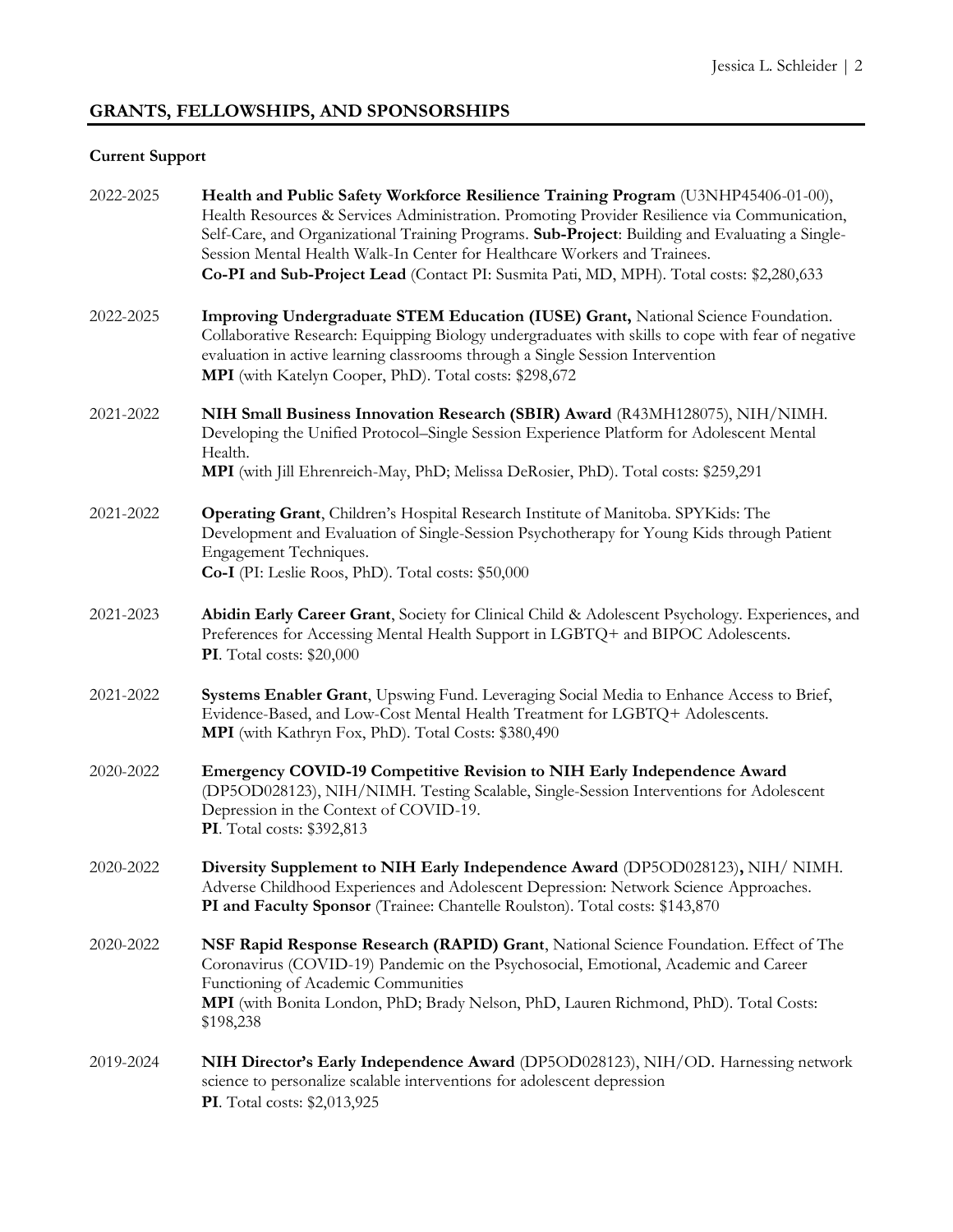| 2019-2023                | Access to Care Award, The Klingenstein Third Generation Foundation. Promoting treatment<br>access following primary care depression screening: evaluation of web-based, single-session<br>interventions for parents and youths<br><b>PI</b> . Total costs: \$100,000 |  |
|--------------------------|----------------------------------------------------------------------------------------------------------------------------------------------------------------------------------------------------------------------------------------------------------------------|--|
| 2021-2022                | <b>Innovation Fund Grant,</b> The Children's Trust Foundation. Single Session Interventions to<br>Prevent Anxiety and Depression During COVID-19 and Beyond.<br>Co-I (PI: Jill Ehrenreich-May, PhD). Total Costs: \$80,000                                           |  |
| 2019-2022                | Laura and John Arnold Foundation An RCT of an online scalable growth mindset intervention<br>to improve youth mental health<br>Consultant (PI: Jeni Burnette, PhD). Total costs: \$499,314                                                                           |  |
| <b>Completed Support</b> |                                                                                                                                                                                                                                                                      |  |
| 2021-2022                | Service Grant, Barrow Neurological Institute at Phoenix Children's Hospital. Bridge the Gap<br>(BTG): A Single Session Intervention to Address Suicidal Crises within Acute Care Settings.<br>MPI (with Carla Allan, PhD; Mallory Dobias, MA). Total Costs: \$14,464 |  |
| 2020-2022                | Service Grant, City of San Antonio, Texas. Culturally Adapting and Evaluating Project YES<br>(Youth Empowerment & Support) in San Antonio.                                                                                                                           |  |

- **Co-I** (MPIs: Kristen Plastino, MD; Junda Woo, MD). Total Costs (SBU Sub-Award): \$34,000
- 2020-2021 **Office of the Vice President for Research Seed Grant**, Stony Brook University Effect of The Coronavirus (COVID-19) Pandemic on the Academic, Career, Mental, Psychosocial, and Physical Functioning of the SBU Community. **MPI** (with Brady Nelson, PhD; Lauren Richmond, PhD). Total costs: \$25,000
- 2019-2021 **John and Polly Sparks Early Career Grant**, American Psychological Foundation. Harnessing network science to personalize scalable interventions for adolescent depression **PI**. Total costs: \$20,000
- 2020-2022 **Frontline Innovation Contest Award**, NIMH ALACRITY Center (P50); University of Pittsburgh's ETUDES Center. Bridging the Gap: A single session intervention to improve acceptance of further psycho-therapeutic interventions and instill hopefulness in depressed/anxious youth and their caretakers **Co-I** (PIs: David Brent, MD; Sheree Shafer, DNP). Total costs: \$12,800
- 2020-2021 **University Research Foundation**, University of Pennsylvania. Online single-session interventions for college student mental health: A randomized trial with Indian college students **Consultant** (PI: Robert DeRubeis, PhD). Total costs: \$10,000
- 2018-2021 **Clinical Trial Sponsorship**, Limbix Health Inc. Optimizing growth mindset interventions for adolescent depression: Acceptability and effectiveness of a virtual reality approach **PI**. Total costs: \$10,000
- 2019-2021 **Abidin Early Career Grant**, Society for Clinical Child & Adolescent Psychology. Single-session intervention for comorbid internalizing problems in ASD **Co-I** (PI: Matthew Lerner, PhD). Total costs: \$20,000
- 2019-2020 **Research Grant**, Autism Research Institute Single-session intervention for comorbid internalizing problems in ASD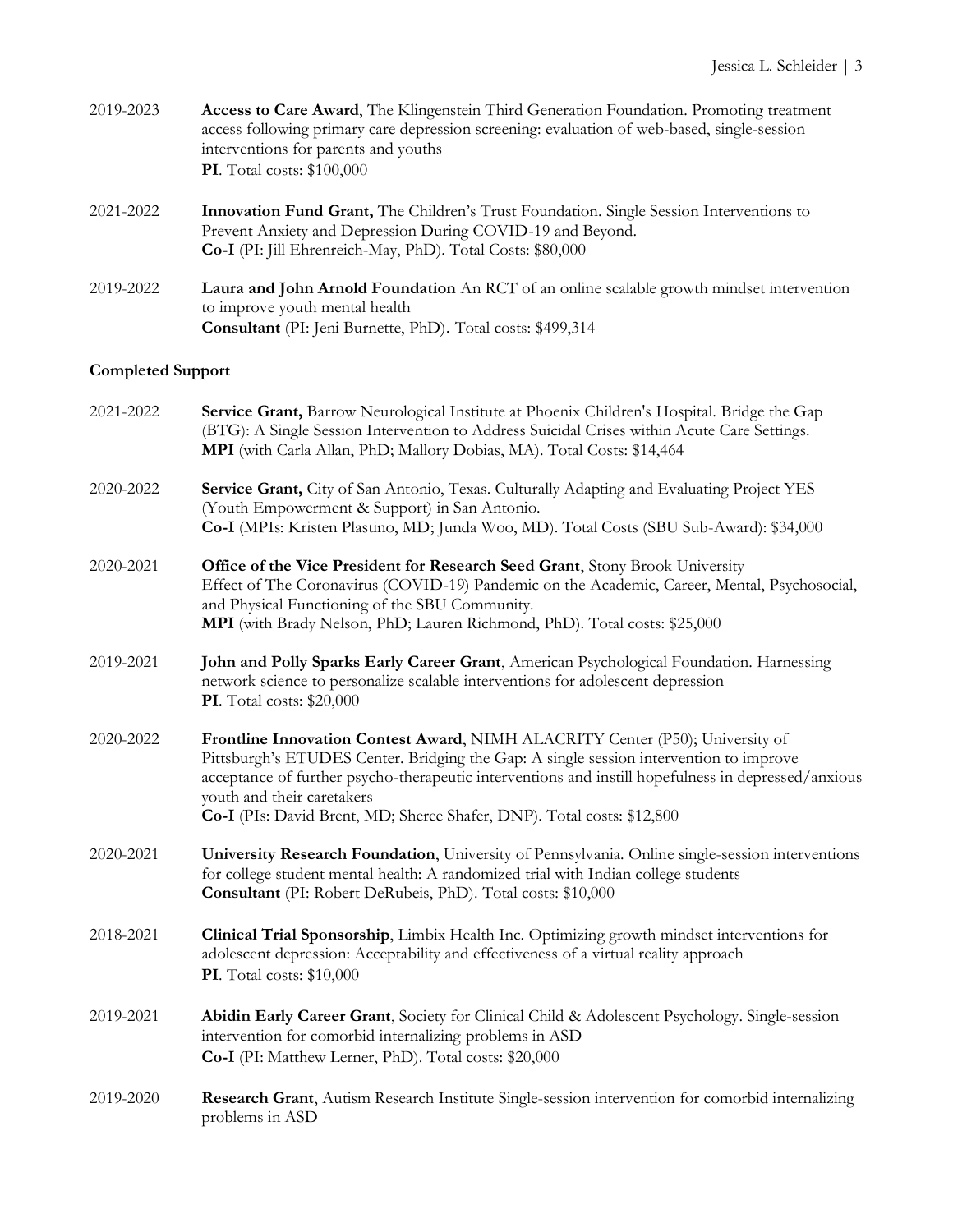| <b>MPI</b> (with Matthew Lerner, PhD). Total costs: \$20,200 |  |
|--------------------------------------------------------------|--|
|--------------------------------------------------------------|--|

- 2017-2018 **William H. Talley Award**, Harvard University. Parental preferences and expectations for child mental health treatment: Effects of viewing emotion and anxiety as malleable **PI**. Total costs: \$3,500
- 2017-2018 **MetricWire Research Project Sponsorship**, MetricWire Inc. Harnessing mobile technology to reduce anxiety and depression in adolescents: A pilot feasibility trial of app-based interventions. **PI**.
- 2016-2017 **Dissertation Completion Fellowship**, Harvard University **PI**. Total costs: \$10,000
- 2015-2018 **Ruth L. Kirschstein Predoctoral NRSA** (F31MH108280), NIH/NIMH. Effects of a singlesession implicit theories of personality intervention on social stress recovery and long-term psychological functioning in early adolescents **PI**. Total costs: \$61,804
- 2015-2016 **Elizabeth Munsterberg Koppitz Fellowship,** American Psychological Foundation. Effects of a single-session implicit theories of personality intervention on early adolescent psychopathology **PI**. Total costs: \$25,000
- 2015-2016 **Julius B. Richmond Fellowship**, Harvard Center on the Developing Child. Modifying mindsets for youth resilience: A randomized-controlled trial **PI**. Total costs: \$10,000
- 2013-2014 **Karen Stone Fellowship**, Harvard University. Awarded by clinical faculty based on high potential for independent research career. **PI**. Total costs: \$32,000
- 2013-2014 **William H. Talley Award**, Harvard University**.** Implicit theories of thoughts, feelings, and behavior in youths: Longitudinal links to parental evaluation and psychopathology **PI**. Total costs: \$3,500
- 2012-2013 **Stimson Fund Research Grant**, Harvard University. Parent psychiatric symptoms and youth problems: Moderation through family structure and youth gender **PI**. Total costs: \$1,000
- 2011 **Hans Wallach Fellowship**, Swarthmore College**.** Sequential comorbidity of anxiety and depression in youth **PI**. Total costs: \$4,250

# **Grants and Fellowships Awarded to Mentees**

- 2022-2025 **Graduate Research Fellowship Program,** National Science Foundation **Faculty Mentor** (Student PI: Chantelle Roulston). Total costs: \$102,000
- 2022-2025 **Graduate Research Fellowship Program,** National Science Foundation **Faculty Mentor** with Nicholas Eaton, PhD (Student PI: Riley McDanal). Total costs: \$102,000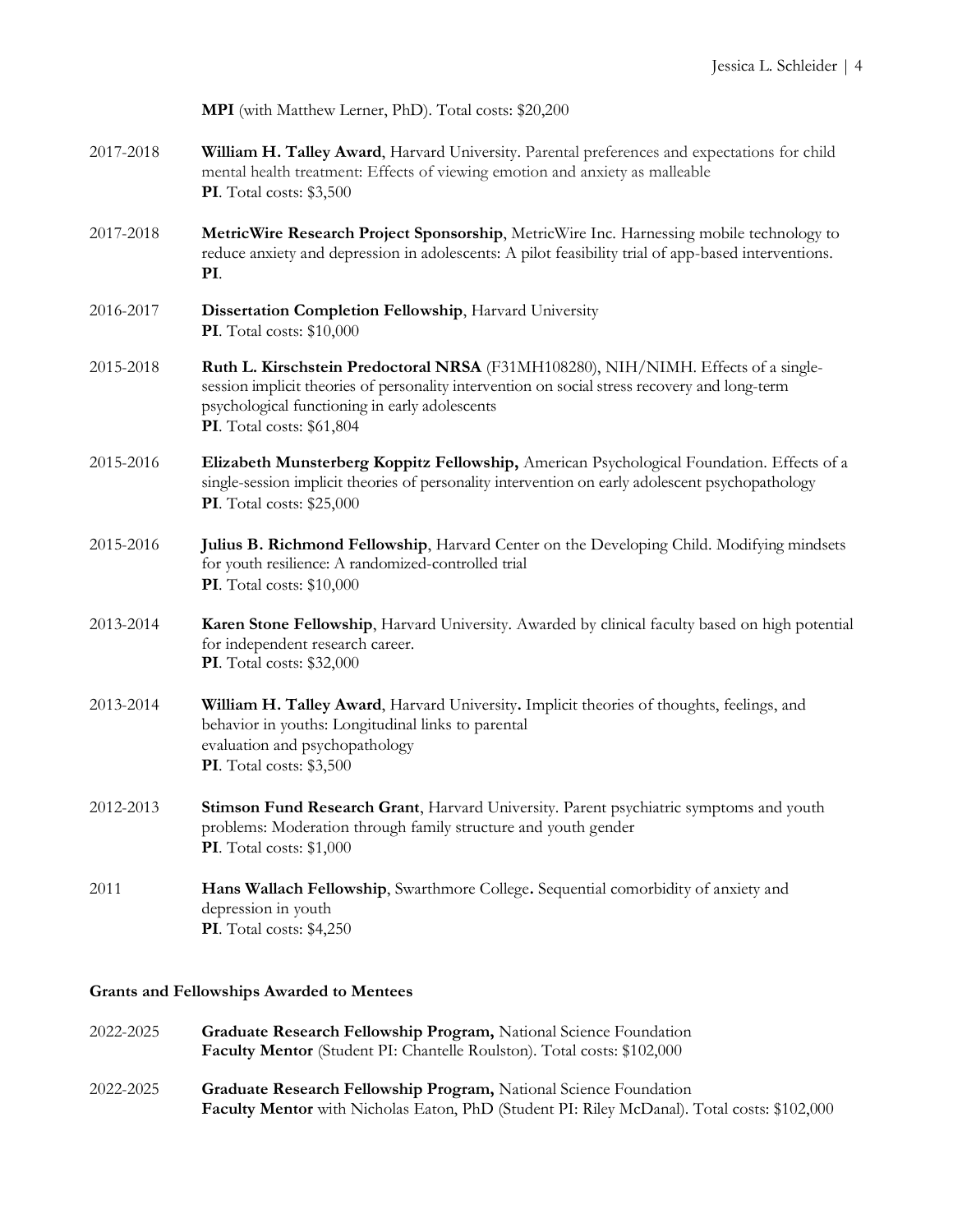| 2022-2024 | Doctoral Fellowship, Social Sciences and Humanities Research Council<br>Faculty Mentor with Nicholas Eaton, PhD (Student PI: Jenny Shen). Total costs: \$40,000 (CAD)                                                                                                                          |
|-----------|------------------------------------------------------------------------------------------------------------------------------------------------------------------------------------------------------------------------------------------------------------------------------------------------|
| 2022-2023 | Ruth L. Kirschstein Predoctoral NRSA (F31MH130159), NIH/NIMH<br>Leveraging A Low-Intensity Behavioral Intervention for HIV Care to Target Depressive Symptoms<br>in People Living with HIV.<br>Consultant (Student PI: Simone Schriger). Total costs: \$46,036                                 |
| 2022-2024 | Ruth L. Kirschstein Predoctoral NRSA (F31HD105417), NIH/NICHD<br>The Impact of Parent/Caregiver Behavioral Health Interventions on Child Outcomes.<br>Consultant (Student PI: Jack Andrews).                                                                                                   |
| 2021-2025 | Research Career Development Award (K01MH125073), NIH/NIMH<br>Predicting and Preventing Suicidal Ideation among High-Risk Sexual and Gender Minority<br>Adolescents.<br>Consultant (PI: Kirsty Clark, PhD). Total costs: \$693,488                                                              |
| 2021-2022 | John Neale Graduate Student Excellence Fund, Stony Brook University<br>Daily Discrimination and Transdiagnostic Psychopathology in Black and LGBTQ+ Adults<br>Faculty Mentor with Nicholas Eaton, PhD (Student PI: Riley McDanal). Total costs: \$750                                          |
| 2020-2024 | RWJF Health Policy Research Scholars Fellowship, Robert Wood Johnson Foundation<br>Faculty Mentor (Student PI: Jenna Sung). Total costs: \$120,000                                                                                                                                             |
| 2020-2021 | Mamie Phipps Clark Diversity Research Grant, Psi Chi Honor Society<br>Targeting Self-Hate in Adolescents: A Scalable Intervention for Self-Injurious Thoughts/Behaviors<br>Faculty Mentor (Student PI: Mallory Dobias). Total costs: \$1,500                                                   |
| 2020-2021 | Psi Chi Graduate Research Grant, Psi Chi Honor Society<br>Empowering Anxious Parents to Manage Child Avoidance Behaviors: A Randomized Trial of a<br>Single-Session Intervention Targeting Parent Accommodation<br>Faculty Mentor (Student PIs: Jenna Sung, Emma Mumper). Total costs: \$1,500 |

# **HONORS AND AWARDS**

| 2022-2024 | <b>Implementation Research Institute Fellow, National Institute of Mental Health</b>                                                                                                                |
|-----------|-----------------------------------------------------------------------------------------------------------------------------------------------------------------------------------------------------|
| 2022      | Susan Nolen-Hoeksema Early Career Research Award, Society for a Science of Clinical<br>Psychology, Division 12, American Psychological Association                                                  |
| 2021      | Digital Innovation Award (Highly Commended), Association of Child and Adolescent Mental<br>Health                                                                                                   |
| 2021      | Richard "Dick" Abidin Early Career Award, Society for Clinical Child and Adolescent<br>Psychology, Division 53, American Psychological Association                                                  |
| 2020      | Forbes 30 Under 30 in Healthcare, Forbes Magazine                                                                                                                                                   |
| 2019      | National Institutes of Health (NIH) Director's Early Independence Award, NIH                                                                                                                        |
| 2019      | President's New Researcher Award, Association for Behavioral and Cognitive Therapies                                                                                                                |
| 2019      | Journal of Child Psychology and Psychiatry (JCPP) Best Paper Award, Association of Child<br>and Adolescent Mental Health. Awarded for the highest-quality paper in the previous year's JCPP volume. |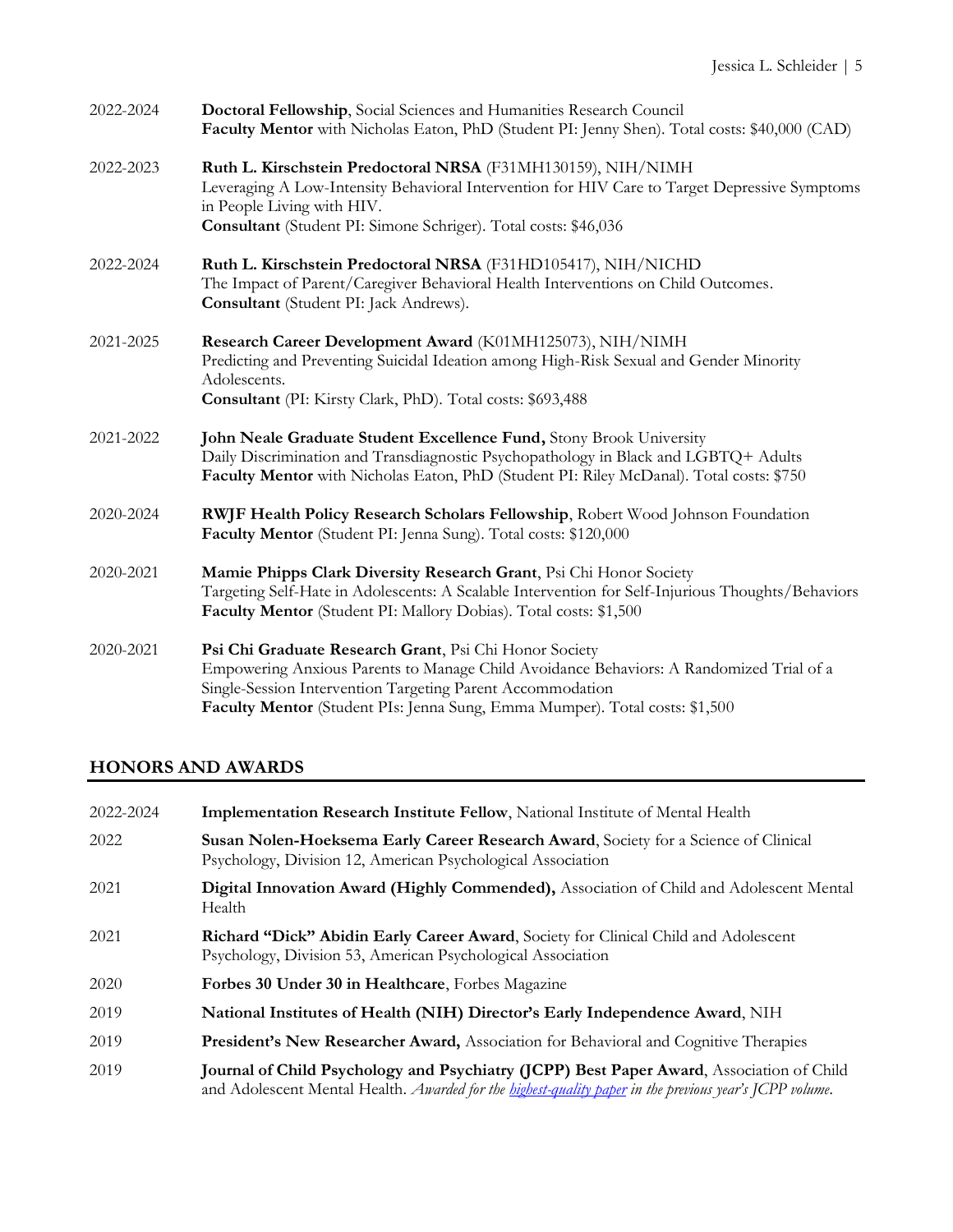| 2017    | <b>Outstanding Student Researcher Award, Society for a Science of Clinical Psychology, Division</b><br>12, American Psychological Association       |
|---------|-----------------------------------------------------------------------------------------------------------------------------------------------------|
| 2017    | Anne Anastasi General Psychology Graduate Student Research Award, Society for General<br>Psychology, Division 1, American Psychological Association |
| 2017    | Career Development Leadership Award, Anxiety & Depression Association of America                                                                    |
| 2016    | Derek C. Bok Certificate of Distinction in Teaching, Harvard University                                                                             |
| 2016    | Student Achievement Award, Society for Clinical Child and Adolescent Psychology, Division 53,<br>American Psychological Association                 |
| 2016    | Delaware Project Student Award (Honorable Mention), The Delaware Project                                                                            |
| 2015    | Individual National Research Service Award, National Institute of Mental Health                                                                     |
| 2015    | <b>Travel Scholarship</b> , International Society for Research in Child/Adolescent Psychopathology                                                  |
| 2013-17 | <b>Restricted Funds Conference Grants</b> (x5), Harvard University                                                                                  |
| 2012    | Phi Beta Kappa, Swarthmore College                                                                                                                  |
| 2012    | <b>Solomon Asch Award</b> (for most outstanding senior thesis in psychology), Swarthmore College                                                    |
| 2010    | Sigma Xi Scientific Research Honors Society, Swarthmore College                                                                                     |
| 2010    | Starfield Summer Research Award, Swarthmore College                                                                                                 |
| 2008    | National Gold Medal (dramatic script category), Scholastic Art & Writing Awards                                                                     |

# **PUBLICATIONS**

**<sup>N</sup>= 92 published or under contract** (3 books, 68 peer-reviewed articles in journals or conference proceedings, 12 book chapters, 4 miscellaneous publications, 6 treatment manuals and/or interactive, open-access web-based interventions),  $N = 26$ **in progress** (10 articles in revision or review, 16 articles in preparation).

\* Indicates student/trainee; <sup>+</sup>Indicates equal co-authorship

#### **Books**

#### **Trade (mass market) Book**

**Schleider, J. L.** (under contract). *Little Treatments, Big Effects.* Robinson/Little Brown Book Group.

#### **Edited Book**

Bennett, S. D., Myles-Hooton, P., **Schleider, J. L.**, & Shafran, R. (Eds.) (2022). *The Oxford Guide to Brief and Low Intensity Interventions for Children and Young People.* Oxford University Press. [OUP](https://global.oup.com/academic/product/oxford-guide-to-brief-and-low-intensity-interventions-for-children-and-young-people-9780198867791?cc=gb&lang=en&q=Aulus%20Gellius:%20Attic%20Nights)

# **Therapy Workbook**

**Schleider, J. L.**, \*Mullarkey, M. C., & \*Dobias, M. L. (2021). *The Growth Mindset Workbook for Teens: Say Yes to Challenges, Deal with Difficult Emotions, and Reach Your Full Potential.* New Harbinger Publications. [Amazon](https://www.amazon.com/Growth-Mindset-Workbook-Teens-Challenges-ebook/dp/B08GFG11GY)

#### **Peer-Reviewed Articles**

#### **In Press**

- 68. \*Dobias, M. L., Morris, R., & **Schleider, J. L.** (in press). Single-session interventions embedded within Tumblr: A test of acceptability and utility. *JMIR Formative Research.*
- 67. \*Ahuvia, I., \*Sung, J. Y., \*Dobias, M. L., Nelson, B. D., Richmond, L. L., London, B., & **Schleider, J. L.** (in press). College student interest in teletherapy and self-guided mental health supports during the COVID-19 pandemic. *Journal of American College Health*. [Preprint](https://psyarxiv.com/8unfx/) [Pre-Registration](https://osf.io/gvjrz)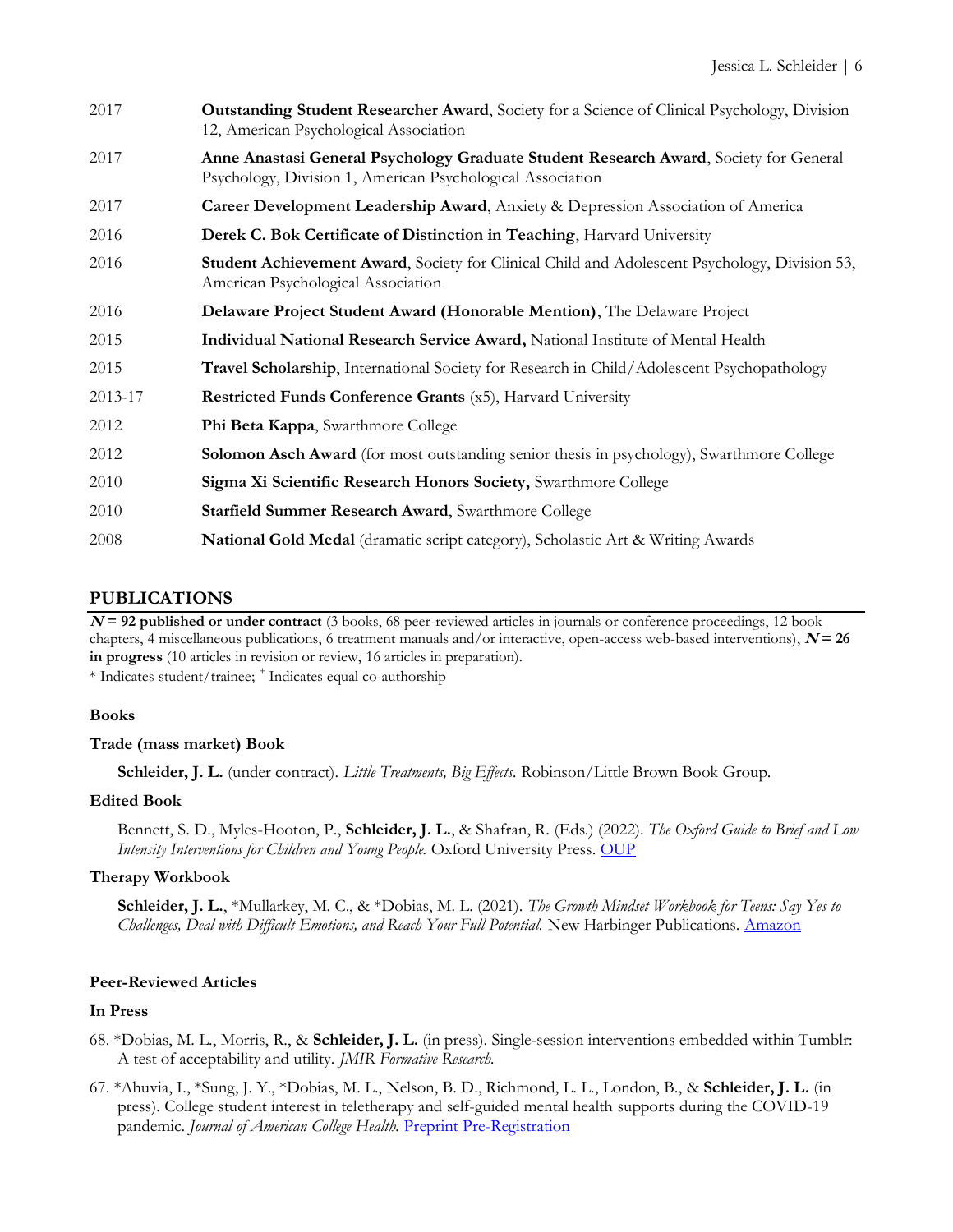- 66. Ching, B.C.F., Bennet, S.D., Morant, N., Heyman, I., **Schleider, J.L**., Fifield, K., Allen, S., & Shafran, R. (in press). Growth mindset in young people awaiting treatment in a paediatric mental health service: a mixed methods pilot of a digital single-session intervention. *Clinical Child Psychology and Psychiatry.*
- 65. \*Roulston, C.**,** McKetta, S., Price, M., Fox, K., & **Schleider, J. L.** (in press). Structural Correlates of Mental health Support Access Among Sexual Minority Youth of Color During COVID-19. *Journal of Clinical Child and Adolescent Psychology.* [Preprint](https://psyarxiv.com/n8tm7/)
- 64. Victor, S. E, **Schleider, J. L.**, <sup>+</sup>Ammerman, B.A., <sup>+</sup>Bradford, D.E., <sup>+</sup>Devendorf, A., <sup>+</sup>Gunaydin, L., <sup>+</sup>Gruber, J., <sup>+</sup>Hallion, L.S., <sup>+</sup>Kaufman, E., <sup>+</sup>Lewis, S., & <sup>+</sup>Stage, D. (in press). Leveraging the strengths of psychologists with lived experience of psychopathology. *Perspectives on Psychological Science.* [Preprint](https://psyarxiv.com/ksnfd/)
- 63. \*McDanal, **Schleider, J.L.,** Fox, K.R., & Eaton, N.R. (in press). Loneliness in Gender- and Sexual Orientation-Diverse Adolescents: Measurement Invariance Analyses and Between-Group Comparisons. *Assessment.* [Preprint](https://psyarxiv.com/mnv4h/)
- 62. \*Abel. M. R., \*Bianco, A., \*Gilbert, R., & **Schleider, J. L.** (in press). When is psychotherapy brief? Considering sociodemographic factors, problem complexity, and problem type in U.S. adolescents. *Journal of Clinical Child and Adolescent Psychology*. [Preprint](https://psyarxiv.com/a9wp2/)

- 61. \*McDanal, R., \*Parisi, D., <sup>+</sup>Opara, I., & <sup>+</sup> **Schleider, J. L.** (2022). Effects of Brief Interventions on Mental Health and Substance Use Outcomes in Young People: A Systematic Review. *Clinical Child and Family Psychology Review, 25*, 339-355*.* [Preprint](https://psyarxiv.com/dbtrk)
- 60. \*Mullarkey, M. C., \*Dobias, M. D., \*Sung, J. Y., \*Ahuvia, I., Schumake, J., Beevers, C. G., & **Schleider, J. L.**  (2022). Web-based single session intervention for perceived control over anxiety during COVID-19: Randomized Controlled Trial. *JMIR Mental Health, 9*(4):e33473*.* [Preprint](https://psyarxiv.com/qp7c2)
- 59. \*McDanal, R., \*Rubin, A., Fox, K. R., & **Schleider, J. L.** (2022). Associations of LGBTQ+ Identities to Acceptability and Response to Online Single-Session Youth Mental Health Interventions. *Behavior Therapy, 53,*  376-391*.* [Preprint](https://psyarxiv.com/v5tgc)
- 58. **Schleider, J. L.**, Mullarkey, M.C., Fox, K.R., \*Dobias, M.L., \*Shroff, A., \*Hart, E.A., \*Roulston, C. (2022). A Randomized Trial of Online Single-Session Interventions for Adolescent Depression during COVID-19. *Nature Human Behaviour,* 6*,* 258-268. [Preprint](https://psyarxiv.com/ved4p/) [Pre-Registration](https://osf.io/kumdv)
- 57. \*Ahuvia, I., \*Jans, L., & **Schleider, J. L.** (2022). Secondary Effects of Body Dissatisfaction Interventions on Adolescent Depressive Symptoms: A Meta-Analysis. *International Journal of Eating Disorders, 55*, 231-246. [Pre-](https://osf.io/3skcu)[Registration](https://osf.io/3skcu)
- 56. \*Shroff, A., \*Fassler, J., Fox, K.R., & **Schleider, J. L.** (2022). The impact of COVID-19 on U.S. Adolescents: Loss of Basic Needs and Engagement in Health Risk Behaviors. *Current Psychology.* [Preprint](https://psyarxiv.com/zbp7k) [Pre-Registration](https://osf.io/ak5cp)
- 55. \*Cohen, K., & **Schleider, J. L.** (2022). Adolescent Dropout from Brief Digital Mental Health Interventions Within and Beyond Randomized Trials. *Internet Interventions, 27,* 100496*.* [Open-Access Article](https://www.sciencedirect.com/science/article/pii/S2214782922000033?via%3Dihub)
- 54. **Schleider, J. L**. (2022). Repairing the Research-Service Rupture in Clinical Psychological Science. *Nature Reviews Psychology, 1,* 2-4*.* [Full Text](https://www.nature.com/articles/s44159-021-00005-z)
- 53. Daudén-Roquet, C., Theofanopoulou, N., Freeman, J. L., **Schleider, J. L.,** Gross, J. J., Davis, K., Townsend, E., Slovak, P. (2022). Exploring situated and embodied support for youth's mental health: Design opportunities for interactive tangible devices. *Proceedings of the 2022 CHI Conference on Human Factors in Computing Systems (CHI '22)*. \*Awarded **"Honorable Mention"** at the Conference on Human Interaction in Computing Systems (CHI) (granted to top 5% of accepted papers each year)
- 52. \*Dobias, M. L., \*Sugarman, M., \*Mullarkey, M. C., & **Schleider, J. L.** (2022). Predicting mental health treatment access in high-symptom adolescents: Machine learning approaches. *Administration and Policy in Mental Health and Mental Health Services Research, 49, 88-103.* [Preprint](https://psyarxiv.com/294ty)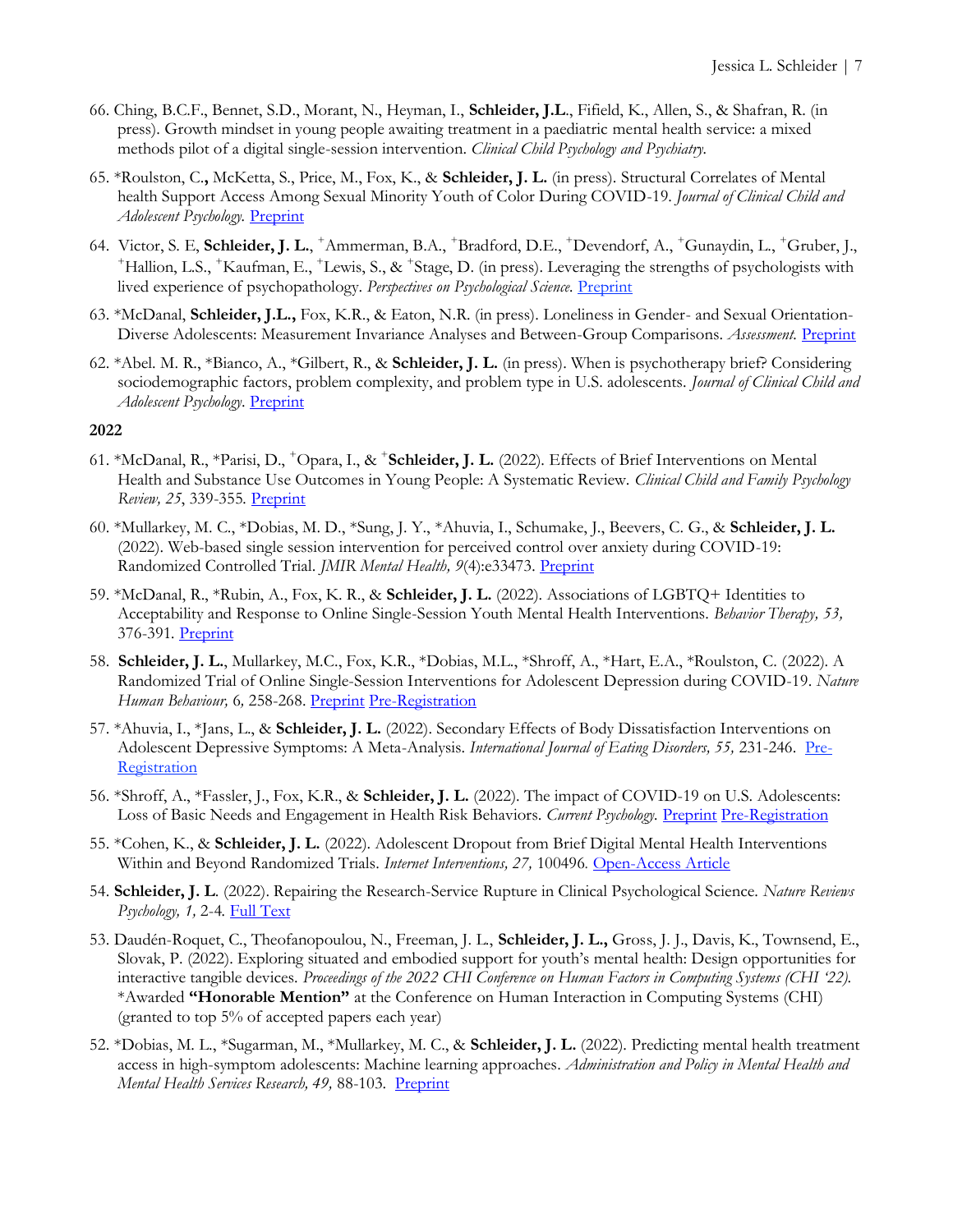- 51. \*Dobias, M.L., **Schleider, J. L.**, \*Jans, L., & Fox, K.R. (2021). An online, single-session intervention for adolescent self-injurious thoughts and behaviors: Results from a randomized trial. *Behaviour Research and Therapy*, 147, 103983. [Preprint](https://psyarxiv.com/jprcg)
- 50. \*Inman, E., \*Bermejo, R.M., \*McDanal, R., Nelson, B., Richmond, R.L., **Schleider, J.L.,** & London, B. (2021). Discrimination and psychosocial engagement during the COVID-19 pandemic. *Stigma & Health*, 6, 380-383.
- 49. \*Mullarkey, M.C. & **Schleider, J. L.** (2021). Embracing Scientific Humility and Complexity: Learning "What Works for Whom" in Youth Psychotherapy Research. *Journal of Clinical Child and Adolescent Psychology*, 50, 443-449. [Preprint](https://psyarxiv.com/2rf9a/)
- 48. \*Osborn, T.L., \*Venturo-Conerly, K. E., \*Arango, S., \*Roe, E., \*Rodriguez, M., \*Alemu, R. G., \*Gan, J. \*Wasil, A. R., Otieno, B. H., Rusch, T., Ndeti, D. M., Wasanga, C., **Schleider, J. L.**, & Weisz, J. R (2021). Effect of Shamiri Layperson-Provided Intervention vs Study Skills Control Intervention for Depression and Anxiety Symptoms in Adolescents in Kenya: A Randomized Clinical Trial. *JAMA Psychiatry, 78*, 829-837. [Online-First](https://jamanetwork.com/journals/jamapsychiatry/article-abstract/2780659)  [Article](https://jamanetwork.com/journals/jamapsychiatry/article-abstract/2780659)
- 47. \*Sung, J. Y., \*Mumper, E., & **Schleider, J. L.** (2021). Empowering Parents to Manage Child Avoidance Behaviors: Randomized Trial of a Single-Session Intervention Targeting Parent Accommodation. *Journal of Medical Internet Research: Mental Health, 8*(7), e29538. [Open-Access Article](https://mental.jmir.org/2021/7/e29538)
- 46. \*Sung, J., \*Kacmarek, C., & **Schleider, J. L.** (2021). Economic Evaluations of Mental Health Programs for Children and Adolescents in the United States. *Clinical Child and Family Psychology Review, 24,* 1-19. [Preprint](https://psyarxiv.com/mhe4w/)
- 45 \*Lin, S. Y., **Schleider, J. L.**, & Eaton, N. R. (2021). Family processes and child psychopathology: A betweenand within-family/child analysis. *Research on Child and Adolescent Psychopathology*, *49*, 283-295.
- 44. **Schleider, J. L.**, \*Dobias, M. L., \*Mullarkey, M. C., & Ollendick, T. (2021). Retiring, Rethinking, and Reconstructing the Norm of Once-Weekly Psychotherapy. *Administration and Policy in Mental Health and Mental Health Services Research, 48*, 4-8*.* [Preprint](https://psyarxiv.com/svbym/)
- 43. **Schleider, J. L.**, \*Sung, J. Y., \*Bianco, A., Gonzalez, A., Vivian, D., & \*Mullarkey, M. C. (2021). Open pilot trial of a single-session consultation service for clients on psychotherapy waitlists. *The Behavior Therapist, 44,* 8-15. [Open-Access Article](http://www.abct.org/docs/PastIssue/44n1.pdf) [Preprint](https://psyarxiv.com/fdwqk)
- 42. Gruber, J., Prinstein, M. J., Abramowitz, J. S., Albano, A. M., Aldao, A., Borelli, J. L., Chung, T., Clark, L. A., Davila, J., Forbes, E. E., Gee, D. G., Hall, G. C. N., Hallion, L. S., Hinshaw, S. P., Hofmann, S. G., Hollon, S. D., Joormann, J., Kazdin, A.E., Klein, D. N., La Greca, A. M., Levenson, R. W., MacDonald, A. W., McKay, D., McLaughlin, K. A., Mendle, J., Miller, A. B., Neblett, E. W., Nock, M. K., Olatunji, B. O., Persons, J. B., Rottenberg, J., Rozek, D. C., **Schleider, J. L**., Slavich, G. M., Teachman, B. A., Vine, V. J., Weinstock, L. M. (2021). Mental health and clinical psychological science in the time of COVID-19: Challenges, opportunities, and a call to action. *American Psychologist*, 76, 409-426. [Preprint](https://psyarxiv.com/desg9)
- 41. **Schleider, J. L.**, Woerner, J., Overstreet, C., Amstadter, A., & Sartor, C. E. (2021). Interpersonal trauma exposure and depression in young adults: Considering the role of world assumptions. *Journal of Interpersonal Violence, 36,* 6596-6620.

- 40. \*Lin, S.-Y., Eaton, N. R., & **Schleider, J. L.** (2020). Unpacking associations between mood symptoms and screen-time in preadolescents: A network analysis. *Journal of Abnormal Child Psychology, 48*, 1635-1647. [Preprint](http://psyarxiv.com/y8pbv/)
- 39. \*Osborn, T. L., \*Venturo-Conerly, K. E., \*Wasil, A., Rodriguez, M., Roe, E., Alemu, R., Arango, S., Gan, J., Wasanga, C., **Schleider, J. L.**, & Weisz, J. R (2020). The Shamiri Group Intervention for adolescent anxiety and depression: Study protocol for a randomized controlled trial of a lay provider-delivered, school-based intervention in Kenya. *Trials,* 21:938*.* [Open-Access Article](https://trialsjournal.biomedcentral.com/articles/10.1186/s13063-020-04732-1)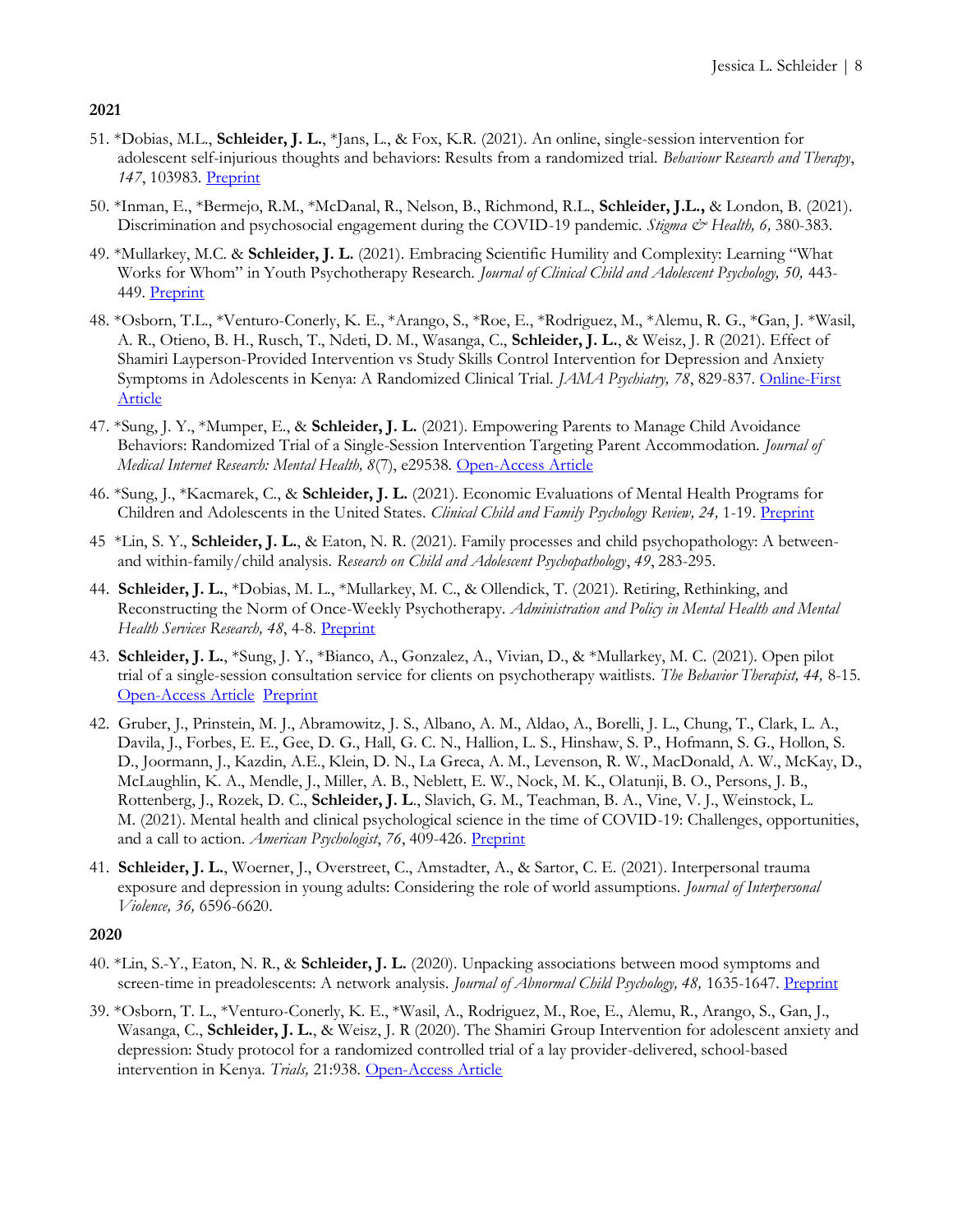- 38. **Schleider, J. L.**, \*Dobias, M. L., \*Sung, J. Y., \*Mumper, E., & \*Mullarkey, M. C. (2020). Acceptability and utility of an open-access, online single-session intervention platform for adolescent mental health. *Journal of Medical Internet Research: Mental Health, 7,* e2013*.* [Open-Access Article](https://mental.jmir.org/2020/6/e20513/)
- 37. \*Orvidas, K., Burnette, J. L., **Schleider, J. L.**, Skelton, J., & Moses, M. (2020). Healthy Body, Healthy Mind: A mindset intervention for obese youth. *Journal of Genetic Psychology*, *181*, 443-487.
- 36. Stoll, R.D., Piña, A. A., & **Schleider, J. L.** (2020). Brief, non-pharmacological interventions for pediatric anxiety: Meta-analysis and evidence-base status. *Journal of Clinical Child and Adolescent Psychology*, *49*, 435-450.
- 35. **Schleider, J. L.**, \*Dobias, M. L., \*Fassler, J., \*Shroff, A., & Pati, S. (2020; in-principle acceptance, Stage 1 Registered Report). Promoting treatment access following pediatric primary care depression screening: Randomized trial of web-based, single-session interventions for parents and youths. *Journal of the American Academy of Child & Adolescent Psychiatry, 59*, 770-773*.* [Preprint](https://osf.io/c639z/)
- 34. **Schleider, J. L.**, Burnette, J. L., Widman, L., Hoyt, C., & Prinstein, M. J. (2020). Randomized trial of a singlesession growth mindset intervention for rural adolescents' internalizing and externalizing problems. *Journal of Clinical Child and Adolescent Psychology, 49,* 660-672*.* [Preprint](http://weebly-file/2/1/8/4/21847128/schleider_et_al_2019_jccap_randomized_trial_of_a_single_session_growth_mind_set_intervention_for_rural_adolescents_internalizing_and_externalizing_problems.pdf)
- 33. \*Osborn, T., \*Venturo-Conerly, K., \*Wasil, A., **Schleider, J. L.**, & Weisz, J. R. (2020). Group Intervention for Adolescent Anxiety and Depression: Outcomes of a Randomized Trial with Adolescents in Kenya. *Behavior Therapy*, *51*, 601-615. [Preprint](https://psyarxiv.com/qp4ev/)
- 32. **Schleider, J. L.**, \*+Dobias, M. L., \*+Sung, J. Y., & \*Mullarkey, M. C. (2020). Future directions in single-session youth mental health interventions. *Journal of Clinical Child and Adolescent Psychology*, 2, 264-278. [Preprint](https://psyarxiv.com/m247u/)
- 31. **Schleider, J. L.**, \*Mullarkey, M., & Chacko, A. (2020). Harnessing wise interventions to advance the potency and reach of youth mental health services. *Clinical Child and Family Psychology Review, 23*, 70-101. [Preprint](https://psyarxiv.com/jhuvr)
- 30. \* <sup>+</sup>Garibaldi, P. M., \*+Abel, M. R., \*Snow, R. S., & **Schleider, J. L.** (2020). Does failure help or harm? Linking parents' treatment histories, views of failure, and expectancies for child psychotherapy. *Child and Youth Care Forum*, *49*, 151-161. [Preprint](http://www.schleiderlab.org/uploads/2/1/8/4/21847128/garibaldi_abel_et_al_2020_cycf.pdf)
- 29. \*Mullarkey, M., & **Schleider, J. L.** (2020). Contributions of fixed mindsets and hopelessness to anxiety and depressive symptoms: A commonality analysis approach. *Journal of Affective Disorders, 15*, 245-252[. Preprint](https://psyarxiv.com/qtrxs/)
- 28. \*Osborn, T., \*Wasil, A., \*Venturo-Conerly, K., +**Schleider, J. L.**, & +Weisz, J. R. (2020). Depression and anxiety symptoms, social support, and demographic factors among Kenyan high school students. *Journal of Child*  and Family Studies, 29, 1432-1443. [Preprint](https://psyarxiv.com/q5s63/)

- 27. **Schleider, J. L.**, \*Abel, M., & Weisz, J. R. (2019). Do immediate gains predict long-term symptom change? Findings from a randomized trial of a single-session intervention for youth anxiety and depression. *Child Psychiatry & Human Development, 50, 868-881.* Preprint
- 26. **Schleider, J. L.**, \*Mullarkey, M., & Weisz, J. R. (2019; Stage 1 Registered Report). Protocol for a three-arm randomized trial of Virtual reality and web-based growth mindset interventions for adolescent depression: *Journal of Medical Internet Research: Research Protocols*, 8, e13368. [Full Text](https://www.researchprotocols.org/2019/7/e13368/)
- 25. Woerner, J., **Schleider, J. L.**, Overstreet, C., Foster, D. W., Amstadter, A., & Sartor, C. E. (2019). The role of drinking motives and perceived controllability of events in the association between college women's sexual assault victimization and binge drinking. *Addictive Behaviors, 90*, 210-216.
- 24. Eckshtain, D., Krumholz Marchette, L., **Schleider, J. L.**, Evans, S. C., & Weisz, J. R. (2019). Parental depression as a predictor of outcome in the treatment of child internalizing and externalizing problems. *Journal of Abnormal Child Psychology*. *47*, 459-474.
- 23. **Schleider, J. L.**, Ye, F., Wang, F., Hipwell, A., Chung, T, & Sartor, C. E. (2019). Longitudinal reciprocal associations between anxiety, depression, and alcohol use in adolescent girls. *Alcoholism: Clinical & Experimental Research, 43,* 98-107.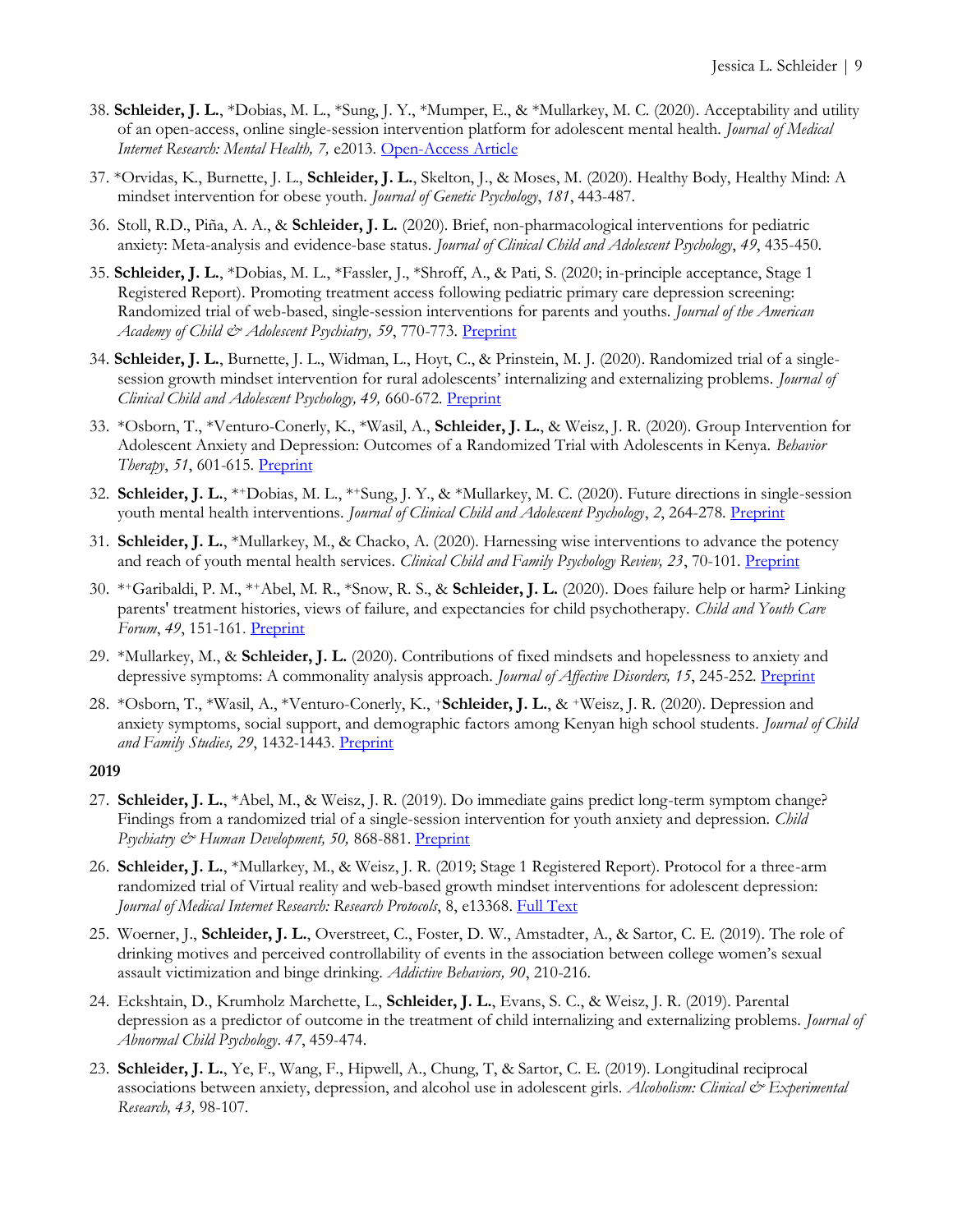- 22. **Schleider, J. L.**, & Weisz, J. R. (2018). Parent expectancies and preferences for mental health treatment: The roles of emotion mindsets and views of failure. *Journal of Clinical Child and Adolescent Psychology*, *47*, S480-S496.
- 21. **Schleider, J. L.**, Ginsburg, G. S., & Drake, K. (2018). Perceived peer victimization predicts anxiety outcomes in a prevention program for offspring of anxious parents. *Journal of Clinical Child and Adolescent Psychology*, *47*, S255- S263.
- 20. Eckshtain, D., Krumholz Marchette, L., **Schleider, J. L.**, & Weisz, J. R. (2018). Parental depression as a predictor of outcome in the treatment of child depression. *Journal of Abnormal Child Psychology*, *46*, 825-837.
- 19. Ginsburg, G. S., **Schleider, J. L.**, Tein, J. Y., & Drake, K. L. (2018). Family and parent predictors of anxiety disorder onset in offspring of anxious parents. *Child and Youth Care Forum*, *47*, 363-376.
- 18. **Schleider, J. L.**, Lebowitz, E. R., & Silverman, W. K. (2018). Anxiety sensitivity moderates the relation between family accommodation and symptom severity in clinically anxious children. *Child Psychiatry & Human Development*, *49*, 187-196.
- 17. **Schleider, J. L.**, & Weisz, J. R. (2018). A single-session growth mindset intervention for adolescent anxiety and depression: Nine-month outcomes of a randomized trial. *Journal of Child Psychology and Psychiatry, 59,* 160-170. \*Awarded **JCPP Best Paper Award** for 2018

# **2017**

- 16. Hungerford, G. M., **Schleider, J. L.**, Wei, M. A., & Weisz, J. R. (2017). Patienthood meets parenthood: Widening the lens of adult psychotherapy. *Clinical Psychology: Science and Practice*, *24*, 392-395.
- 15. **Schleider, J. L.**, & Weisz, J. R. (2017). Can less be more? The promise (and perils) of single-session youth mental health interventions. *The Behavior Therapist*, *40*, 256-261.
- 14. **Schleider, J. L.**, & Weisz, J. R. (2017). Little treatments, promising effects? Meta-analysis of single session interventions for youth psychiatric problems. *Journal of the American Academy of Child & Adolescent Psychiatry*, *56*, 107-115.
- 13. **Schleider, J. L.**, & Weisz, J. R. (2017). Family process and youth internalizing problems: A Triadic Model of etiology and intervention. *Development and Psychopathology, 29*, 273-301.
- 12. Nook, E. C., **Schleider, J. L.**, & Somerville, L. H. (2017). A linguistic signature of psychological distancing in emotion regulation. *Journal of Experimental Psychology: General, 146*, 337-346.

# **2016**

- 11. **Schleider, J. L.**, & Weisz, J. R. (2016). Reducing risk for anxiety and depression in adolescents: Effects of a single-session intervention teaching that personality can change. *Behaviour Research and Therapy*, *87*, 170-181.
- 10. **Schleider, J. L.**, Schroder, H. S., Lo, S. L., Fisher, M., Danovitch, J. H., Weisz, J. R., & Moser, J. (2016). Parents' intelligence mindsets relate to child internalizing problems: Moderation through child gender. *Journal of Child and Family Studies, 12,* 3627-3636.
- 9. **Schleider, J. L.**, & Weisz, J. R. (2016). Implicit theories relate to youth psychopathology, but how? A longitudinal test of two predictive models. *Child Psychiatry & Human Development, 47*, 603-617.
- 8. **Schleider, J. L.**, & Weisz, J. R. (2016). Mental health problems and implicit theories of thoughts, feelings, and behavior in early adolescents: Are girls at greater risk? *Journal of Social and Clinical Psychology, 35*, 130-151.

- 7. **Schleider, J. L.**, \*Abel, M., & Weisz, J. R. (2015). Implicit theories and mental health problems in youths: A random-effects meta-analysis. *Clinical Psychology Review*, *35*, 1-9.
- 6. **Schleider, J. L.**, Ginsburg, G. S., Keeton, C. P., Weisz, J. R., Birmaher, B., Kendall, P. C., Piacentini, J., Sherrill, J., & Walkup, J. T. (2015). Parent symptoms and treatment outcomes for anxious youth: Roles of family functioning and caregiver strain. *Journal of Consulting and Clinical Psychology*, *83*, 213-224.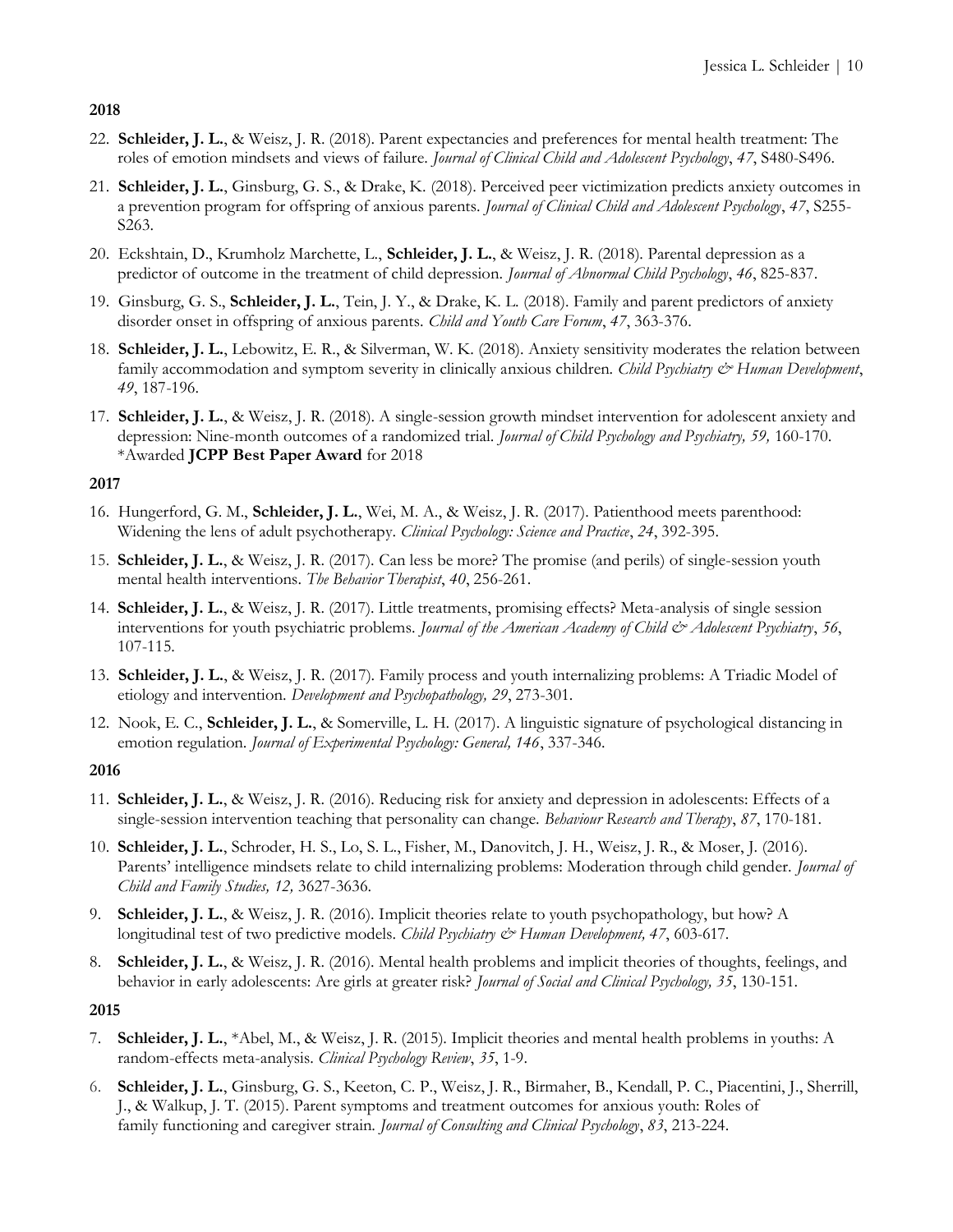- 5. **Schleider, J. L.**, & Weisz, J. R. (2015). Using Mechanical Turk to study family processes and youth mental health: A test of feasibility. *Journal of Child and Family Studies*, *24*, 3235-3246.
- 4. **Schleider, J. L.**, \*Patel, A., Krumholz, L., Chorpita, B. F., & Weisz, J. R. (2015). Relations between parent symptomatology and youth problems: Multiple mediation through family income and parent-youth stress. *Child Psychiatry & Human Development*, *46*, 1-9.

- 3. **Schleider, J. L.**, Chorpita, B. F., & Weisz, J. R. (2014). Relation between parent psychiatric symptoms and youth problems: Moderation through family structure and youth gender. *Journal of Abnormal Child Psychology*, *42*, 195-204.
- 2. **Schleider, J. L.**, Vélez, C. E., Krause, E. D., & Gillham, J. E. (2014). Perceived psychological control and anxiety in early adolescents: The mediating role of attributional style. *Cognitive Therapy and Research*, *38*, 71-81*.*
- 1. **Schleider, J. L.**, Krause, E. D., & Gillham, J. E. (2014). Sequential comorbidity of anxiety and depression in youth: Present knowledge and future directions. *Current Psychiatry Reviews*, *10*, 75-87

# **Book Chapters**

- 12. **Schleider, J. L.**, \*McDanal, R., & \*Cohen, K. (under contract). Technology-facilitated prevention and treatment. In Olino, T., & Pettit, J. (Eds.). *APA Handbook of Depression.* APA Publishing.
- 11. \*Cohen, K., \*Sung, J., McCormick, M., & **Schleider, J. L.** (under contract). Scaling school mental health with single session interventions. In Kern, L., McQuillin, S., & Weist, M. (Eds.) *Scaling Effective School Mental Health.*  Harvard Education Press.
- 10. **Schleider, J. L.** (in press). Single-session interventions. In Gross, J. J., & Ford, B. Q. (Eds.) *Handbook of Emotion Regulation* (3rd ed.). Guilford Press.
- 9. Hojjat, M., Brake, S., Nelson, B., **Schleider, J. L.**, Richmond, L., London, B., & Moyer, A. (under contract). Friendship in the time of COVID-19. In Hajjat, M., & Moyer, A. (Eds.) *Modern Relationships: The Evolution of Romance, Friendship, and Family.* Oxford University Press.
- 8. \*Linthicum, K., Southward, M., & **Schleider, J. L.** (in press). Open Science and Clinical Psychology. In Asmundson, G., & Noel, M. (Eds.) *Comprehensive Clinical Psychology* (2nd ed.). Elsevier.
- 7. Myles-Hooton, P., & Schleider, J. L. (2022). Definitions and applications. In Bennett, S., Myles-Hooton, P., Schleider, J. L., & Shafran, R. (Eds.) *Oxford Guide to Brief and Low-Intensity Interventions for Children and Young People*. Oxford University Press.
- 6. \*Ahuvia, I., **Schleider, J. L.** (in press). Single-session interventions for children and young people. In Bennett, S., Myles-Hooton, P., Schleider, J. L., & Shafran, R. (Eds.) *Oxford Guide to Brief and Low-Intensity Interventions for Children and Young People*. Oxford University Press.
- 5. \*Sung, J. Y., **Schleider, J. L.** (2022). Prevention and Early Intervention. In Bennett, S., Myles-Hooton, P., Schleider, J. L., & Shafran, R. (Eds.) *Oxford Guide to Brief and Low-Intensity Interventions for Children and Young People*. Oxford University Press.
- 4. \*Dobias, M. L., **Schleider, J. L.,** & Ollendick, T. (2022). Improving the efficiency and scalability of cognitive behavioral therapies. In Asmundson, G., & Noel, M. (Eds.) *Comprehensive Clinical Psychology* (2nd ed.). Elsevier.
- 3. Ng, M. Y., **Schleider, J. L.**, \*Horn, R., & Weisz, J. R. (2021). Psychotherapy in Children and Adolescents: From efficacy to effectiveness, scaling, and personalizing. In Barkham, M., Lutz, W., & Castonguay, L. (Ed.), *Bergin and Garfield's Handbook of Psychotherapy and Behavior Change*, 7<sup>th</sup> Edition. Hoboken, NJ: Wiley.
- 2. **Schleider, J. L.**, & Schroder, H. S. (2018). Implicit theories of personality across development: impacts on coping, resilience, and mental health. In V. Ziegler-Hill & T. K. Shackelford (Eds.), *The SAGE Handbook of Personality and Individual Differences*. Sage Publications.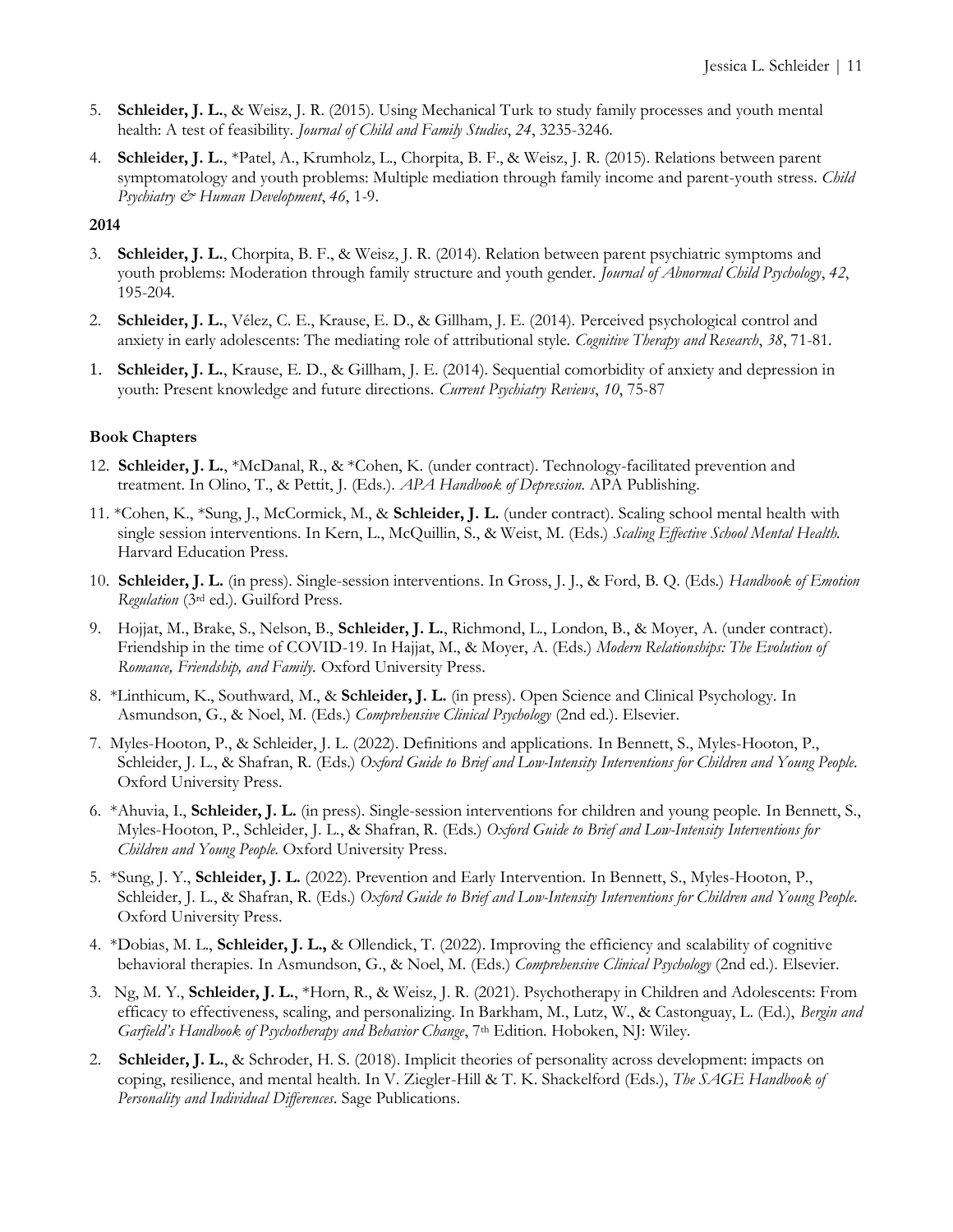1. Keeton, C. P., **Schleider, J. L.**, & Walkup, J. T. (2017). Separation anxiety, generalized anxiety, and social anxiety. In B. J. Sadock, V. Sadock, & P. Ruiz (Eds.), *Kaplan & Sadock's Comprehensive Textbook of Psychiatry* (10<sup>th</sup> ed.). Philadelphia: Lippincott Williams & Wilkins

### **Other Publications**

- 4. \*Manvelian, A., & **Schleider, J. L.** (2021). Digital Single-Session Interventions: Promoting Resilience Across the Lifespan. *International Society for the Study of Behavioural Development Bulletin*.
- 3. Lindquist, K. A., Gruber, J., **Schleider, J. L.,** Beer, J. S., Bliss-Moreau, E., & Weinstock, L. M. (Commentary submitted to *Nature Communications*). Flawed data and unjustified conclusions cannot elevate the Status of women in science: Response to "The association between early career informal mentorship in academic collaborations and junior author performance." [Preprint](https://psyarxiv.com/qn3ae) \**Original article retracted before our commentary was reviewed; as such, it was ultimately not considered for publication by Nature.*
- 2. \*Sung, J., \*Dobias, M. L., & **Schleider, J. L.** (2020). Single-Session Interventions: Complementing and Extending Evidence-Based Practice. *Advances in Cognitive Therapy*. [Preprint](https://psyarxiv.com/z7bw2/)
- 1. **Schleider, J. L.** (2016). Balancing "work" with "life" in psychology graduate school: A sampling of strategies. *Association of Psychological Science Undergraduate Update*.

#### **Open-Access Mental Health Interventions**

- 6. \*Shen, J., \*Rubin, A., \*Hart, E. A., \*Cohen, K., \*McDanal, R., \*Roulston, C. A., \*Sung, J. Y., <sup>+</sup>Fox, K. R., & + **Schleider, J. L.** (2022). Project RISE. [Link](http://www.projectrestore.info/our-programs)
- 5. \*+ Sung, J. Y., \*+ Mumper, E., & **Schleider, J. L.** (2020). Project EMPOWER. *Open Science Framework.* DOI 10.17605/OSF.IO/Z28P7. [Link](https://osf.io/fn7zc/)
- 4. **Schleider, J. L.** (2020). Single-Session Consultation for Emotional and Behavioral Health. *Open Science Framework.* DOI: 10.17605/OSF.IO/XNZ2T[. Link](https://osf.io/xnz2t/)
- 3. **Schleider, J. L**., \*Mullarkey, M. C., \*Mumper, E., & \*Sung, J. Y. (2019). The ABC Project: Action Brings Change. *Open Science Framework.* DOI: 10.17605/OSF.IO/QJ94C[. Link](https://osf.io/qj94c/)
- 2. **Schleider, J. L.** & Weisz, J. R. (2019). Project Personality. *Open Science Framework*. DOI: 10.17605/OSF.IO/259JV. [Link](https://osf.io/259jv/)
- 1. \*Dobias, M. L., \*Mullarkey, M. C., & **Schleider, J. L.** (2019). Project CARE. *Open Science Framework.* DOI: 10.17605/OSF.IO/YDQXJ[. Link](/Users/jessica.schleider/Documents/CVs/2019/OSF.IO/YDQXJ)

#### **Working Manuscripts Under Review**

- 10. \*Ahuvia, I., Mullarkey, M. C., \*Sung, J. Y., Fox, K. R., & **Schleider, J. L.** (under review). Evaluating a Treatment Selection Approach for Online Single-Session Interventions for Adolescent Depression.
- 9. \*Ahuvia, I., \*Chen, S., \*Gordon, L., Fox, K. R., & **Schleider, J. L.** (under review). A Mixed-Methods Investigation of Adolescents' Beliefs About the Causes of Depression. [Preprint](https://psyarxiv.com/yf6vq/)
- 8. \*Birk, S., \*Sung, J. Y., **Schleider, J. L.,** & Olino, T. M. (under review). Unpacking parental accommodation: Relationship to parent distress tolerance and cognitive styles.
- 7. \*Fitzpatrick, O.M., **Schleider, J. L.,** Mair, P., Carson, A., Harisinghani, A., & Weisz, J. R. (under review). Project SOLVE: A randomized, school-based trial of a low-intensity digital problem-solving intervention for adolescent internalizing problems during the coronavirus-era.
- 6. \*Cohen, K., \*Shroff, A., Nook, E. C., & **Schleider, J. L.** (under review). Linguistic Distancing Predicts Response to a Digital Single-Session Intervention for Adolescent Depression. [Preprint](https://psyarxiv.com/43v6p)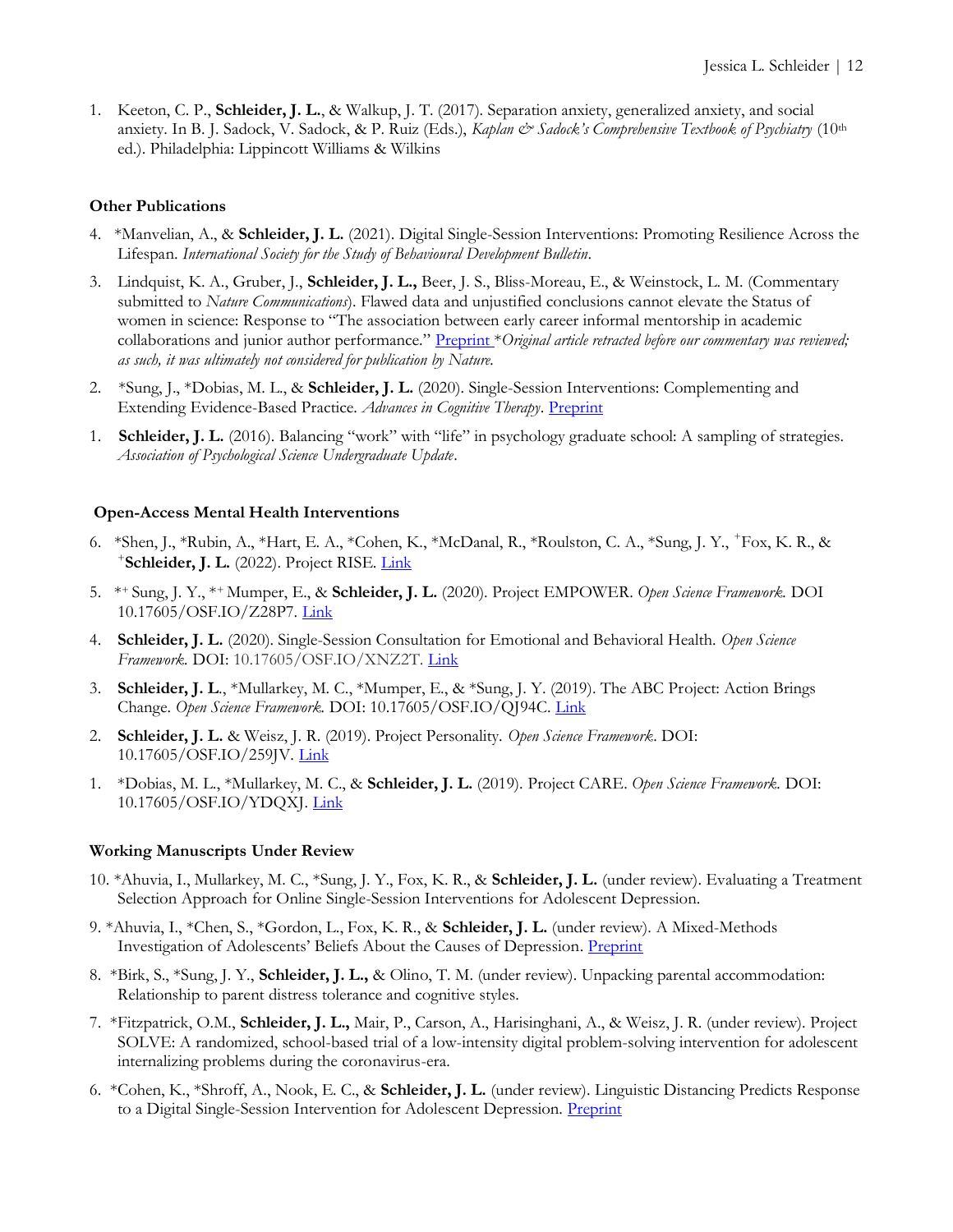- 5. \*Szenczy, A., \*Wang, M., \*Beatty, C., Richmond, L., **Schleider, J. L.**, Nelson, B. (under review). COVID-19 experiences and psychopathology symptoms in college students at the onset of the pandemic.
- 4. \*Thorpe, D., \*Mirhashem, R., \*Shen, J., \*Roulston, C.A., Fox, K.R., & **Schleider, J. L.** (under review). Ecological systems contributors to depression and anxiety symptoms in a national sample of adolescents during the COVID-19 pandemic. [Pre-Registration](https://osf.io/76zce)
- 3. \*Lin, S.-Y., **Schleider, J.L.**, Nelson, B.D., Richmond, L., & Eaton, N.R. (invited revision, *Administration and Policy in Mental Health and Mental Health Services*). Gender and racial-ethnic disparities in undergraduate and graduate students' mental health and treatment use amid the COVID-19 pandemic. [Preprint](https://psyarxiv.com/qhy5j/)
- 2. \*Hart, M.J., \*Sung, J.Y., McQuillin, S., & **Schleider, J.L.** (invited revision, *Journal of Community Psychology*). Expanding the Reach of Psychosocial Services for Youth: Untapped Potential of Mentor-Delivered Interventions. [Preprint](https://psyarxiv.com/d2j6a)
- 1. \*Ahuvia, I., \*Dobias, M., \*Cohen, K., Nelson, B., Richmond, L., London, B., & **Schleider, J. L.** (under review). Loss of Mental Health Support Among College Students During the COVID-19 Pandemic. [Preprint](http://psyarxiv.com/48q7p)

#### **Working Manuscripts In Preparation**

- 16. \*Shen, J., \*Rubin, A., \*Hart, E. A., \*Cohen, K., \*McDanal, R., \*Roulston, C. A., \*Sung, J. Y., \*Sotomayor, I., <sup>+</sup>Fox, K. R., & <sup>+</sup> **Schleider, J. L.** (in preparation). Randomized trial of a single-session online intervention for minority stress in LGBTQ+ adolescents. [Pre-registration](https://osf.io/es3zb)
- 15. \*Deng, W., \*Dobias, M., \*Fox, K., & **Schleider, J. L.** (in preparation). Suicidal ideation and non-suicidal self-injury in sexual minority youth of Color. [Pre-registration](https://osf.io/ytjwx)
- 14. \*Cohen, K., \*McDanal, R., Manikandan, D., Cooper, K., & **Schleider, J. L.** (in preparation). Mental Health, Belonging, and Perceptions of Campus Climate among Undergraduate Women in STEM Fields. [Pre-registration](https://osf.io/j7xkm.)
- 13. \*Manvelian, A., \*Cohen, K., & **Schleider, J. L.** (in preparation). Social stress, loneliness, and internalizing distress during the COVID-19 pandemic.
- 12. \*Cohen, K., \*Ahuvia, I., Cook, C., Zhang, Y., Renshaw, T., & **Schleider, J. L.** (in preparation). Brief School-Based Interventions Targeting Student Mental Health or Wellbeing: A Systematic Review. PROSPERO 2021 CRD42021255079. [Pre-Registration](https://www.crd.york.ac.uk/prospero/display_record.php?RecordID=255079)
- 11. \*Rubin, A., \*Shen, J., \*McDanal, R., **Schleider, J. L.,** & Fox, K. (in preparation). Investigating the relationship between LGBTQ+ identity and response to single-session interventions for youth depressive symptoms. [Pre-](https://doi.org/10.17605/OSF.IO/4CEMW)[Registration](https://doi.org/10.17605/OSF.IO/4CEMW)
- 10. \*Shen, J., \*Ito, S., Eaton, N. R., Moyer, A., **Schleider, J. L.** (in preparation) Internalized Stigma and Internalizing Symptoms among LGBTQ+ Individuals: A Meta-Analytic Review. PROSPERO 2021 CRD42021251827. [Pre-Registration](https://www.crd.york.ac.uk/prospero/display_record.php?ID=CRD42021251827)
- 9. \*Ahuvia, I., Mullarkey, M.C., Fox, K., & **Schleider, J. L.** (in preparation). Personalized Treatment Matching to Online Single-session Interventions for Adolescent Depression. [Pre-Registration](https://osf.io/dpcwg)
- 8. \*McDanal, R., \*Shen, J., Eaton, N., Fox, K., & **Schleider, J. L.** (in prep). Predicting Transdiagnostic Symptom Change in a Randomized Trial of Single-Session Interventions for Adolescent Depression. [Pre-Registration](https://osf.io/mxvt4)
- 7. \*Shen, J., Eaton, N.R., Fox, K.R., & **Schleider, J. L.** (in preparation). Evaluating LGBTQ+ adolescent mental health during COVID-19: An intersectional and transdiagnostic approach. Pre-Registration
- 6. \*Mirhashem, R., \*Thorpe, D., \*Ahuvia, I., Fox, K.R., & **Schleider, J. L.** (in preparation). How do subjective social status and objective neighborhood resources relate to adolescent depression? [Pre-Registration](https://osf.io/cg3mz)
- 5. Ringle, V. M., \*Sung, J. Y., \*Roulston, C., & **Schleider, J. L.** (in preparation). Mixed Methods Examination of Youth-Reported Barriers to Accessing Mental Health Services. [Pre-Registration](https://osf.io/9d2ev)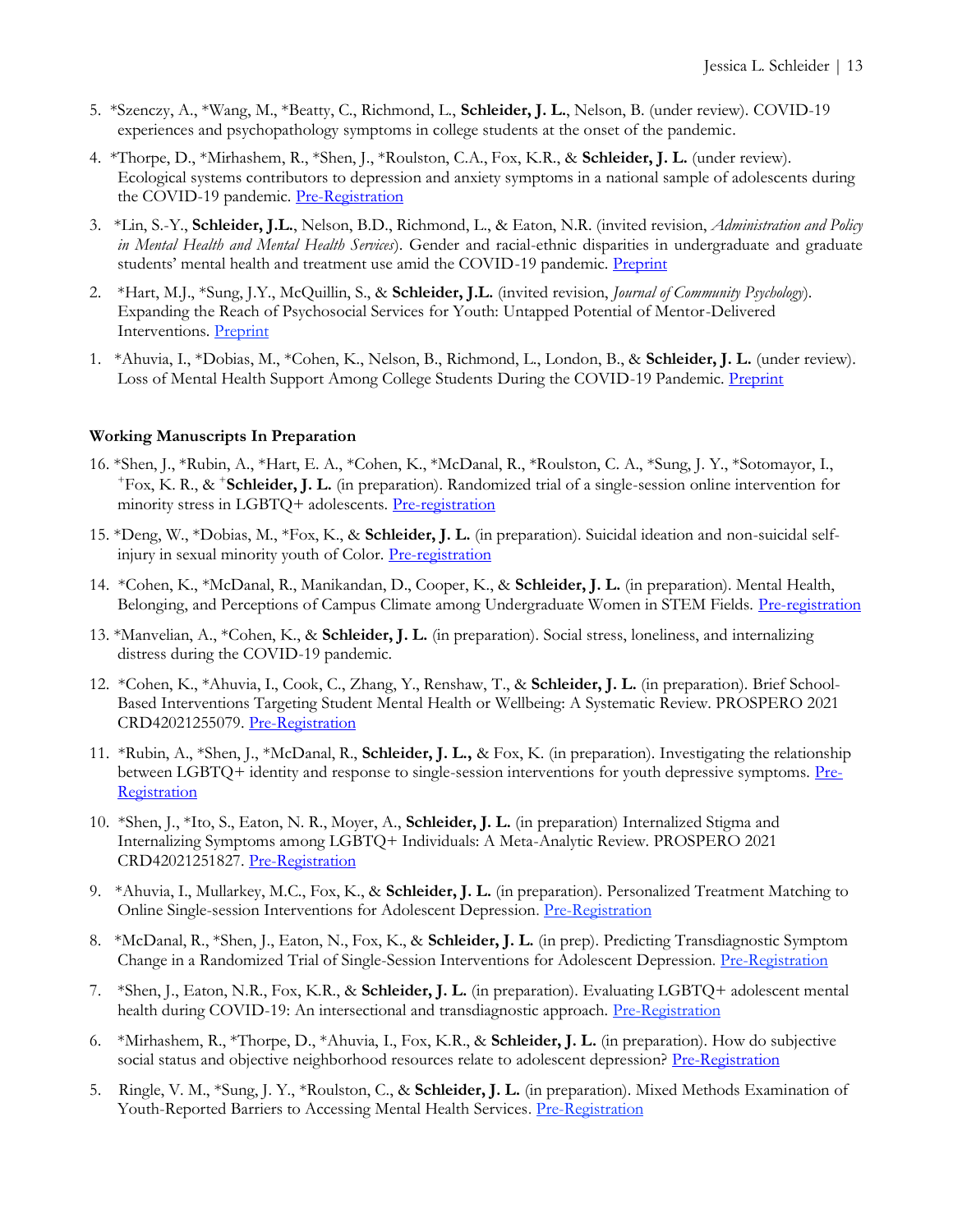- 4. \*Ahuvia, I., & **Schleider, J. L.** (in preparation). Understanding youth beliefs about the permanence of depression. [Pre-Registration](https://osf.io/gvjrz)
- 3. \*McDanal, R., Rodriguez-Seijas, C., \*Yao, A., Eaton, N. R., & **Schleider, J. L.** (in preparation). Daily Discrimination and Transdiagnostic Psychopathology in Black and LGBTQ+ Adults. [Pre-Registration](https://osf.io/kv3x5)
- 2. \*Fan, K., \*Dobias, M., \*Ahuvia, I., Fox, K., & **Schleider, J. L.** (in preparation). Relationships between identitybased discrimination, socioeconomic status, and mental health treatment access among self-injurious adolescents. [Pre-registration](https://osf.io/pwxqk)
- 1. \*Dobias, M. L., \*Chen, S., Fox, K. R., **& Schleider, J. L.** (in preparation). Brief Interventions for Self-Injurious Thoughts and Behaviors: A Systematic Review. [Pre-Registration](https://osf.io/54w2r/)

# **EDITORIAL & REVIEW EXPERIENCE**

#### **Consulting Editor**

Clinical Psychological Science (2021- ) Behavior Therapy (2021- ) Journal of Clinical Child and Adolescent Psychology (2018- )

#### **Ad-Hoc Reviewer** (40 journals)

Administration and Policy in Mental Health and Mental Health Services Research (since 2020); Advances in Mental Health (since 2017); American Psychologist (since 2019); Behaviour Research and Therapy (since 2021); Behavior Therapy (since 2020); British Journal of Psychology (since 2021); British Journal of Educational Psychology (since 2016); Child and Adolescent Mental Health (since 2019); Child Development (since 2016); Child Maltreatment (since 2016); Child Psychiatry & Human Development (since 2017); Clinical Child Psychology & Family Review (since 2019); Clinical Psychological Science (since 2013); Clinical Psychology Review (since 2019); Clinical Psychology & Psychotherapy (since 2015); Child and Youth Care Forum (since 2015); Child & Youth Services (since 2016); Children and Youth Services Review (since 2017); Cognitive Neuropsychiatry (since 2015); Cognitive Therapy and Research (since 2015); Depression and Anxiety (since 2018), Emotion (since 2017); European Child & Adolescent Psychiatry (since 2021); Family Process (since 2015); Journal of Abnormal Child Psychology (since 2017); Journal of Affective Disorders (since 2017); Journal of Anxiety Disorders (since 2021); Journal of the American Academy of Child and Adolescent Psychiatry (since 2020); Journal of Applied Social Psychology (since 2016); Journal of Consulting and Clinical Psychology (since 2018); Journal of Child Psychology and Psychiatry (since 2017); Journal of Clinical Child and Adolescent Psychology (since 2016); Journal of Medical Internet Research (since 2019); Journal of Neuroscience and Behavioral Health (since 2015); Journal of Pediatrics (since 2016); Journal of Personality Assessment (since 2017); Journal of Studies on Alcohol and Drugs (since 2018); Perspectives on Psychological Science (since 2021); Proceedings of the National Academy of Sciences (since 2020)

# **Grant/Award Reviewer**

National Institutes of Health (since 2021)

-Special Emphasis Panel/Scientific Review Group 2021/05 ZRG1 HDM-H (58) R, for [PAR-20-](https://grants.nih.gov/grants/guide/pa-files/PAR-20-237.html) [237](https://grants.nih.gov/grants/guide/pa-files/PAR-20-237.html), "Community Interventions to Address the Consequences of the COVID-19 Pandemic among Health Disparity and Vulnerable Populations"

American Psychological Foundation (since 2021)

-Reviewer, John and Polly Sparks Early Career Grant

Robert Wood Johnson Foundation (since 2021)

-Reviewer, Health Policy Research Scholars (HPRS) Fellowship Program

Medical Research Council (MRC) (since 2020)

-Reviewer, United Kingdom Research and Innovation Future Leaders Fellowship Association of Psychological Clinical Science (since 2019)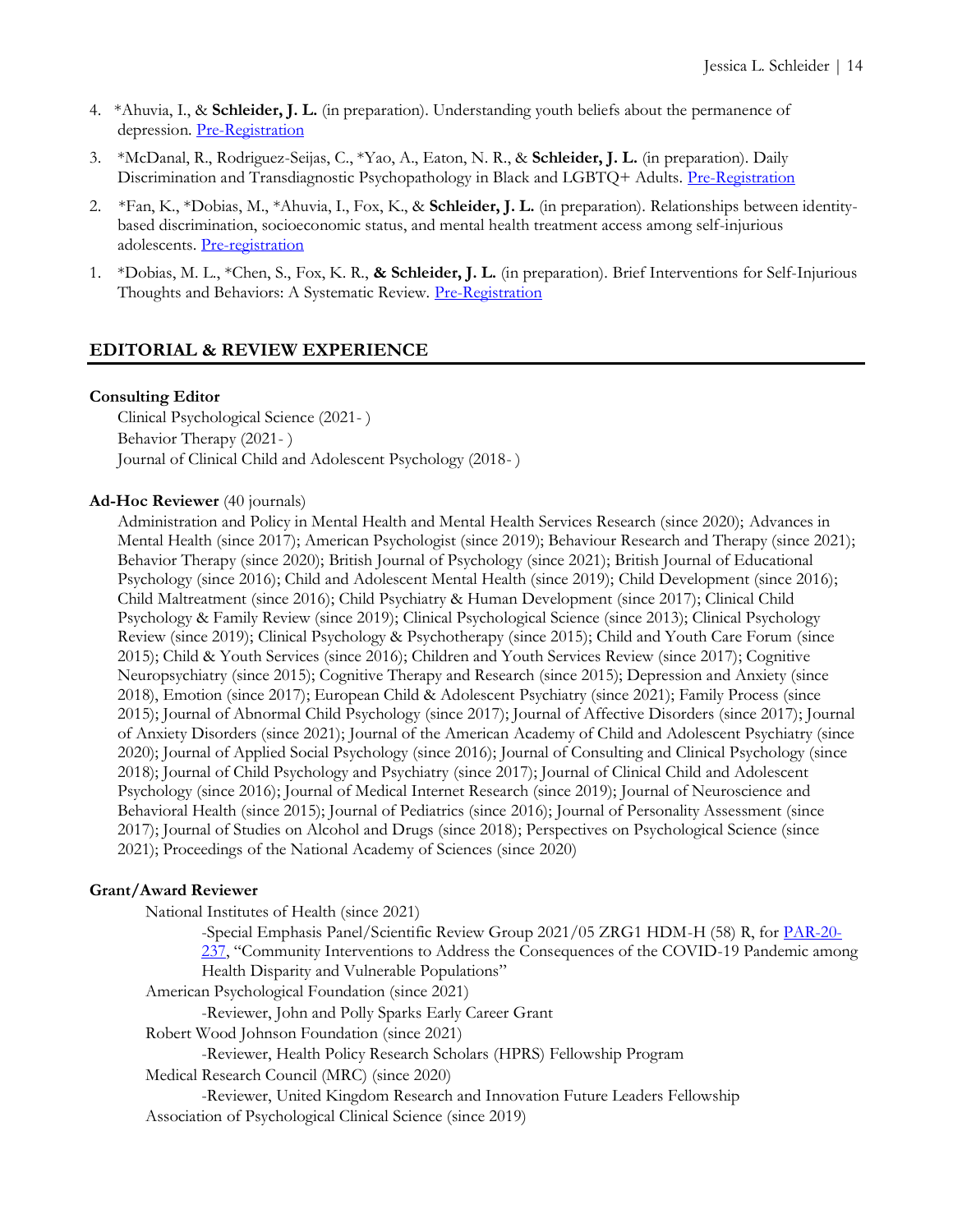-Reviewer, Clinical Science Student Training Award

#### **PRESENTATIONS**

**<sup>N</sup>= 150+** (60 invited academic talks; 16 community or clinical invited talks; 53 conference symposia/panels/talks; 30+ poster presentations)

\* Indicates student/trainee; <sup>+</sup>Indicates equal co-authorship

# talk given virtually due to COVID-19 pandemic

#### **Invited Talks: Academic** ( $n = 60$ )

- 2023 *Forthcoming.* Midwestern Psychological Association, Psi Chi Distinguished Speaker, Chicago, IL
- 2023 *Forthcoming.* Single-Session Therapy Symposium, Invited Address at the Italian Center for Single-Session Therapy, Rome, Italy.
- 2022 *Forthcoming.* Association of Behavioral and Cognitive Therapies, Invited Panelist on Open Science, New York, NY
- 2022 *Forthcoming.* # Rutgers-Princeton Center for Computational Cognitive Neuro-Psychiatry, Invited Seminar, Piscataway, NJ
- 2022 *Forthcoming.* # Northwestern University Feinberg School of Medicine, Center for Behavioral Intervention Technologies/Digital Mental Health Webinar, Chicago, IL
- 2022 *Forthcoming.* Eating Disorder Research Society, Keynote Address, Philadelphia, PA.
- 2022 *Forthcoming.* # Children's Mercy Hospital, University of Missouri Kansas City School of Medicine, Department of Pediatrics Grand Rounds, Kansas City, MO
- 2022 *Forthcoming.* # Journal of Clinical Child and Adolescent Psychology Future Directions Forum, Invited Address: "Future Directions in Single-Session Interventions," Washington, D.C.
- 2022 Association for Psychological Science Annual Convention, Invited Speaker, Clinical Science Forum, Chicago, IL
- 2022 Association for Psychological Science Annual Convention, Invited Speaker, Global Mental Health Symposium, Chicago, IL
- 2022 # University of Utah, Department of Psychology Diversity Committee, Invited panelist, "Practicing Culturally-Responsive Mentoring," Salt Lake City, UT
- 2022 # Utah State University, Departments of Psychology and Human Development & Family Studies Colloquium, Logan, UT
- 2022 # Washington University at St. Louis, Center for Mental Health Services Research Seminar, St. Louis, MO
- 2022 # University of California Davis, Department of Psychiatry Grand Rounds, Davis, CA
- 2022 # Northwestern University Feinberg School of Medicine, Center for Behavioral Intervention Technologies/Digital Mental Health Seminar, Chicago, IL
- 2021 # University of Michigan Medical School, Department of Psychiatry Grand Rounds, Ann Arbor, MI
- 2021 # North American Society for Psychotherapy Research Conference, Invited Semi-Plenary Speaker, Virtual Event
- 2021 # Georgetown University School of Medicine, Department of Psychiatry "Encore" Grand Rounds, Washington, DC
- 2021 # University of Southern California, Clinical Area Colloquium, Los Angeles, CA
- 2021 # Yale University, Clinical Area Colloquium, New Haven, CT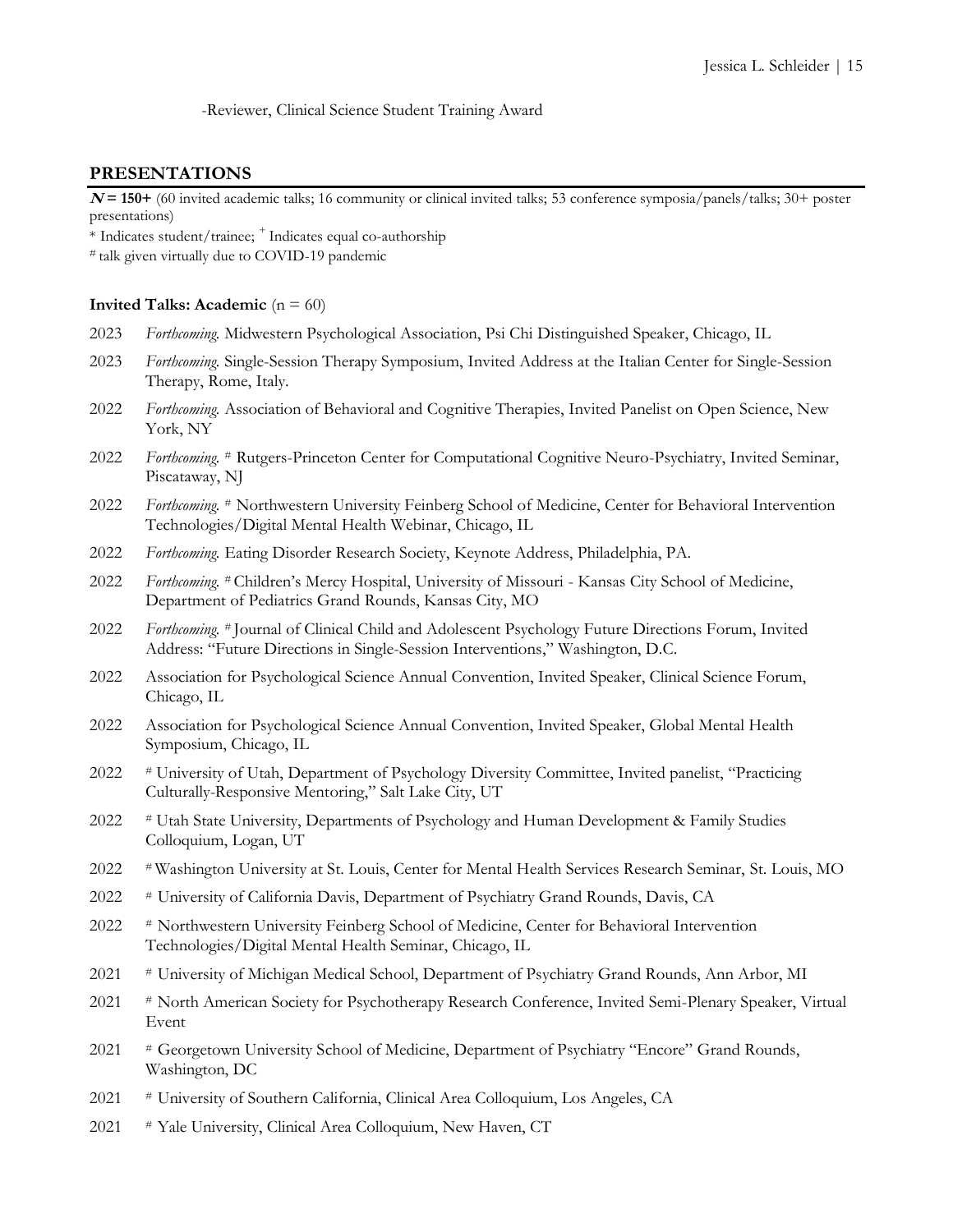- # Harvard University, Clinical Area Colloquium, Cambridge, MA
- # University of Connecticut Health Center, Department of Psychiatry Grand Rounds, Hartford, CT
- # Treatment Selection Idea Lab, Invited Speaker on "Digital Approaches" Panel, Universität Trier, Virtual Event
- # Single-Session Therapy Symposium, Invited Address at the Italian Center for Single-Session Therapy, Virtual Event
- # Journal of Clinical Child and Adolescent Psychology Future Directions Forum, Workshop on Academic Networking in the Time of COVID-19, Washington, DC
- # Children's Hospital of Philadelphia, PolicyLab Invited Speaker Series, Philadelphia, PA
- # Klingenstein Third Generation Foundation, Invited Presentation, New York, NY
- # Rosalind Franklin University, Psychology Department Colloquium, Chicago, IL
- # Georgetown University School of Medicine, Department of Psychiatry Grand Rounds, Washington, DC
- # Institute of Living/Hartford Hospital, Hospital-Wide Grand Rounds, Hartford, CT
- # University of Bath and University of Bristol, Cross-Institution Psychology Colloquium, UK
- # University of Maryland College Park, Clinical Psychology Colloquium, College Park, MD
- # Indiana University Bloomington, Clinical Psychology Colloquium, Bloomington, IN
- # Journal of Clinical Child and Adolescent Psychology Future Directions Forum, Academic Job Interviewing Workshop, Washington, DC
- Williams College, Psychology Department Colloquium, Williamstown, MA \*\**Cancelled due to COVID-19*
- Colby College and Edmund N. Ervin Pediatric Center, Keynote Speaker: Childhood Development and Behavior Conference, Augusta, ME *\*\*Cancelled due to COVID-19*
- Society of Clinical Child and Adolescent Psychology, Invited Webinar Series
- University of Pittsburgh, Keynote Speaker: ETUDES Center (Enhancing Treatment & Utilization for Depression & Emergent Suicidality) Frontline Innovation Contest, Pittsburgh, PA
- 2020 University of Pittsburgh Medical Center, Psychiatry Department Colloquium, Pittsburgh, PA
- 2020 Stony Brook University School of Social Welfare, Stony Brook, NY
- Stony Brook University Hospital, Department of Psychiatry Grand Rounds, Stony Brook, NY
- On the Shoulders of Giants Scientific Symposium, Child Mind Institute, New York, NY
- Swarthmore College, Psychology Department Colloquium, Swarthmore, PA
- 2019 Association for Psychological Science 31<sup>st</sup> Convention, Rising Stars of Depression Research Invited Speaker, Clinical Science Forum, Washington, DC
- Stony Brook University, Pediatric Primary Care Division Retreat, Stony Brook, NY
- Stony Brook University, Counseling and Psychological Services, Stony Brook, NY
- Stony Brook University Hospital, Department of Pediatrics Grand Rounds, Stony Brook, NY
- McLean Hospital, McLean Anxiety Mastery Program, Belmont, MA (Invited Webinar)
- Stony Brook University Hospital, Department of Psychiatry, Child and Adolescent Psychiatry Division, Stony Brook, NY
- Child Health and Development Institute of Connecticut, Annual Trauma-Focused Evidence Based Practice Conference, Hartford, CT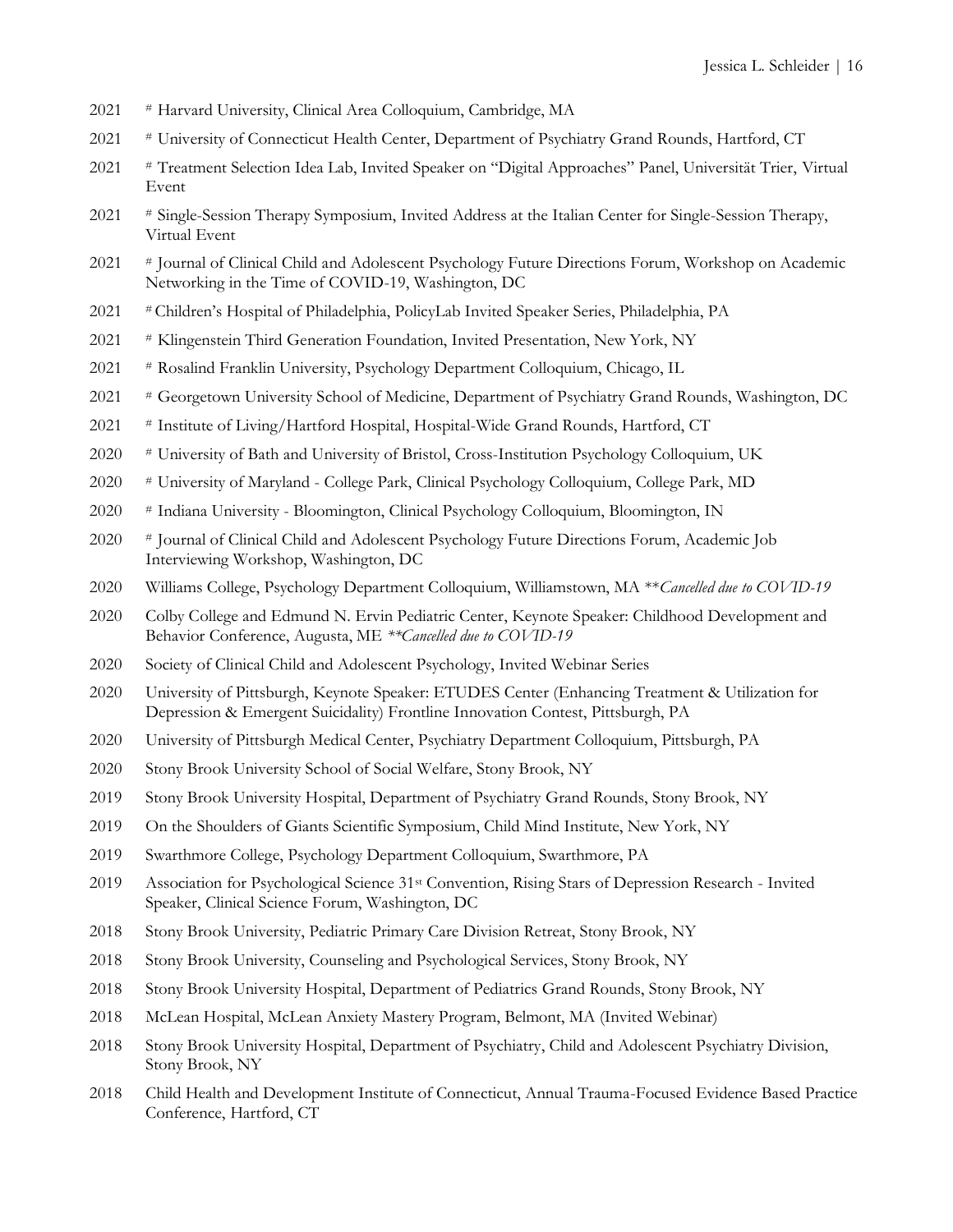- Yale School of Medicine, Department of Psychiatry, Psychiatry Technology Group, New Haven, CT
- New York University, Department of Psychology, New York, NY
- University of Connecticut Health Center, Division of Child Psychiatry Seminar, Farmington, CT
- 2018 Harvard Medical School & London School of Hygiene and Tropical Medicine, PRIDE Research Team, Goa, India (Invited Webinar)
- Boston College, Lynch School of Education, Chestnut Hill, MA
- Stony Brook University, Department of Psychology, Stony Brook, NY
- Columbia University School of Social Work, New York, NY
- National Institute of Mental Health, Emotion and Development Branch, Bethesda, MD
- Harvard University, Clinical Science Research Training Seminar, Cambridge, MA
- Harvard Center on the Developing Child, Cambridge, MA

#### **Invited Talks: Community and Clinical** (n = 16)

- # National Association of Pediatric Nurse Practitioners Long Island 8th Annual Conference, Invited Speaker on Brief Mental Health Interventions in Pediatric Settings.
- # Going Digital: Behavior Health Tech Conference, Invited Speaker on Digital Mental Health Interventions for BIPOC and LGBTQ+ Youth
- # Kentucky Psychological Association, Invited CE Workshop on Single Session Interventions for Youth Mental Health
- # Innovations in Psychotherapy Conference, PESI, Inc., Invited Clinical Training on Single Session Interventions for Youth Mental Health
- # Stuyvesant High School, Invited Guest Speaker Series, New York, NY
- # Stony Brook University Psychology Peer Mentoring Program, Invited Webinar on Career Paths in Clinical Psychology and Allied Disciplines
- # Northern Berkshire Community Coalition, Communities that Care Coalition, & Strategic Planning Initiative for Families & Youth (SPIFFY) Coalition, Invited Webinar
- South Ocean Middle School Parent Teacher Association Speaker Series, Patchogue, NY
- Patchogue-Medford Special Education Parent Teacher Association Speaker Series, Patchogue, NY
- Middle Country Public Library Distinguished Speaker Series, Middle Country Public Library, Centereach, NY
- Middle Country Special Education Parent Teacher Association Speaker Series, Centereach, NY
- Smithtown Special Education Parent Teacher Association Speaker Series, Smithtown, NY
- Port Jefferson Special Education Parent Teacher Association Speaker Series, Port Jefferson, NY
- New Haven Adult Education Center, Teacher Professional Development Series, New Haven, CT
- Riverside Education Academy, Teacher Professional Development Series, New Haven, CT
- Cambridge Montessori School, Parent Seminar Series, Cambridge, MA

#### **Academic Conference Symposia and Panels**

*Chair* ( $n = 7$ )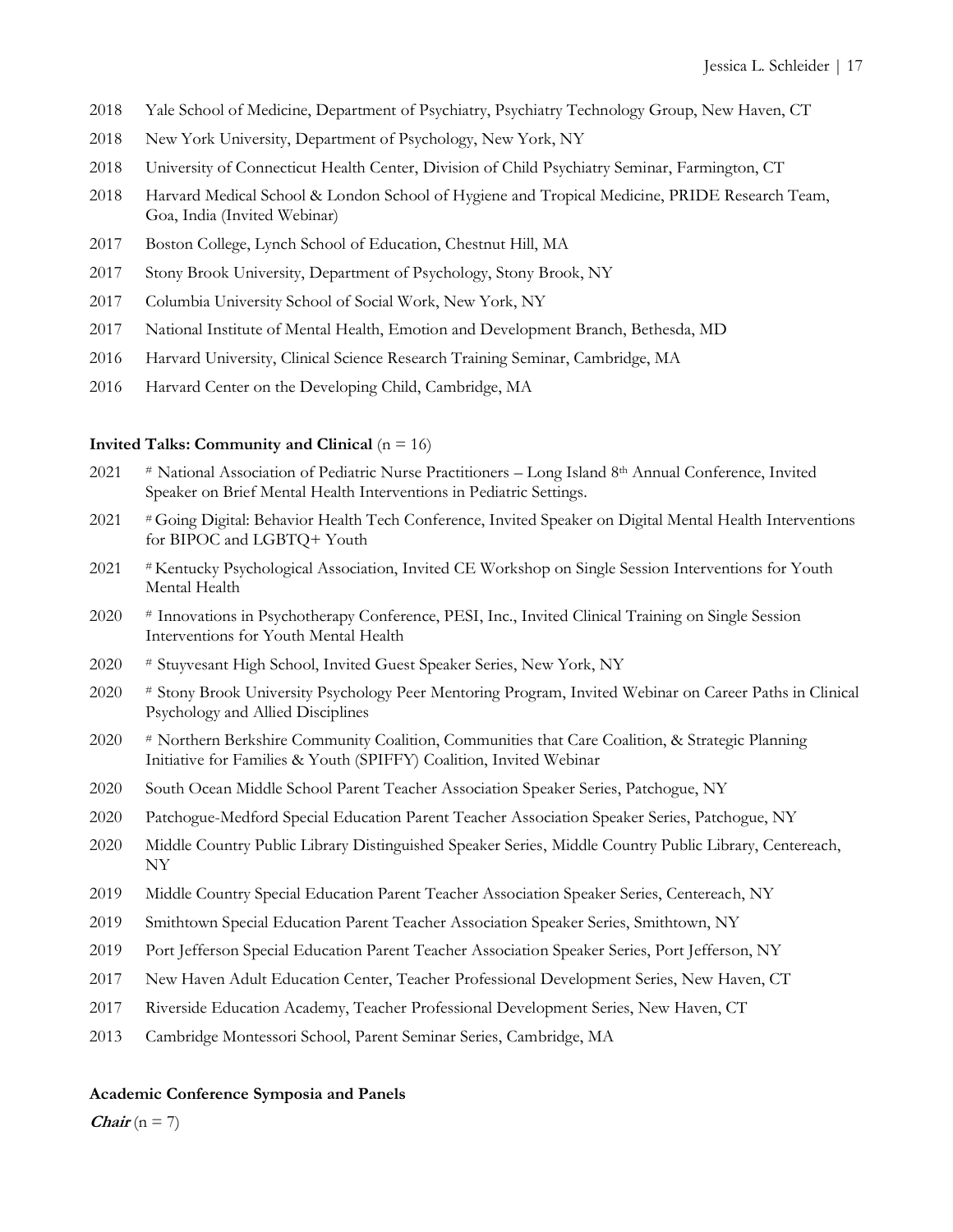- **Schleider, J. L.** (2021, November). Leveraging Digital Single-Session Interventions for Public Mental Health: Innovations from Large-Scale Clinical Trials. Symposium at the Association for Behavioral and Cognitive Therapies 55th Annual Convention, New Orleans, LA.
- Schleider, J. L. (2020, November). From Computation to Implementation: Successes and Setbacks in Scaling-Up Brief Interventions. Symposium at the Association for Behavioral and Cognitive Therapies 54th Annual Convention, Philadelphia, PA.
- Schleider, J. L. (2019, November). Brief, Technology-Mediated Interventions to Expand the Reach of Cognitive-Behavioral Therapies. Symposium at the Association for Behavioral and Cognitive Therapies 53rd Convention, Atlanta, GA.
- **Schleider, J. L.** (2019, June). Scaling-Up Interventions for Youth Psychopathology: Promise, Progress, and Pitfalls. Focused Discussion at the 21<sup>st</sup> International Society for Research in Child and Adolescent Psychopathology Meeting, Los Angeles, CA.
- **Schleider, J. L.** (2018, November). Harnessing very brief interventions to reduce youth anxiety and depression at scale: How, where, and for whom? Symposium at the Association for Behavioral and Cognitive Therapies 52nd Convention, Washington, DC.
- **Schleider, J. L.** (2018, November). Wise interventions for psychopathology? Integrating social and clinical psychological science. Panel at the Association for Behavioral and Cognitive Therapies 52nd Convention, Washington, DC.
- **Schleider, J. L.** (2017, April). Little treatments, big effects? New developments in very brief interventions for child and adolescent anxiety. Symposium at the Anxiety and Depression Association of America 37<sup>th</sup> Conference, San Francisco, CA.

#### **Discussant**  $(n = 3)$

- Nicholas, J. & Spoor, S. (Chairs), Kline, E., Smith, A., Baiden, P., Penwell, T., & **Schleider, J. L.** (2022, November). Barriers to Treatment Access Among High Mortality and Underserved Mental Health Populations in the United States. Symposium accepted at the 56<sup>th</sup> Annual Association for Behavioral and Cognitive Therapies Convention, New York, NY.
- Last, B. (Chair), \*Sung, J., \*Roulston, C., Bair, A., Adams, D., & **Schleider, J. L.** (2022, November). Hidden and Structural Barriers to Evidence-Based Mental Health Treatment Access and Engagement for Youth. Symposium accepted at the 56<sup>th</sup> Annual Association for Behavioral and Cognitive Therapies Convention, New York, NY.
- Zhao, X.A., (Chair), Timmons, A., Shi, L., Sarver, D., & Lin, Y., & **Schleider, J. L.** (2021, November) Geographical disparities in mental health information and care. Symposium at the 55th Annual Association for Behavioral and Cognitive Therapies Convention, New Orleans, LA.

#### **Presentations**  $(n = 43)$

- **Schleider, J. L., \***Shroff, A., \*Roulston, C., \*Fassler, J., Dierschke, N. A., Todd, J. S. P., Ríos-Herrera, Á., & Plastino, K.. (2022, November). Culturally Adapting, Disseminating, and Evaluating a Single-Session Digital Mental Health Platform for San Antonio Youth. Presentation at the 56<sup>th</sup> Annual Association for Behavioral and Cognitive Therapies Convention, New York, NY.
- **Schleider, J. L., \***Shroff, A., \*Roulston, C., \*Fassler, J., Dierschke, N. A., Todd, J. S. P., Ríos-Herrera, Á., & Plastino, K.. (2022, September). Culturally Adapting, Disseminating, and Evaluating a Single-Session Digital Mental Health Platform for San Antonio Youth. Presentation at the 11<sup>th</sup> Annual International Society for Research on Internet Interventions (ISRII) Meeting, Pittsburgh, PA.
- \*Shen, J., **Schleider, J. L.,** Nelson, B., Richmond, L., London, B., & Eaton, N. R. (2022, July). Disparities in COVID-19-related Trauma and Internalizing Symptoms across Sexual Orientation and Race/Ethnicity during the Pandemic. Presentation at the National LGBTQ Health Conference: Bridging Research and Practice 8th Convention, Chicago, IL.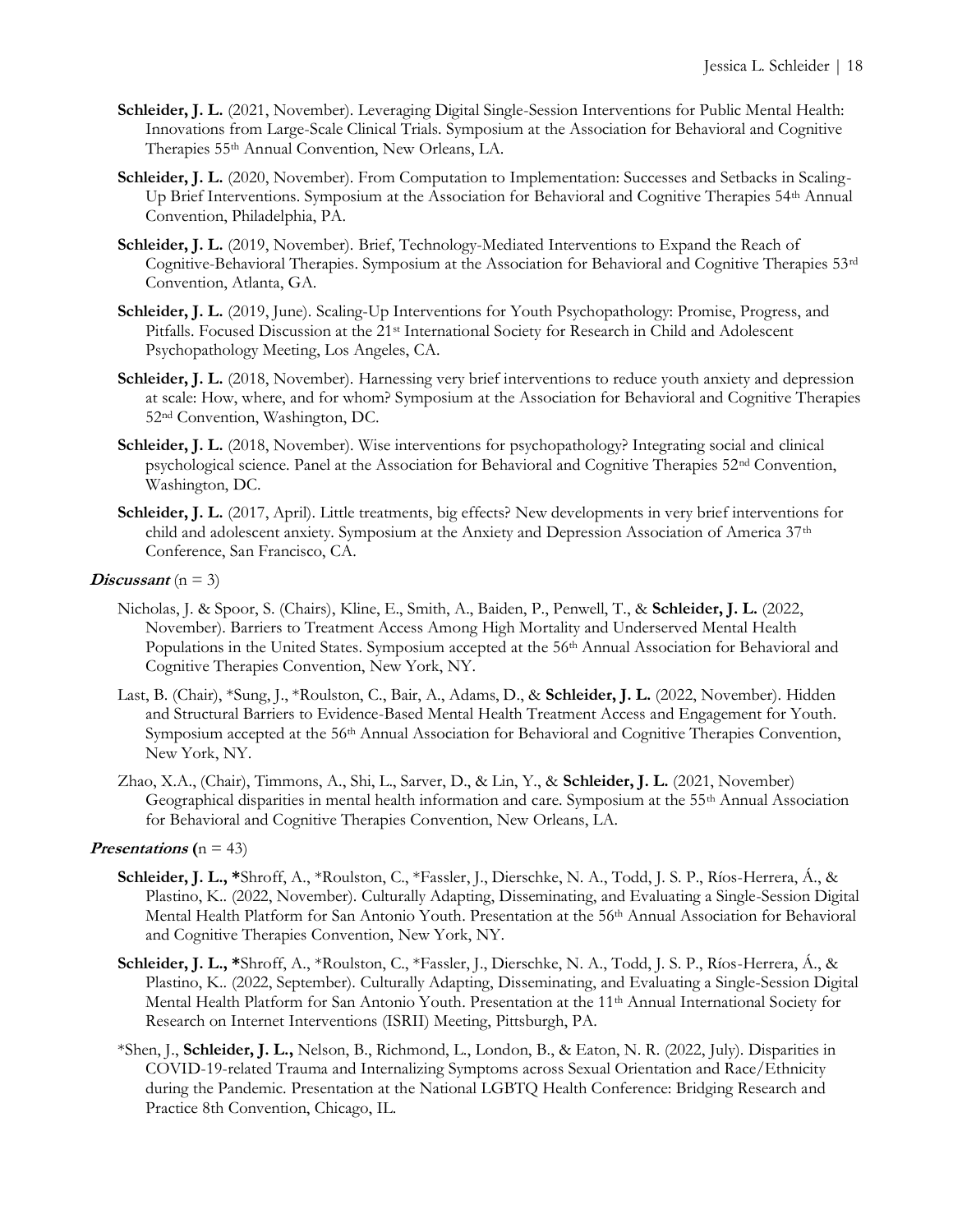- **Schleider, J. L.,** Victor, S., Ammerman, A., Bradford, D., Devendorf, J., Gunaydin, L., Hallion, L., Kaufman, E., Lewis, S., & Stage, D. (2022, May). Leveraging the strengths of psychologists with lived experience of psychopathology. Presentation at the Association for Psychological Science Annual Convention, Chicago, IL.
- \*Ahuvia, I., & **Schleider, J. L.** (2022, May). The Relationship Between Depression Beliefs and Depression Symptom in Adolescents. Presentation at the Association for Psychological Science Annual Convention, Chicago, IL.
- **Schleider, J. L.,** Mullarkey, M. C., Fox, K. R., Dobias, M. L., Shroff, A., Hart, E. A., & Roulston, C. (2022, April). A nationwide randomized trial of online single-session interventions for adolescent depression during COVID-19. Presentation at the National Institutes of Health Social, Behavioral, and Economic Health Impacts of COVID-19 Webinar, Virtual Event.
- \*Ahuvia, I., & **Schleider, J. L.** (2022, March). Adolescents' Beliefs About the Causes and Permanency of Depression: An Exploratory Study. Presentation at the Anxiety and Depression Association of America Annual Conference, Denver, CO.
- **Schleider, J. L.,** Schueller, S., Davidson, T., Pina, A., Aguilera, A., & Comer, J. (2021, November). Technology-Based Interventions for Black, Indigenous, and People of Color (BIPOC): A Strategy to Reduce Disparities and Promote Mental Health Equity. Chair: G. Ramos. Panel discussant at the 55th Annual Association for Behavioral and Cognitive Therapies Convention, New Orleans, LA.
- **Schleider, J. L.**, Sawyer, B., McClendon, J., Chapman, K., & Cohen, J. (2021, November). Using Media as a Tool for Social Good: Disseminating Cognitive Behavioral Science and Practice Online With a Social Justice Lens. Chair: I. Seager Van Dyk, PhD. Panel discussant at the 55th Annual Association for Behavioral and Cognitive Therapies Convention, New Orleans, LA.
- **Schleider, J. L.,** Mullarkey, M. C., Fox, K., \*Dobias, M., \*Shroff, A., \*Hart, E., & \*Roulston, C. A. (2021, November). Testing Scalable Single-Session Interventions for Adolescent Depression in the Context of COVID-19: A Nationwide Randomized-Controlled Trial. Presentation at the 55th Annual Association for Behavioral and Cognitive Therapies Convention, New Orleans, LA.
- \*Sung, J. Y., \*Mumper, E., & **Schleider, J. L.** (2021, November). Empowering Anxious Parents to Manage Child Avoidance Behaviors: Randomized Trial of a Single-Session Intervention Targeting Parent Accommodation. Presentation at the 55th Annual Association for Behavioral and Cognitive Therapies Convention, New Orleans, LA.
- \*Dobias, M. L., **Schleider, J. L.**, \*Jans, L., & Fox, K. R. (2021, November). Results from a Randomized Trial Testing an Online, Single-Session Intervention Targeting Adolescent Self-Injurious Thoughts and Behaviors. Presentation at the 55<sup>th</sup> Annual Association for Behavioral and Cognitive Therapies Convention, New Orleans, LA.
- \*Mullarkey, M. C., \*Dobias, M. L., \*Sung, J. Y., \*Ahuvia, I., Shumake, J., Beevers, C., & **Schleider, J. L.** (2021, November). A scalable, single session intervention for perceived control over anxiety during COVID-19. Presentation at the 55<sup>th</sup> Annual Association for Behavioral and Cognitive Therapies Convention, New Orleans, LA.
- \*Chen, S., \*Shroff, A., \*Fassler, J., & **Schleider, J. L.** (2021, November). Optimizing Adolescents' Compliance During Ecological Momentary Assessment (EMA) Data Collection: A Structured Approach to Engaging and Giving Back to Participants. Presentation at the 55<sup>th</sup> Annual Association for Behavioral and Cognitive Therapies Convention, New Orleans, LA.
- \*Wasil, A. Malhotra, T., Nandakumar, N., Tuteja, N. Sethi, A., **Schleider, J. L.**, Khanna, P., Gautam, R., Bhatia, A., & DeRubeis, R. (2021, November). Evaluating an Online Single-Session Intervention for College Students in India: Outcomes of a Randomized Controlled Trial. Presentation at the 55<sup>th</sup> Annual Association for Behavioral and Cognitive Therapies Convention, New Orleans, LA.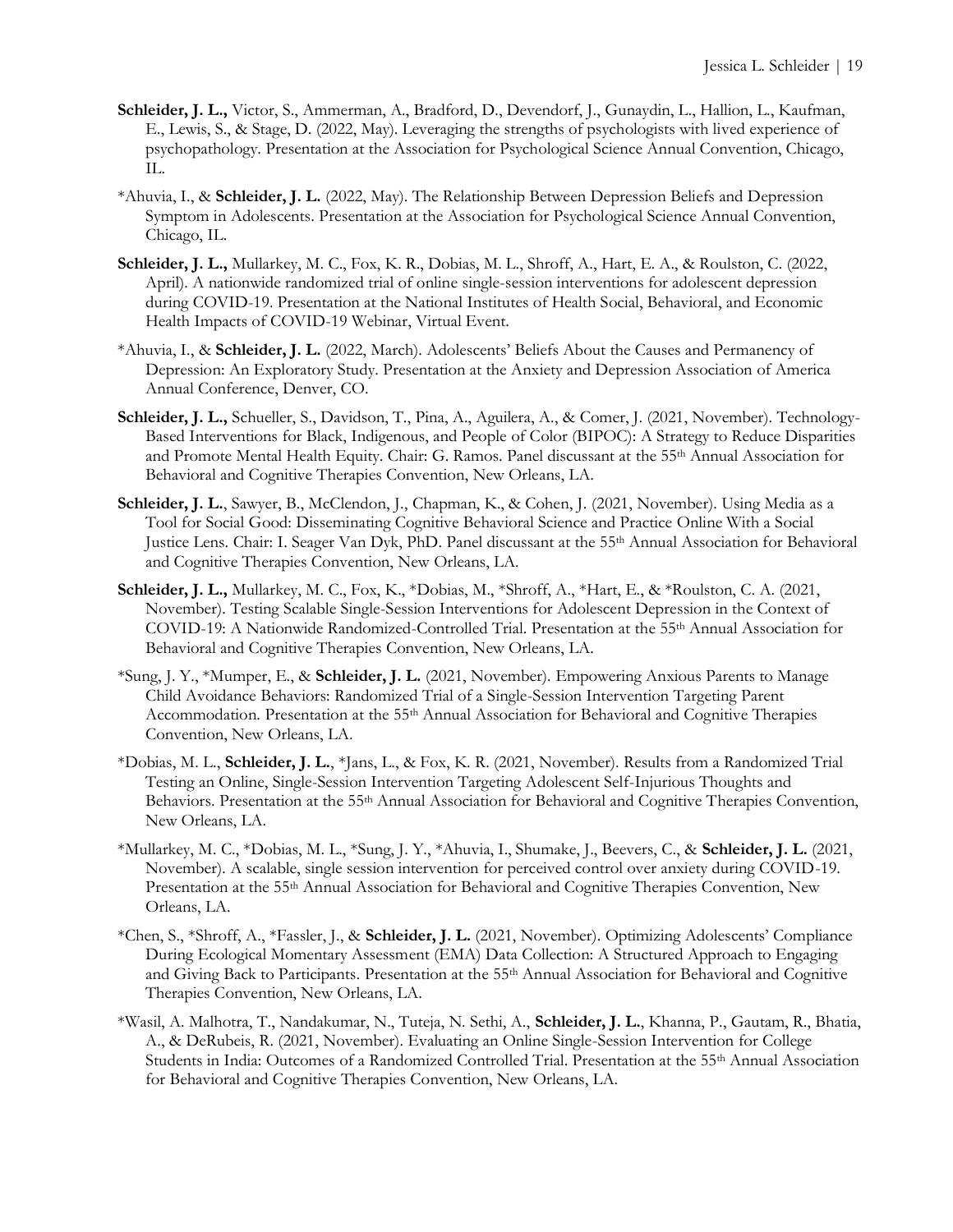- Fox, K., \*Rubin, A., & **Schleider, J. L.** (2021, November). Involving LGBTQ+ and QTPOC Adolescents to Adapt Online Interventions. Presentation at the 55<sup>th</sup> Annual Association for Behavioral and Cognitive Therapies Convention, New Orleans, LA.
- **Schleider, J. L.**, Farrand, P., Andersson, G., Watske, B., Laville, A., Shafran, R., & Myles-Hooton, P. (2021, September). Reaching a consensus on the definition of low intensity cognitive behavioural therapy. Roundtable at the 2021 Congress of the European Association for Behavioural and Cognitive Therapies, Belfast, Ireland.
- **Schleider, J. L.,** Mullarkey, M. C., Fox, K., \*Dobias, M., \*Shroff, A., \*Hart, E., & \*Roulston, C. A. (2021, June). Single-Session Interventions for Adolescent Depression in the Context of COVID-19: A Nationwide Randomized-Controlled Trial. Presentation at the 2021 National Institutes of Health High Risk, High Reward Research Symposium, Bethesda, MD.
- **Schleider, J. L.,** \*Dobias, M. L., \*Sung, J., \*Mullarkey, M. C., & \*Mumper, E. (2020, November). Acceptability and utility of an open-access, single-session intervention platform for adolescent mental health. Paper presentation at the 54th Annual Association for Behavioral and Cognitive Therapies Convention, Philadelphia, PA.
- **Schleider, J. L**., \*Dobias, M. L., \*Fassler, J., \*Shroff, A., & Pati, S. (2020, November). Promoting treatment access following pediatric primary care depression screening: Evaluation of web-based, single-session interventions for parents and youths. Paper presentation at the 54th Annual Association for Behavioral and Cognitive Therapies Convention, Philadelphia, PA.
- \* †Mullarkey, M. C., & †**Schleider, J. L.** (2020, November). Open science practices for clinical researchers: What you need to know and how to get started. Advanced Methods and Statistical Series Workshop at the Association for Behavioral and Cognitive Therapies 54th Annual Convention, Philadelphia, PA.
- \*Mullarkey, M. C., \*Dobias, M. L., Beevers, C. G., \*Fassler, J., \*Shroff, A., \*Sugarman, M., **Schleider, J.L.** (2020, November). Taking user-centered design seriously: An eight-minute, self-administered intervention decreases self-hatred in emerging adults. Paper presentation at the 54th Annual Association for Behavioral and Cognitive Therapies Convention, Philadelphia, PA.
- \*Dobias, M. L., \*Sugarman, M. B., \*Mullarkey, M. C., & **Schleider, J. L.** (2020, November). Predicting mental health treatment access in high-symptom adolescents: Machine learning approaches. Paper presentation at the 54th Annual Association for Behavioral and Cognitive Therapies Convention, Philadelphia, PA.
- \*Sung, J. Y., \*Bianco, A., & **Schleider, J. L.** (2020, November). Open pilot trial of a single-session consultation service for clients on psychotherapy wait lists. Paper presentation at the 54th Annual Association for Behavioral and Cognitive Therapies Convention, Philadelphia, PA.
- \*Dobias, M. L., \*Mullarkey, M.C., & **Schleider, J. L.** (2020, November). Self-hatred in young adults: Examining the roles of gender, sexual orientation, and depression. Paper presentation at the 54<sup>th</sup> Annual Association for Behavioral and Cognitive Therapies Convention, Philadelphia, PA.
- **Schleider, J. L.**, Hallion, L., Fisher, A., Teachman, B., & Rodebaugh, T. (2020, November). Opening the Toolbox: Expanding Access to Clinical Psychological Science Through Open Science Practices." Chairs: M. Southward, K. Lynthicum. Panel discussant at the 54<sup>th</sup> Annual Association for Behavioral and Cognitive Therapies Convention, Philadelphia, PA.
- **Schleider, J. L** (2020, November). Can a brief vacation fix your problems? Strengthening the impact of CBT through intensive and short-term interventions. Panel discussant at the 54th Annual Association for Behavioral and Cognitive Therapies Convention, Philadelphia, PA.
- \* †Mullarkey, M., & †**Schleider, J. L.** (2019, November). Open science practices for clinical researchers: What you need to know and how to get started. Advanced Methods and Statistical Series Workshop at the Association for Behavioral and Cognitive Therapies 53rd Annual Convention, Atlanta, GA.
- **Schleider, J. L.**, Burnette, J. L., Widman, L., Hoyt, C., & Prinstein, M. J. (2019, November). Randomized trial of a single-session growth mindset intervention for rural adolescents' internalizing and externalizing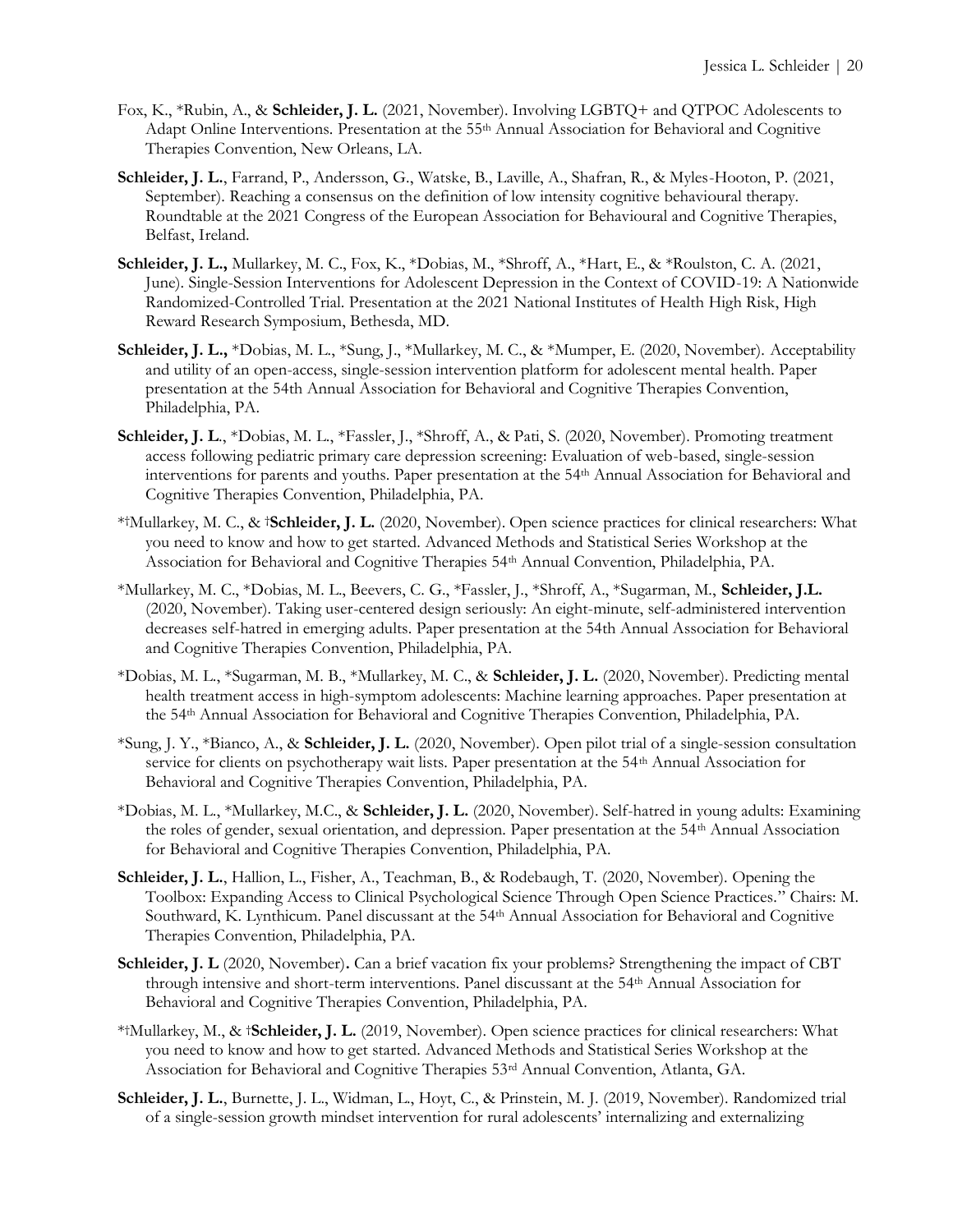problems. Paper at the Association for Behavioral and Cognitive Therapies 53<sup>rd</sup> Annual Convention, Atlanta, GA.

- Schleider, J. L. & \*Mullarkey, M. (2019, May). Contributions of fixed mindsets and hopelessness to symptoms of depression and anxiety. Paper at the 31st Annual Association for Psychological Science Convention, Washington, DC.
- \*Mumper, E. M., \*Mullarkey, M., & **Schleider, J. L.** (2019, May). A multi-method, machine-learning, and symptom-level approach to reward responsiveness and youth depression. Paper at the 31<sup>st</sup> Annual Association for Psychological Science Convention, Washington, DC.
- **Schleider, J. L.**, \*Abel, M., & Weisz, J. (2018, November). Do immediate gains predict long-term symptom change?Findings from a randomized trial of a single-session intervention for youth anxiety and depression. Paper at the Association for Behavioral and Cognitive Therapies 52nd Annual Convention, Washington, DC.
- **Schleider, J. L. & \*Mullarkey, M. (2018, November). Contributions of fixed mindsets and hopelessness to** anxiety and depressive symptoms: A commonality analysis approach. Paper at the Association for Behavioral and Cognitive Therapies 52nd Annual Convention, Washington, DC.
- \*Dobias, M., **Schleider, J. L.**, & \*Mullarkey, M. (2018, November). Social variables and their importance to adolescent depression: Relative importance analysis. Paper at the Association for Behavioral and Cognitive Therapies 52nd Annual Convention, Washington, DC.
- **Schleider, J. L.** & Weisz, J. R. (2017, April). Modifying mindsets for youth mental health: A randomized controlled trial. Paper at the Anxiety and Depression Association of America 37<sup>th</sup> Conference, San Francisco, CA.
- **Schleider, J. L.** (2017, April). *Views from the New Generation: Evidence-based practices in graduate training programs*. Roundtable discussant at the Anxiety and Depression Association of America's 37<sup>th</sup> Conference, San Francisco, CA.
- Eckshtain, D., Marchette, L., **Schleider, J. L.**, & Weisz, J. R. (2016, October). Parental depression as a predictor of outcome in the treatment of child depression. Paper at the 50th Convention of the Association for Behavioral & Cognitive Therapies, New York, NY.
- **Schleider, J. L.**, & Weisz, J. R. (2016, July). Reducing risk for internalizing problems in high-symptom adolescents: Effects of a single-session personality mindset intervention. Paper at the 11th International Conference on Child and Adolescent Psychopathology, London, England.
- Schleider, J. L., & Weisz, J. R. (2016, May). Effects of a single-session personality mindset intervention on psychosocial functioning in at-risk early adolescents: A randomized-controlled trial. Paper at the 28<sup>th</sup> Association for Psychological Science Convention, Chicago, IL.
- Nook, E. C., **Schleider, J. L.**, & Somerville, L. H. (2016, March). A linguistic signature of psychological distancing in emotion regulation. Data Blitz Presentation at the Society for Affective Science conference, Chicago, IL.
- Nook, E. C., **Schleider, J. L.**, & Somerville, L. H. (2016, February). Getting away from the here and now: linguistic markers of psychological distancing in emotion regulation. Data Blitz Presentation at the Social Brain Sciences Symposium, Boston, MA.
- **Schleider, J. L.** (2014, May). The Naked Truth: Getting Into Graduate School. Panel discussant at the 26<sup>th</sup> Association for Psychological Science Convention, San Francisco, CA.
- **Schleider, J. L.**, Ginsburg, G. S., Keeton, C. P., & Weisz, J. R. (2014, March). Parent psychopathology and treatment outcomes for anxious youths: Multiple mediation through family functioning and caregiver strain. Paper at Anxiety and Depression Association of America's 34<sup>th</sup> Conference, Chicago, IL.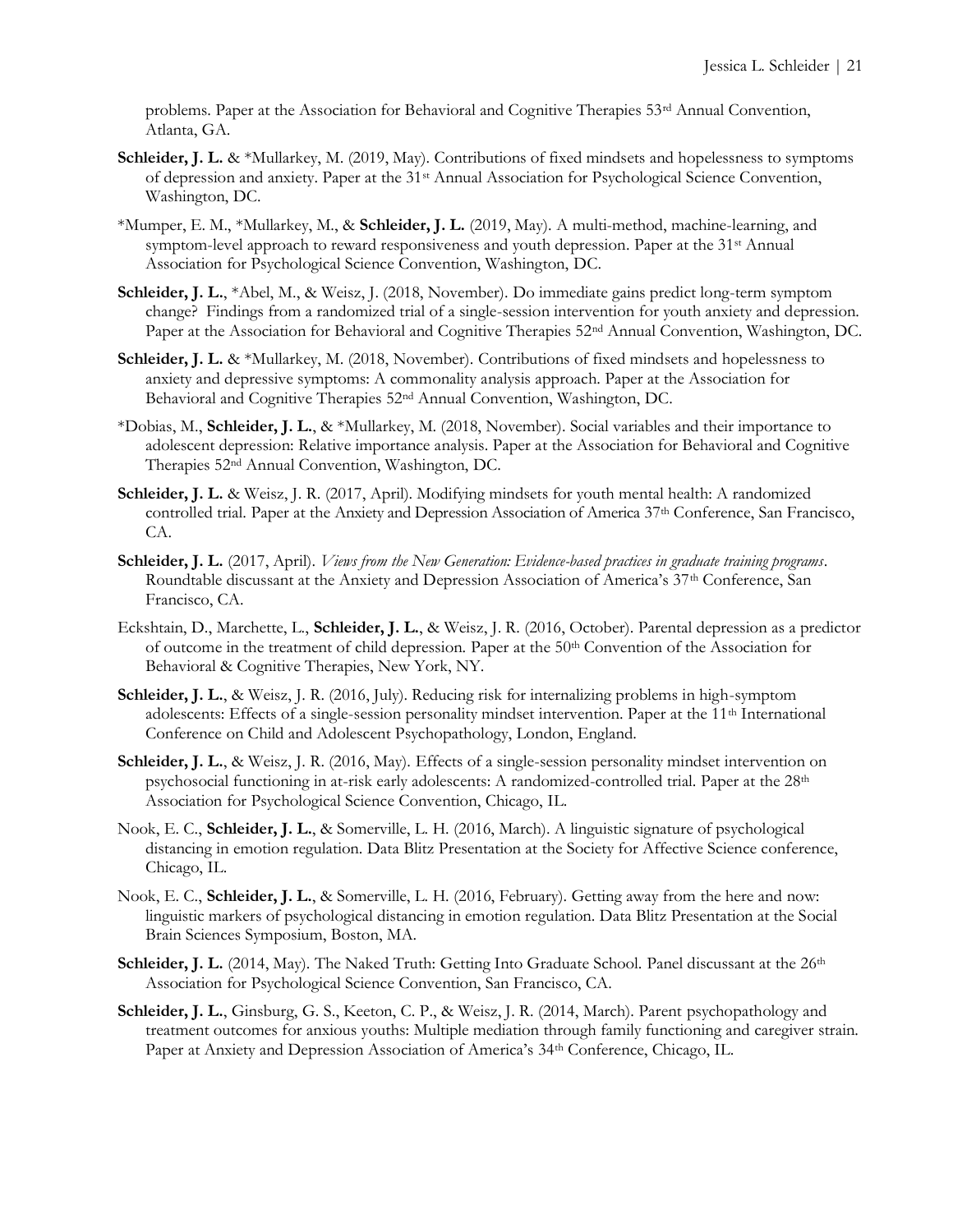#### **Selected Poster Presentations** (last 5 years; n = 30+)

- \*Dobias, M. L., Morris, R., & **Schleider, J. L.** (2022, June). Embedding Single-Session Interventions Within An Online Social Platform: A Usability Study. Poster accepted for the 1st Annual Society for Digital Mental Health Virtual Meeting
- \*Cohen, K., \*Shroff, A., Nook, E., & Schleider, J. L. (2022). Adolescent Word Use Predicts Response to Growth Mindset Intervention. Poster for presentation at the Journal of Clinical Child and Adolescent Psychology (JCCAP) Future Directions Forum, Virtual.
- \*Sung, J. Y., Ringle, V. M., \*Roulston, C., & **Schleider, J. L.** (2022, August) *Mixed Methods Examination of Youth-Reported Barriers to Accessing Mental Health Services.* Poster at the Journal of Clinical Child and Adolescent Psychology (JCCAP) Future Directions Forum, Virtual.
- \*Jans, L., \*Ahuvia, I., Schleider, J. (2022, August). *Associations Between Perceived Causal Agents and Prognostic Pessimism in Adolescent Depression*. Poster at the Journal of Clinical Child and Adolescent Psychology (JCCAP) Future Directions Forum, Virtual Series.
- \*Fan, K., \*Dobias, M., \*Ahuvia, I., Fox, K., & **Schleider, J. L.** (2022, August) *Neighborhood Resources, Identity-Based Discrimination, and Mental Health Treatment Access Among Adolescents Engaging in Self-Injury*. Poster at the Journal of Clinical Child and Adolescent Psychology (JCCAP) Future Directions Forum, Virtual Series.
- \*McDanal, R., \*Rubin, A., Fox, K., & **Schleider, J.L.** (2021, November). *Associations of LGBTQ+ Identities with Acceptability and Response to Online Single-session Youth Mental Health Interventions***.** Poster at the Association for Behavioral and Cognitive Therapies 55th Annual Convention, New Orleans, LA.
- \*Ahuvia, I., \*Jans, L., & Schleider, J. L. (2021 November). *Secondary Effects of Body Dissatisfaction Interventions on Adolescent Depressive Symptoms: A Meta-Analysis.* Poster at the at the Association for Behavioral and Cognitive Therapies 55th Annual Convention, New Orleans, LA.
- \*Shen, J., Eaton, N., Fox, K. & **Schleider, J. L.** (2021, November). *Evaluating Racial and Ethnic Disparities Among LGBTQ+ Adolescents During the COVID-19 Pandemic.* Poster at the at the Association for Behavioral and Cognitive Therapies 55th Annual Convention, New Orleans, LA.
- \*Shen, J., **Schleider, J.,** Nelson, B., Richmond, L., London, B., & Eaton, N. R. (2021, September). Sexual Orientation- and Race/Ethnicity-Related Mental Health Disparities during the COVID-19 Pandemic. Poster presented at the Annual Society for Research in Psychopathology, Virtual.
- \*McDanal, R., \*Shen, J., Fox, K.R., Eaton, N.R., & Schleider, J.L. (2021, September). *Predicting transdiagnostic symptom change in a randomized trial of single-session interventions for adolescent depression*. Poster presented at the Treatment Selection Idea Lab Virtual Convention.
- \*Shroff, A., \*Fassler, J., \*Sung, J. Y., \*Mumper, E., & **Schleider, J. L.** (2021, May). *Relations of Child Health problems to Accommodation of Anxiety in an International Sample of High-Anxiety Parents*. Poster at the Association for Psychological Science Annual Convention (Virtual).
- \*Inman, E. M., \*Bermejo, R., \*McDanal, R., Nelson, B., Richmond, R., **Schleider, J.,** & London, B. (2021, February). *Identity models of discrimination and psychosocial engagement during the COVID-19 pandemic.* Poster at the 2021 Society for Personality and Social Psychology (SPSP) Virtual Convention.
- \*Sung, J. Y., \*Bianco, A., & **Schleider J. L.** (2020, June). *The nature and malleability of therapist attitudes toward singlesession mental health interventions*. Poster at the 4th Annual Journal of Clinical Child and Adolescent Psychology Future Directions Forum, Washington, DC
- \*Dobias, M. L., \*Sugarman, M. B., \*Mullarkey, M. C., & \***Schleider, J. L.** (2020, May). Predicting mental health treatment access in high-symptom adolescents: Machine learning approaches. Accepted symposium for presentation at the 4th Annual Journal of Clinical Child and Adolescent Psychology Future Directions Forum, Washington, DC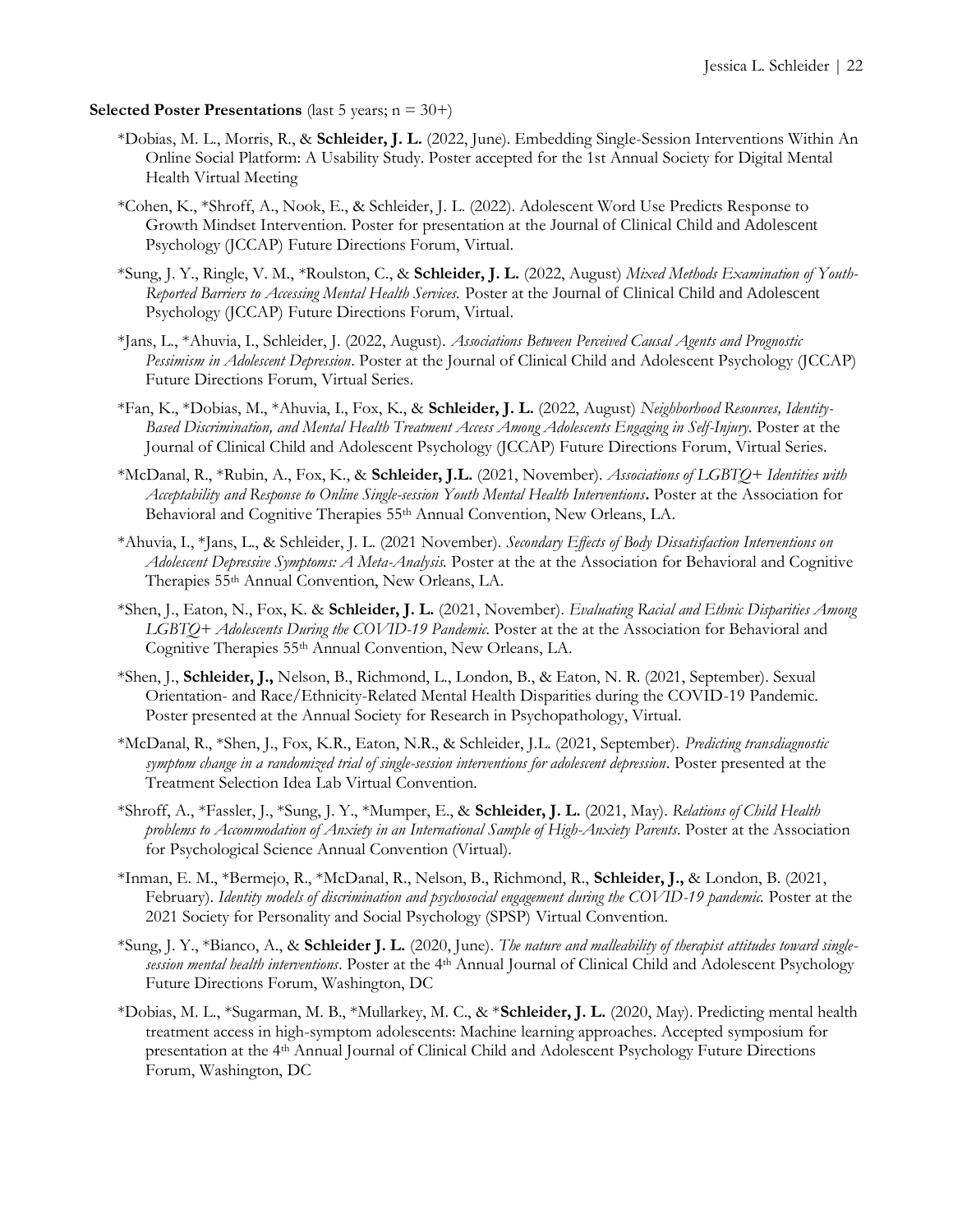- \*Fassler, J. A., \*Shroff, A., & **Schleider, J. L.** (2020, June). *An exploratory study into parent perceptions on youth mental health treatments*. Poster at the 4<sup>th</sup> Annual Journal of Clinical Child and Adolescent Psychology Future Directions Forum, Washington, DC
- \*Mullarkey, M. C., \*Dobias, M. L., Beevers, C. G., \*Fassler, J., \*Shroff, A., \*Sugarman, M., & **Schleider, J. L.** (2020, June). *"Please Make it Shorter": An eight minute, self-administered intervention decreases self-hatred in emerging adults*. Poster at the 4<sup>th</sup> Annual Journal of Clinical Child and Adolescent Psychology Future Directions Forum, Washington, DC
- \*Rosenberg, B., \*Dobias, M., \*Sung, J., \*Vilkin, E., & **Schleider, J. L.** (2020, June). *Evaluating mental health treratment access in lesbian, gay, and bisexual versus heterosexual young adults.* Poster at the Journal of Clinical Child and Adolescent Psychology Future Directions Forum, Washington, DC
- \*Ahn, H. E., Nook, E. C., **Schleider, J. L.**, & Somerville, L. H. (2020, April). *Investigating linguistic abstraction in relation to psychological distancing and emotion regulation.* Poster at the Conference of the Society for Affective Science, San Francisco, CA.
- \* †Fassler, J., \*†Shroff, A., & **Schleider, J. L.** (2019, November). *How do parents' mental health treatment histories relate to their expectancies for youth mental health treatment?* Poster at the at the Association for Behavioral and Cognitive Therapies 53rd Convention, Atlanta, GA.
- \* †Bianco, A., \*†Gilbert, R., \*Abel, M.R., & **Schleider, J. L.** (2019, November). *When and why is psychotherapy brief? Roles of sociodemographic factors, problem severity, and problem type in U.S. adolescents.* Poster at the at the Association for Behavioral and Cognitive Therapies 53rd Convention, Atlanta, GA.
- \*Lin, S.-Y., Eaton N. R., & **Schleider J. L.** (2019, November). *Unpacking associations between mood symptoms and screen-time in preadolescents: A network analysis.* Poster at the Association for Behavioral and Cognitive Therapies 53rd Convention, Atlanta, GA.
- \*Venturo-Conerly, K., \*Wasil, A., \*Osborn, T., **Schleider, J. L.**, Weisz, J.R. (2019, November). *A Brief Schoolbased Intervention Reduces Depression and Anxiety Symptoms in Kenyan Adolescents: Findings from a Pilot Randomized Controlled Trial*. Poster at the Association for Behavioral and Cognitive Therapies 53rd Convention, Atlanta, GA.
- \*Bartolotta, K., **Schleider, J. L.,** Perlman, G., Klein, D., Gromatsky, M., Waszczuk, M., & Kotov, R. (2019, May). *Low Perceived Social Support from a Close Friend Predicts Future Non-Suicidal Self-Injury in Adolescent Girls*. Poster at the 31<sup>st</sup> Association for Psychological Science Convention, Washington, DC
- \*Snow, R. S., **Schleider, J. L.,** & Weisz, J. R. (2018, June). *Beliefs about failure moderate the relation between parents' past psychotherapy experiences and psychotherapy effectiveness expectancies for offspring.* Poster at the 2<sup>nd</sup> Journal of Clinical Child and Adolescent Psychology Future Directions Forum, Washington, DC
- \*Garibaldi, P. M., **Schleider, J. L.,** & Weisz, J. R. (2018, June). *Unpacking Parents' Mental Health Treatment Expectancies: The Roles of Perceived Social Class and Hopelessness.* Poster at the 2nd Journal of Clinical Child and Adolescent Psychology Future Directions Forum, Washington, DC
- \*Traver, S., & **Schleider, J. L.** (2017, May). *Family Functioning and Youth Gender as Moderators of the Link Between Parent Depression and Child Anxiety*. Poster at the 29<sup>th</sup> Association for Psychological Science Convention, Boston, MA
- \*Insler, J., \*Kashyap, M., **Schleider, J. L.,** & Weisz, J. R. (2017, May). *Benefits of a brief, youth-directed growth mindset intervention for family functioning and parent depression*. Poster at the 29th Association for Psychological Science Convention, Boston, MA
- **Schleider, J. L.**, & Weisz, J. R. (2017, April). *Predictors and moderators of 9-month outcomes in a single-session growth mindset intervention for youth anxiety and depression*. Poster at the Anxiety and Depression Association of America 37th Conference, San Francisco, CA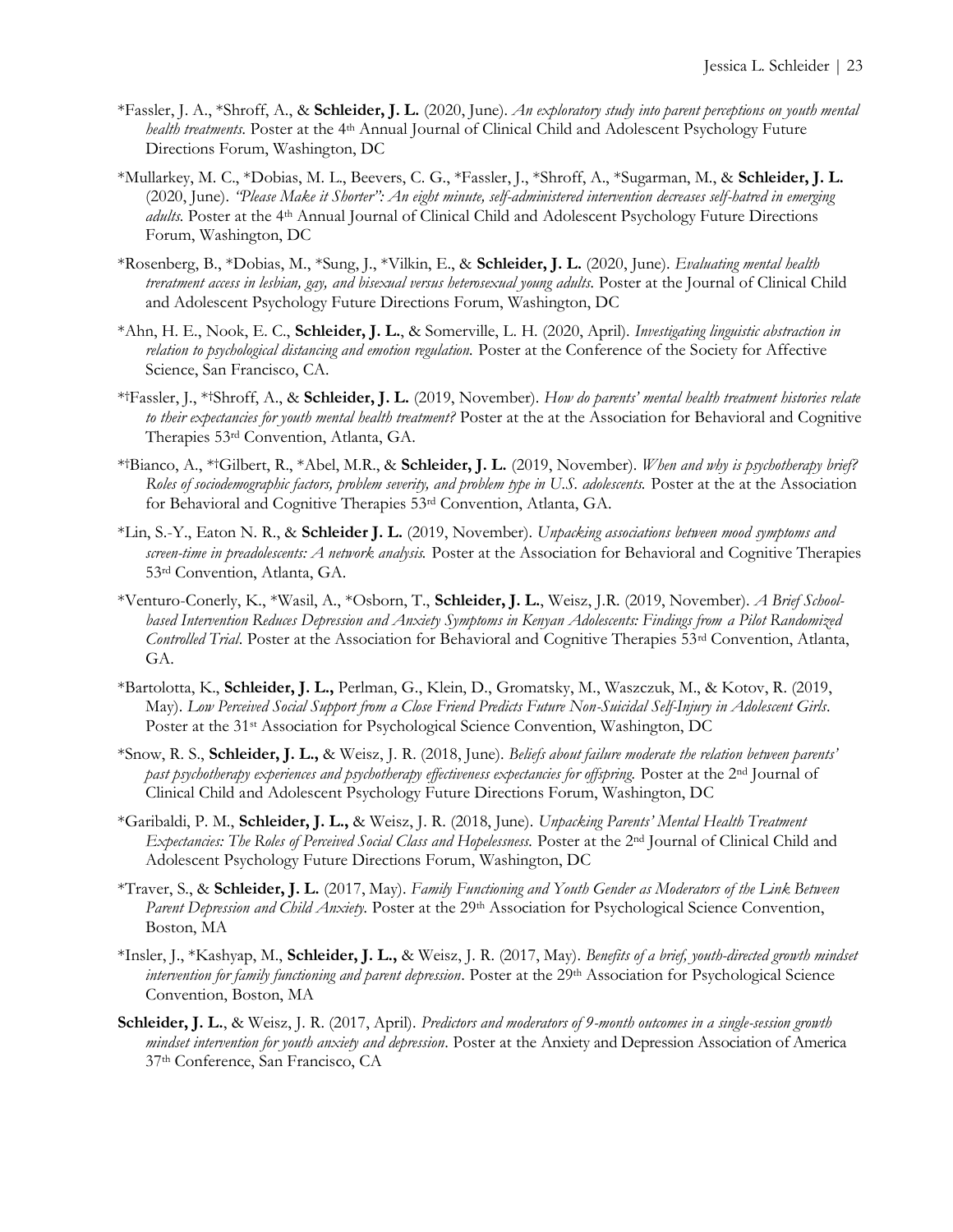- **Schleider, J. L.,** & Weisz, J. R. (2016, September). *Reducing risk for anxiety and depression in high symptom adolescents: Impacts of a single-session growth mindset intervention*. Poster at the 2016 National Conference in Clinical Child and Adolescent Psychology, Lawrence, KS
- Nook, E. C., **Schleider, J. L.**, & Somerville, L. H. (2016, September). Discovering bidirectional relations between emotion regulation and distancing language. Poster at the Society for Research in Psychopathology's Annual Meeting, Baltimore, MD
- \*Lee, E. Y., & **Schleider, J. L.** (2016, July). *Single-session intervention teaching incremental theories of personality strengthens physiological recovery from social stress.* Poster at the Annual Symposium on Management and Social Sciences, South Korea

# **PROFESSIONAL SERVICE**

#### **Professional Memberships**

Association for Behavioral and Cognitive Therapies (ABCT); Society of Clinical Child & Adolescent Psychology (APA Division 53); Anxiety and Depression Association of America; Association for Psychological Science; Society for a Science of Clinical Psychology (APA Division 12, Section 3); International Society for Research on Child and Adolescent Psychopathology (ISRCAP)

# **Service to the Department of Psychology (Stony Brook University)**

| 2021-22 | Member, Inclusion, Equity Diversity, and Access (IDEA) Fellow Search Committee |
|---------|--------------------------------------------------------------------------------|
| 2021-   | Director, Clinical Psychology Program Externship Placement                     |
| 2020-   | Co-Chair, Clinical Psychology Program Admissions Committee                     |
| 2020-   | Member, Sub-Committee for Diversifying Graduate Student Recruitment            |
| 2020-   | Member, Hosting Committee for Diversity                                        |
| 2020-21 | Member, Masters Program Admissions Committee                                   |
| 2019-   | Member, Graduate Committee                                                     |
| 2019-21 | Member, Student Self-Care Committee                                            |
|         |                                                                                |

2018-21 Member, Grievance Committee

#### **Service to the Field (National)**

| $2022 -$  | Science Council Member, MO Mental Health                                                                                  |
|-----------|---------------------------------------------------------------------------------------------------------------------------|
| 2021      | Steering Committee Member, RCN-UBE Incubator: Undergraduate Learning Environments in                                      |
|           | Biology, funded by the National Science Foundation. This grant aims to bring together experts in                          |
|           | psychology, psychiatry, student services, and biology education to identify sources of anxiety in active-learning biology |
|           | classrooms, design interventions to lessen student anxiety, and to spur new research on student anxiety in this context.  |
| 2019-2020 | Professional Development Team, Journal of Clinical Child and Adolescent Psychology (JCCAP)                                |
|           | Future Directions Forum. Organized and co-led professional development workshops at annual conference.                    |
| $2019-$   | Member, Association for Psychological Clinical Science Program Membership Committee                                       |
| $2019-$   | Mentor, Society for Clinical Child and Adolescent Psychology Mentorship Program                                           |
| $2018-$   | Reviewer, Flexibility Fund Awards, Academy of Psychological Clinical Science                                              |
| 2017-2018 | Mentor, ABCT Dissemination & Implementation Science SIG Mentorship Program                                                |
| 2013-2016 | Mentor, Association for Psychological Science Undergraduate Mentorship Program                                            |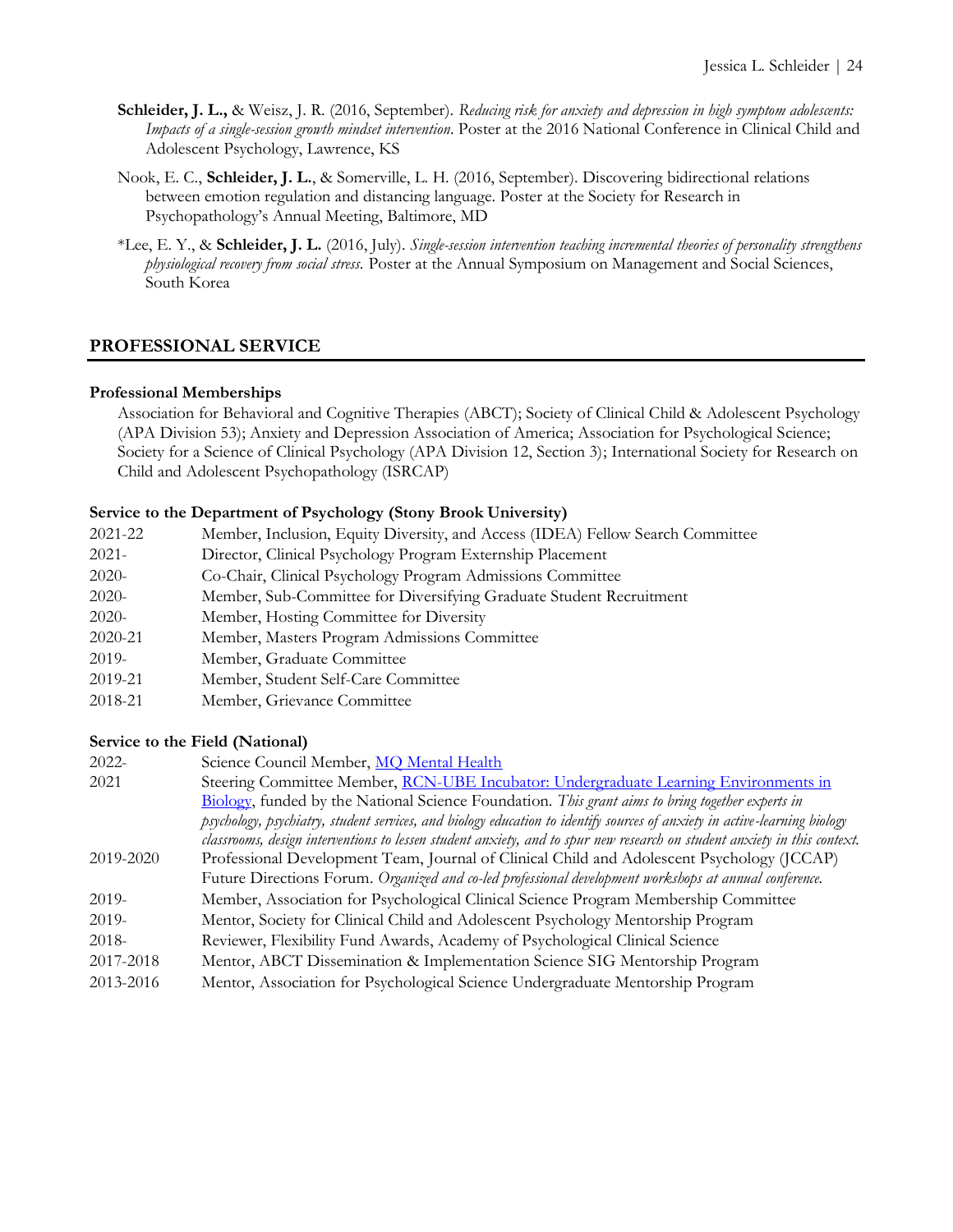# **TEACHING AND MENTORING**

# **Stony Brook University**

| 2022      | Instructor, Intervention Science, Doctoral seminar                                          |
|-----------|---------------------------------------------------------------------------------------------|
| 2019      | Instructor, Abnormal Child Psychology. Undergraduate lecture.                               |
| 2018-     | Instructor & Clinical Supervisor, Child/Adolescent Clinical Supervision. Doctoral practicum |
|           | seminar.                                                                                    |
| 2018-     | Co-Instructor, Survey of Clinical Psychology. Graduate (Master's) seminar.                  |
| $2018-$   | Clinical Didactics Guest Lecturer, Stony Brook University Consortium Internship Program.    |
|           | Predoctoral intern seminar.                                                                 |
| 2018-2019 | Honors College Thesis Advisor, Thesis: Meta-analysis of the association between depression  |
|           | symptoms and social media use in college students                                           |

#### **Harvard University**

| 2017      | Guest Lecturer, Psychotherapy Research. Doctoral seminar.                                  |
|-----------|--------------------------------------------------------------------------------------------|
| 2016-2017 | Undergraduate Psychology Thesis Advisor, Thesis: Implicit theories of self associated with |
|           | achievement: Investigating parents.                                                        |
| 2016      | Co-Instructor (with John Weisz, PhD), Research Methods in Child/Adolescent Clinical        |
|           | Psychology. Undergraduate & Graduate lecture. Overall student rating: 4.9/5.0              |
| 2016      | Guest Lecturer, Psychotherapy: Science and Practice. Undergraduate seminar.                |

#### **Additional Teaching Experience**

2006-2008 Middle School Teaching Fellow (taught math, English and theatre to at-risk, high-potential middle school students), Breakthrough New York at The Town School, New York, NY

#### **Mentored Post-Doctoral Fellows (Stony Brook University)**

| $2022 -$  | Arka Ghosh        |
|-----------|-------------------|
| $2022 -$  | Erika Szkody      |
| $2021 -$  | Atina Manyelian   |
| 2020-2021 | Michael Mullarkey |

# **Mentored Doctoral Graduate Students (Stony Brook University)**

| $2022 -$ | Chantelle Roulston                                                             |
|----------|--------------------------------------------------------------------------------|
|          | NSF Graduate Research Fellowship Program awardee (2023-2026)                   |
|          | Dr. W. Burghart Turner Fellow at Stony Brook (2022-2027)                       |
| $2021 -$ | Katherine (Katie) Cohen                                                        |
| $2021 -$ | Jenny Shen, co-mentored with Dr. Nicholas Eaton                                |
|          | Social Sciences and Humanities Research Council Fellowship awardee (2022-2024) |
| $2020-$  | Isaac Ahuvia                                                                   |
|          | Stony Brook University Graduate Council Fellow at Stony Brook (2019-2024)      |
| $2020-$  | Riley McDanal, co-mentored with Dr. Nicholas Eaton                             |
|          | NSF Graduate Research Fellowship Program awardee (2022-2025)                   |
|          | John Neale Graduate Student Excellence Fund awardee (2020-2021)                |
| 2019-20  | Emma Mumper, Secondary mentor; primarily mentored by Dr. Daniel Klein          |
|          | Psi Chi Graduate Research Grant awardee (2020-2021)                            |
| 2019-    | Mallory Dobias                                                                 |
|          | Stony Brook University Graduate Council Fellow at Stony Brook (2019-2024)      |
|          | Mamie Phipps Clark Diversity Research Grant awardee (2020-2021)                |
| 2019-    | Jenna Sung                                                                     |
|          | RWJF Health Policy Research Scholars Fellowship awardee (2020-25)              |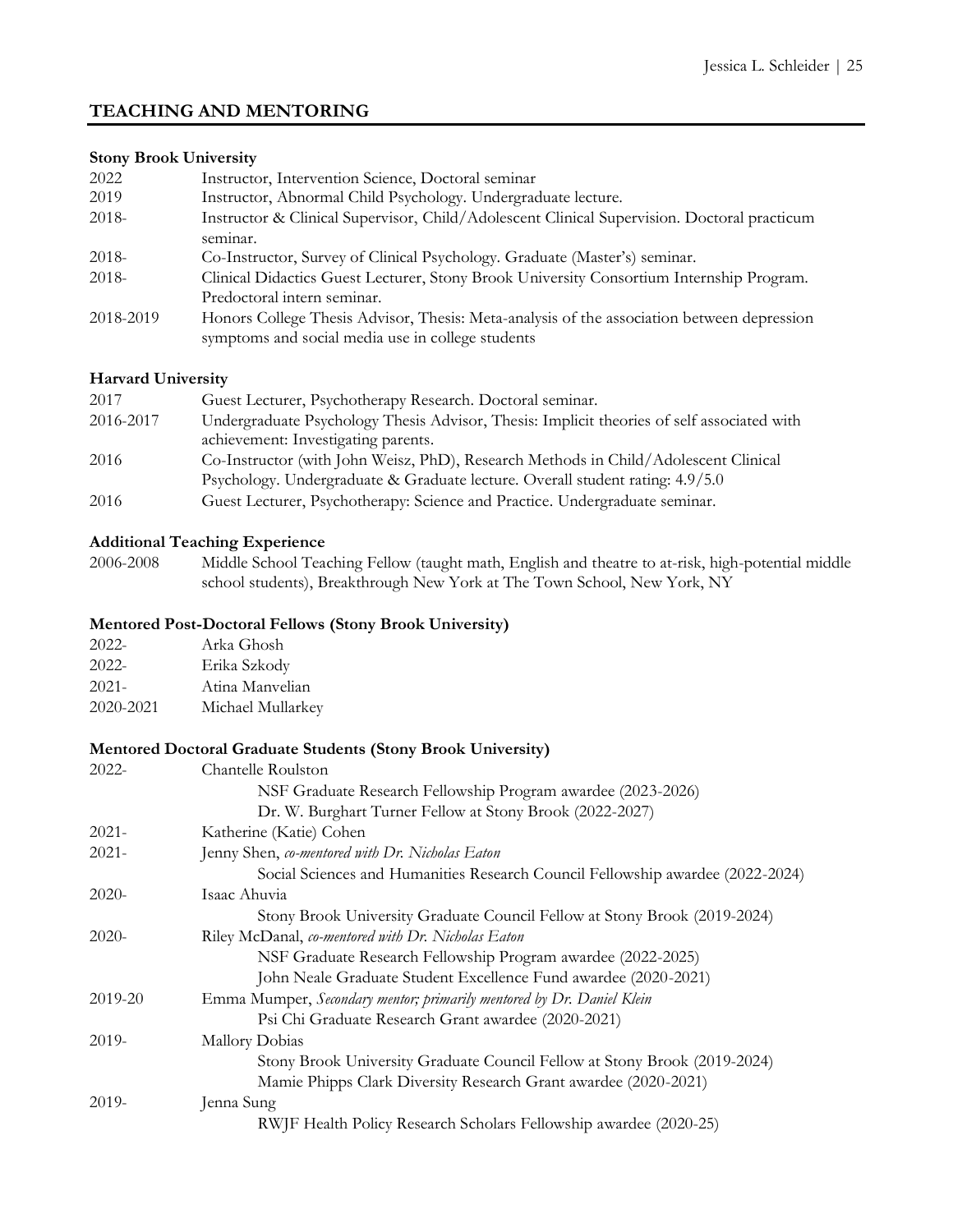Psi Chi Graduate Research Grant awardee (2020-2021)

#### **Student Committees**

| 2022      | Mallory Dobias (Specialties Committee; Stony Brook University)      |
|-----------|---------------------------------------------------------------------|
| 2022      | Jenna Sung (Specialties Committee; Stony Brook University)          |
| 2022      | Jenny Shen (Specialties Committee; Stony Brook University)          |
| 2021-2022 | Sin-Ying Lin (Dissertation Committee Chair; Stony Brook University) |
| 2021      | Olivia Fitzpatrick (Master's Thesis Committee; Harvard University)  |
| 2020      | Sin-Ying Lin (Specialties Committee Chair; Stony Brook University)  |
| 2019-2022 | Amrita Ramakrishnan (Dissertation Committee; New York University)   |

### **Mentored Clinical Psychology Interns (Stony Brook University Consortium Internship Program)**

| 2022-2023 | Monika Lind       |
|-----------|-------------------|
| 2019-2020 | Michael Mullarkey |

#### **Mentored Master's Graduate Students (Stony Brook University)**

| Yuanyuan Yang      |
|--------------------|
| Sakura Ito         |
| Laura Jans         |
| Aijia Yao          |
| Renee Gilbert      |
| Amanda Bianco      |
| Briana Rosenberg   |
| Shreya Sheth       |
| Jacquelyn Marriott |
| Charlotte Palmer   |
|                    |

#### **Mentored Undergraduate Honors Theses**

| 2021-2022 | Kailyn Fan (Honors Thesis, Stony Brook University), co-mentor with Mallory Dobias |
|-----------|-----------------------------------------------------------------------------------|
| 2021-2022 | Elden Flores (Honors Thesis, Stony Brook University), co-mentor with Jenna Sung   |
| 2018-2019 | Tyler Plaskon (Honors College Thesis, Stony Brook University)                     |
| 2016-2017 | Steven Kunis (Senior Thesis, Harvard University)                                  |

# **Mentored Research Assistants and Lab Coordinators**

\*Supervised student in senior thesis or mentored research project(s) †Received competitive mentored research grant for a project conducted under my supervision

|       | Name and University/Institution        | <b>Subsequent Position</b> |
|-------|----------------------------------------|----------------------------|
| 2022- | Ian Sotomayor, Stony Brook University  | Presently in lab           |
| 2021- | Elena Vacanti, Stony Brook University  | Presently in lab           |
| 2021- | Manreet Ranu, Stony Brook University   | Presently in lab           |
| 2021- | Jessica Liao, Stony Brook University   | Presently in lab           |
| 2021- | Skylar Sichel, Stony Brook University  | Presently in lab           |
| 2021- | Syed Ahsan, Stony Brook University     | Presently in lab           |
| 2021- | Jason Steiner, Stony Brook University  | Presently in lab           |
| 2021- | Daanyal Syed, Stony Brook University   | Presently in lab           |
| 2021- | Kelly Kwong, Stony Brook University    | Presently in lab           |
| 2021- | Wagdy Eissa, Stony Brook University    | Presently in lab           |
| 2021- | Valerie Thomas, Stony Brook University | Presently in lab           |
| 2021- | Nicole Lutsky, Stony Brook University  | Presently in lab           |
|       |                                        |                            |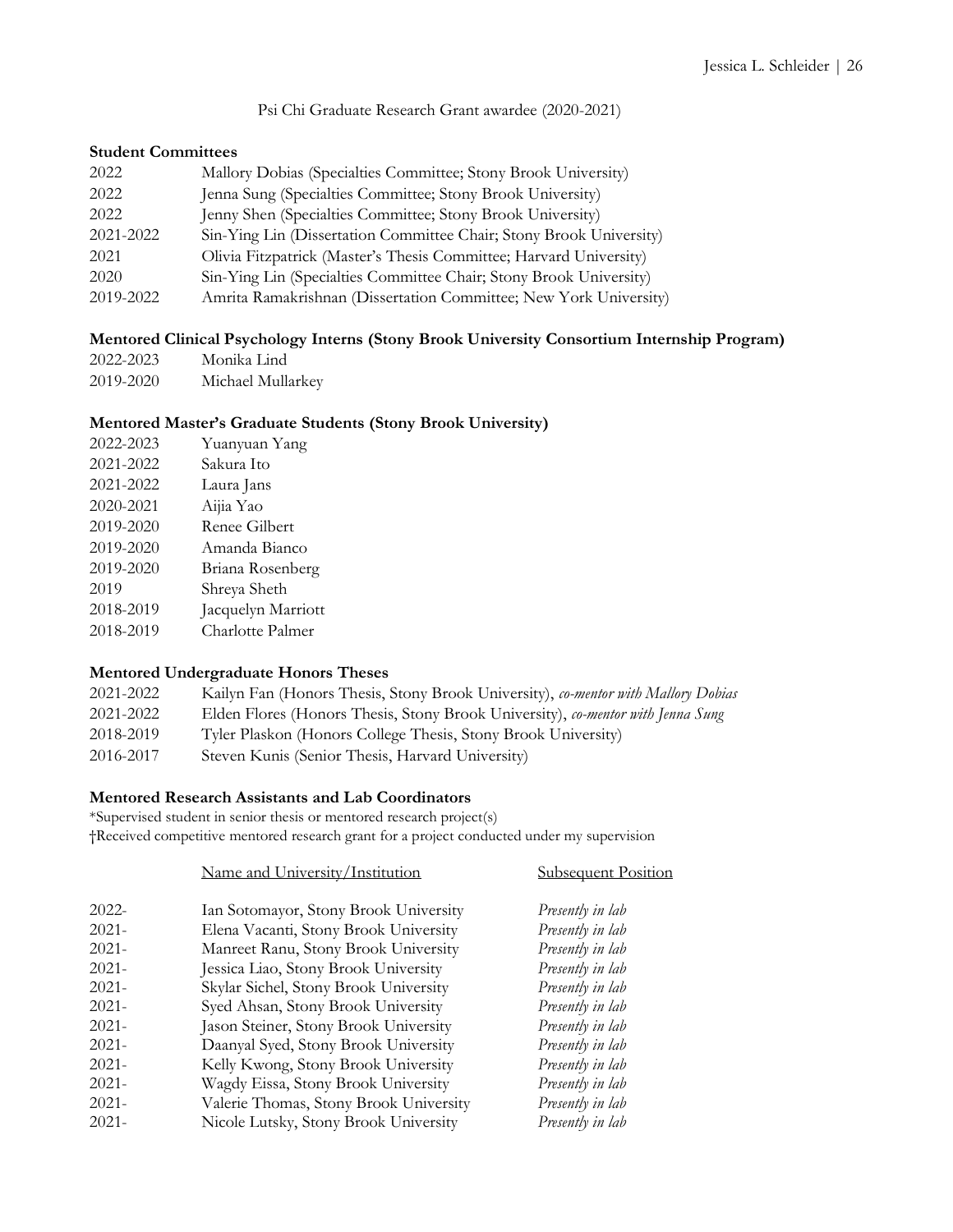| $2021 -$  | Kateryna Korobkina, Stony Brook University   | Presently in lab                               |
|-----------|----------------------------------------------|------------------------------------------------|
| $2021 -$  | John Difonzo, Stony Brook University         | Presently in lab                               |
| $2021 -$  | Jessica Singh, Stony Brook University        | Presently in lab                               |
| $2021 -$  | Fiona Lam, Stony Brook University            | Presently in lab                               |
| $2021 -$  | Aqsa Mirza, Stony Brook Unversrity           | Presently in lab                               |
| $2021 -$  | Shreya Addepalli, Stony Brook University     | Presently in lab                               |
| $2021 -$  | Nadine Areikat, Stony Brook University       | Presently in lab                               |
| $2021 -$  | Bailey Campbell, Stony Brook University      | Presently in lab                               |
| $2021 -$  | Rinchen Lama, Stony Brook University         | Presently in lab                               |
| $2021 -$  | Anastasia Philippopoulos, Stony Brook U.     | Presently in lab                               |
| $2021 -$  | Isha Trivedi, Stony Brook University         | Presently in lab                               |
| 2020-     | Sharon Chen, Stony Brook University *        | Presently in lab                               |
|           |                                              |                                                |
| 2020-     | Chantelle Roulston, Stony Brook University * | Presently in lab                               |
| 2020-     | Anna Guo, Stony Brook University             | Presently in lab                               |
| 2020-     | Jody Huie, Stony Brook University            | Presently in lab                               |
| 2020-     | Lucy Gordon, Stony Brook University          | Presently in lab                               |
| 2020-     | Colette Lopez, Stony Brook University        | Presently in lab                               |
| 2020-     | Elden Flores, Stony Brook University *       | Presently in lab                               |
| 2020-     | Ashley Larose, Stony Brook University        | Presently in lab                               |
| 2019-     | Laura Jans, Stony Brook University           | Presently in lab                               |
| 2018-     | Angeles Paucar, Stony Brook University       | Presently in lab                               |
| 2018-     | Akash Shroff, Stony Brook University *       | Presently in lab                               |
| 2021-2022 | Michael Shamouil, Stony Brook University     | Continued undergraduate studies                |
| 2018-2021 | Julia Fassler, Hofstra University *          | MSW student, New York University               |
| 2019-2021 | Michael Sugarman, CUNY Hunter College *      | PsyD student, School Psychology, St. John's    |
|           |                                              | University                                     |
| 2018-2021 | Aleta Thomas, Stony Brook University         | Applying to Medical Schools                    |
| 2020-2021 | Aijia Yao, Stony Brook University *          | Research Associate, Johns Hopkins University   |
| 2020-2021 | Astrid Cousins, Stony Brook University       | Continued undergraduate studies                |
| 2019-2020 | Amanda Bianco, Stony Brook University *      | PhD student, Clinical Psychology, Texas Tech   |
|           |                                              | University                                     |
| 2019-2020 | Renee Gilbert, Stony Brook University *      | PhD student, Clinical Child Psychology,        |
|           |                                              | University of Kansas                           |
| 2018-2020 | Briana Rosenberg, Stony Brook University *   | MSW candidate, New York University             |
| 2019      | Lauren Edwards, Catholic Univ. of America    | Continued undergraduate studies                |
| 2018-2019 | Carolyn Lorenzi, Stony Brook University *    | Continued undergraduate studies                |
| 2018-2019 | Kate Bartolotta, Stony Brook University *    | PhD candidate, School Psychology,              |
|           |                                              | Fordham University                             |
| 2018-2019 | Tyler Plaskon, Stony Brook University *      | Continued undergraduate Studies                |
| 2017-2018 | Rachel Snow, Mass. General Hospital *        | MSW Candidate, Boston College                  |
| 2017-2018 | Patricia Garibaldi, Harvard University *     | PhD student, Clinical Psychology, Northwestern |
|           |                                              | University                                     |
| 2015-2017 | Steven Kunis, Harvard University †*          | MSc candidate, Cognitive Anthropology,         |
|           |                                              | Oxford University                              |
| 2015-2017 | Joshua Insler, Tufts University *            | MD candidate, Rush Medical College             |
| 2015-2017 | Manaswi Kashyap, Wellesley College *         | Continued undergraduate studies                |
| 2015-2017 | Stephanie Traver, Tufts University †*        | PsyD student, William James College            |
| 2016      | Joe Byrnes, Tufts University *               | Continued undergraduate studies                |
|           |                                              |                                                |
| 2016      | Albe Folcarelli, Columbia University *       | Continued undergraduate studies                |
| 2016      | Susanna Yim, Rhode Island College *          | Research Assistant, Bradley-Hasbro             |
|           |                                              | Children's Research Center                     |
| 2016      | Valerie Woxholdt, Harvard University         | Research Assistant, Harvard GSE                |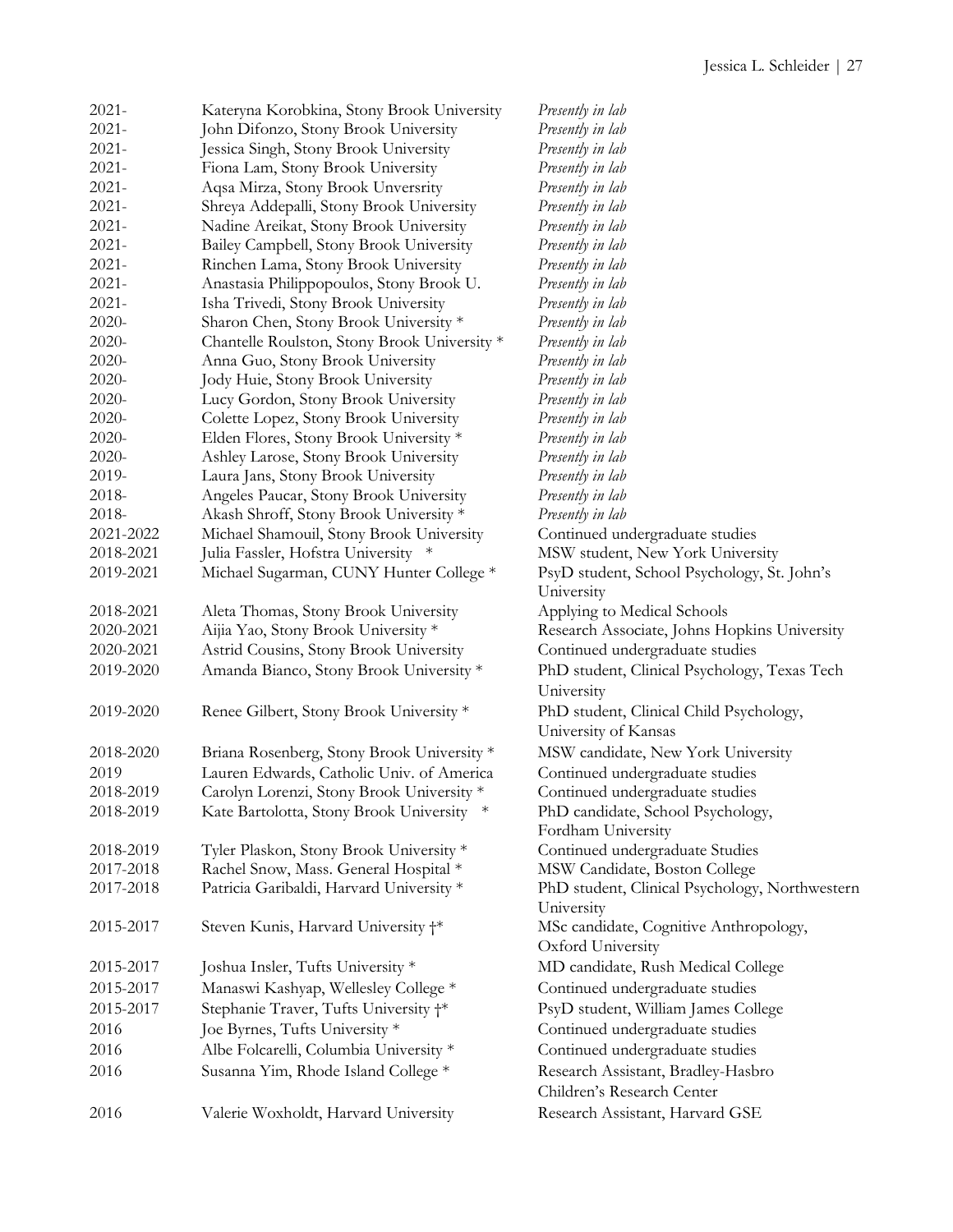| 2015-2016 | Eun Youb (Josh) Lee, Tufts University * | MS, Computer Science, Tufts Univerrsity   |
|-----------|-----------------------------------------|-------------------------------------------|
| 2015-2016 | Elise Garden, Harvard University        | Continued undergraduate studies           |
| 2015-2016 | Marisol Consuegra, Tufts University     | Continued undergraduate studies           |
| 2013-2014 | Madelaine Abel, Wellesley College †*    | PhD student, Clinical Child Psychology,   |
|           |                                         | University of Kansas                      |
| 2013-2014 | Giovanna Castro, Tufts University       | Community Coordinator, East End House     |
| 2013-2014 | Brendan Eappen, Harvard University      | Booth Fellow, Partners in Health          |
| 2014      | Meghan Farley, Emmanuel College         | Mental Health Specialist, McLean Hospital |
| 2014      | Rebecca Krane, Harvard University       | Continued undergraduate studies           |
| 2013      | Anushka Patel, Harvard University *     | PhD student, University of Tulsa          |
| 2013      | Evelyn Ramirez, Harvard University      | Fulbright Scholar                         |
| 2013      | Tedi Asher, Harvard University          | Postdoc, Harvard Medical School           |

# **CLINICAL EXPERIENCE**

| 2019-     | Faculty Supervisor, Child/Adolescent Outpatient Clinic<br>Founder, Director, and Clinical Supervisor, Single Session Consultation (SSC) Service<br>Krasner Psychological Center, Stony Brook University, Stony Brook, NY |
|-----------|--------------------------------------------------------------------------------------------------------------------------------------------------------------------------------------------------------------------------|
| 2017-2018 | Psychology Fellow<br>The Consultation Center at Yale University, New Haven, CT                                                                                                                                           |
| 2017-2018 | Individual and Family Therapist<br>West Haven Mental Health Clinic (WHMHC) at Yale University, New Haven, CT                                                                                                             |
| 2016-2017 | DBT Parent Coach, Family Therapist, and Multifamily Skills Group Leader<br>3East Dialectical Behavioral Therapy Program, McLean Hospital, Belmont, MA                                                                    |
| 2015-2016 | Neuropsychological Assessment Specialist<br>Metrowest Neuropsychology LLC, Westborough, MA                                                                                                                               |
| 2014-2016 | MATCH-ADTC School-Based Supervisor and Trainer<br>Student Outcomes of Integrative Mental Health Services, Brookline, MA                                                                                                  |
| 2014-2015 | Individual Therapist<br>Center for Anxiety and Related Disorders, Boston University, Boston, MA                                                                                                                          |
| 2014      | Individual Therapist & Counselor<br>"Brave Bunch" Selective Mutism Treatment Camp, CARD, Boston University, Boston, MA                                                                                                   |
| 2014      | Psychodiagnostic Assessment Specialist<br>Department of Psychiatry, Massachusetts General Hospital, Boston, MA                                                                                                           |
| 2013-2014 | Individual Therapist<br>Judge Baker Children's Center, Harvard Medical School, Boston, MA                                                                                                                                |

# **CONSULTING and INDUSTRY**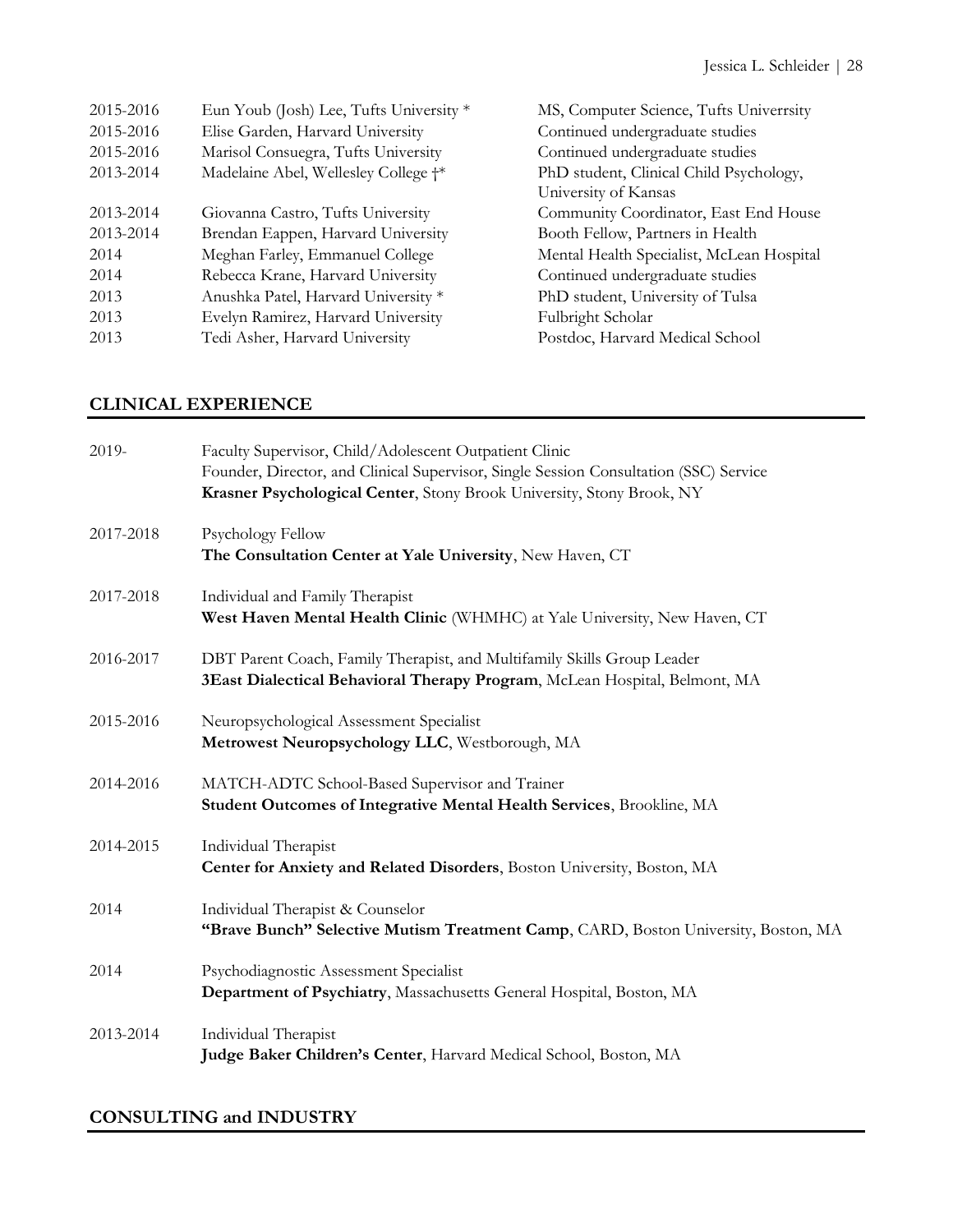| $2021 -$ | Co-Founder and Co-Director, Single Session Support Solutions, Inc. (S4)<br>S4 empowers clinics, schools, and organizations to provide their community members with data-driven digital supports<br>for stress, coping, and mental health, when and where support is needed most. Co-founded and lead organization's<br>mission, directions, and operations. |
|----------|-------------------------------------------------------------------------------------------------------------------------------------------------------------------------------------------------------------------------------------------------------------------------------------------------------------------------------------------------------------|
| $2021 -$ | Clinical Advisory Board Member, Koko<br>Koko aims to bring mental health and well-being to as many people as possible by partnering with web- and mobile-<br>based media platforms to provide evidence-based supports. Contribute, evaluate, and consult on single-session<br>intervention content.                                                         |
| $2020-$  | Co-Founding Scientific Advisory Board Member and Content Consultant, Walden Wise, Inc.<br>Walden Wise is a nonprofit working to translate basic research on psychopathology to improve parenting practices<br>and youth mental health. Contribute to nonprofit's theory of change, key practices, and structure.                                            |

# **MEDIA APPEARANCES & CONTRIBUTIONS**

**Monitor on Psychology – American Psychological Association**, April 2022. Quoted and research highlighted in feature article on single-session mental health interventions, [More Growth for Patients in Less Time.](https://www.apa.org/monitor/2022/04/feature-growth-patients)

Article reporting on new Health Resources and Services Administration grant published in [SBU News.](https://www.stonybrook.edu/aldacenter/story.php?slug=expanding-resilience-among-healthcare-providers)

Article reporting results of nationwide trial of single-session online interventions, published in *[Nature Human](https://doi.org/10.1038/s41562-021-01235-0)  [Behaviour,](https://doi.org/10.1038/s41562-021-01235-0)* covered in multiple news outlets, including:

Healio: [Online interventions reduce teens' depression symptoms](https://www.healio.com/news/primary-care/20220114/online-interventions-reduce-teens-depression-symptoms) **Newswise:** [Study reveals brief online interventions help reduce teen depression](https://www.newswise.com/coronavirus/study-reveals-brief-online-interventions-help-reduce-teen-depression/?article_id=762002) HealthDay: [Online single session interventions benefit teens with depression](http://ct.moreover.com/?a=46568593905&p=1pl&v=1&x=TkyGC5IOzjwcI6iNTmatLQ) **The Medical News***:* [Online single-session interventions help curb adolescent depression, study shows](http://ct.moreover.com/?a=46514966692&p=1pl&v=1&x=mwG_9ZlaQM8KYa8h3BPhBA) **Futurity***:* [Online interventions can ease teen depression](https://www.futurity.org/teen-depression-intervention-2669332-2/?utm_source=rss&utm_medium=rss&utm_campaign=teen-depression-intervention-2669332-2) **Physician's Weekly:** [Online single-session interventions benefit teens with depression](https://www.physiciansweekly.com/online-single-session-interventions-benefit-teens-with-depression/)

**San Antonio Express News**, Nov. 2021. The lab's open-access single-session interventions were featured in "[Online Mental Health Program Lets San Antonio Teens Talk it Out](/Users/jessica.schleider/Documents/CVs/2021/Online%20mental%20health%20program%20lets%20San%20Antonio%20teens%20talk%20it%20out)"

"Interest to Impact" Podcast, Sept. 2021. Half-hour podcast interview on the promise of digital single-session [interventions for youth mental health.](https://www.interesttoimpact.com/podcast-episodes)

**Vox,** Sept. 2021. Quoted in article, [What an enormous global study can tell us about feeling better during the](https://www.vox.com/science-and-health/22641291/global-mental-health-covid-19-cognitive-reappraisal-study)  [pandemic](https://www.vox.com/science-and-health/22641291/global-mental-health-covid-19-cognitive-reappraisal-study)

**American Academy of Child and Adolescent Psychiatry***,* Jul. 2021. Invited guest on "Screen-side Chats" series with AACAP President Dr. Gaye Carlson, [The Promise of Single-Session Interventions](https://www.youtube.com/watch?v=kgx70pvPyww&ab_channel=AmericanAcademyofChildandAdolescentPsychiatry)

Mad in America, Apr. 2021. Pre-print featured, [Coming to Terms with the Failures of Youth Psychology Research](https://www.madinamerica.com/2021/04/coming-terms-failures-youth-psychology-research/)

**News for San Antonio,** Jan. 2021. Open-access intervention initiative featured, [Project YES Helps Teens Suffering](https://news4sanantonio.com/news/local/project-yes-helps-teens-suffering-from-anxiety-and-stress)  [from Anxiety and Stress.](https://news4sanantonio.com/news/local/project-yes-helps-teens-suffering-from-anxiety-and-stress) 

Vox, Sept. 2020. Quoted in article, [How the Pandemic Forced Mental Health Care to Change for the Better](https://www.vox.com/science-and-health/21427156/what-is-teletherapy-mental-health-online-pandemic)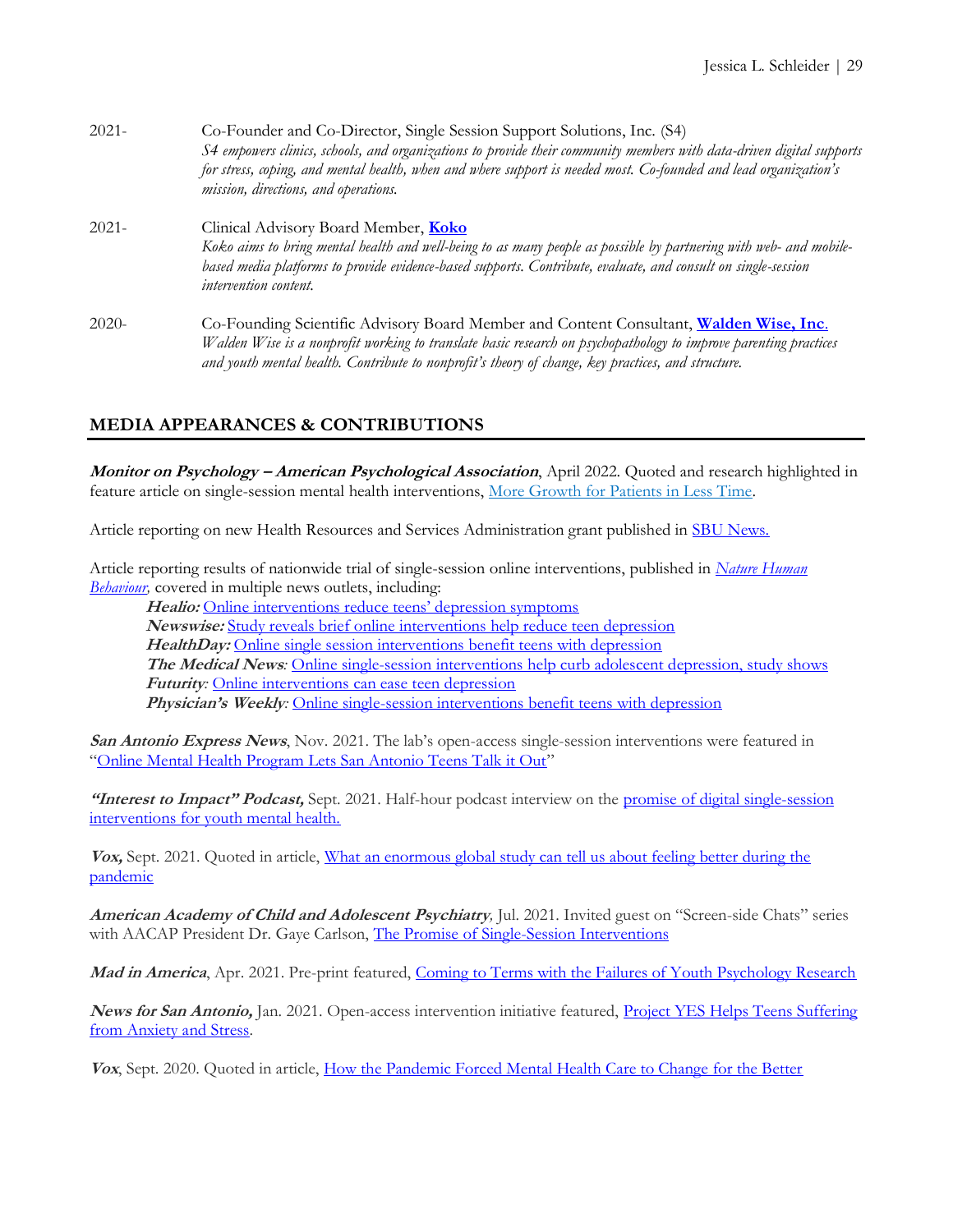**"Research Matters" Podcast,** Aug. 2020. Hour-long podcast interview on [open science practices and diversity,](https://researchmatters.libsyn.com/jessica-schleider-phd-on-open-science-and-replicability-practices-and-diversity-equity-and-inclusion-in-academia)  equity, and [inclusion in academia](https://researchmatters.libsyn.com/jessica-schleider-phd-on-open-science-and-replicability-practices-and-diversity-equity-and-inclusion-in-academia)

**"In Conversation" Podcast, Association for Child and Adolescent Mental Health**, Aug. 2020. Invited guest on ACAMH's "In Conversation" podcast episode, "[Single Sessions, Scalable Impacts](https://www.acamh.org/podcasts/dr-jessica-schlieder-single-sessions-scalable-impact-in-conversation/)" **Forbes**, Jan. 2020. Included on the 2020 *Forbes* [30 Under 30 in Healthcare](https://www.forbes.com/profile/jessica-schleider/?list=30under30-healthcare#2cafc56f6ff5) list

Quoted in articles and radio interviews covering receipt of [2019 NIH Director's Early Independence](https://commonfund.nih.gov/earlyindependence)  [Award](https://commonfund.nih.gov/earlyindependence) supporting a five-year study on brief, scalable interventions for adolescent depression (Oct, 2019) **InnovateLI, :** ['Early' \\$2M grant cheers ambitious depression study](http://www.innovateli.com/early-2m-grant-cheers-ambitious-depression-study/) **Stony Brook News:** [New Approach Seeks Better Outcomes for Teen Depression](https://news.stonybrook.edu/newsroom/press-release/awards/new-approach-seeks-better-outcomes-for-teen-depression/?fbclid=IwAR2nQbUXZSn63tA4ZtW7chiT_vIeLBO8JZmi2v0mPovUHrKdo8Dkj49ZLXk) **TBR News Media:** SBU's Schleider scores \$2M [for teen depression intervention](http://tbrnewsmedia.com/sbus-schleider-scores-2-mln-for-teen-depression-intervention/) **WSHU – NPR**: [Treating Depression in Teens Using What They Know Best](https://www.wshu.org/post/treating-depression-teens-using-what-they-know-best-their-phone#stream/0) — Their Phone

**Elemental***,* Oct. 2019. Quoted in article on research program, [The Emerging Benefits of Short-Term Therapy](https://elemental.medium.com/the-emerging-benefits-of-short-term-therapy-1dc5058d0e0)

**The Fix**, Sept. 2019. Quoted in article on research program, *Is Bite-Sized Therapy a Good Option for Kids?* 

**Vox**, Sept. 2019. Research initiative testing free, online teen mental health supports, **[Project Y.E.S.](http://www.schleiderlab.org/yes.html)**, featured in *Vox*: [These Scientists Want to Make Therapy Much, Much Shorter](https://www.vox.com/science-and-health/2019/9/17/20827011/teen-depression-anxiety-treatment-single-session)

**The Atlantic,** Aug. 2019. Research program at the Lab for Scalable Mental Health was profiled in *The Atlantic*: [The](https://www.theatlantic.com/health/archive/2019/08/can-you-just-got-therapy-once/596359/?utm_source=feed&fbclid=IwAR1eMlXpkW7VE3RIdAuCPzZMcN37eigRN5WW7jnV60RD9Ef-H8cFYaBs9_w)  [Quick Therapy That Actually Works](https://www.theatlantic.com/health/archive/2019/08/can-you-just-got-therapy-once/596359/?utm_source=feed&fbclid=IwAR1eMlXpkW7VE3RIdAuCPzZMcN37eigRN5WW7jnV60RD9Ef-H8cFYaBs9_w)

**TRT Roundtable,** Aug 2019. Invited panelist on an episode of TRT World News' *Roundtable:* [Youth Depression:](https://www.trtworld.com/video/roundtable/youth-depression-causes-do-we-have-the-right-tools/5d55543c04fa2f41c1ddcca8)  [Do We Have the Right Tools?](https://www.trtworld.com/video/roundtable/youth-depression-causes-do-we-have-the-right-tools/5d55543c04fa2f41c1ddcca8)

**Scientific American**, Aug. 2019. Quoted in [article on Growth Mindset interventions](https://www.scientificamerican.com/article/debate-arises-over-teaching-growth-mindsets-to-motivate-students/) for students

**Fatherly,** Jul. 2019. Quoted in article published in *Fatherly*, [Happy Kids Versus Resiliency: Why Anxious Parents](https://www.fatherly.com/love-money/resiliency-versus-happy-kids-anxious-parents-calm-down/)  [Can Calm Down](https://www.fatherly.com/love-money/resiliency-versus-happy-kids-anxious-parents-calm-down/)

**Doctor Radio**, Feb. 2019. Interviewed on youth mental health for "Everyday Health" on [Sirius XM's Doctor Radio](https://siriusxm.com/doctorradio)

**Medium**, Dec. 2018. [Limbix Partners with Academic Researchers to Create VR Intervention for Adolescent](https://blog.limbix.com/limbix-partners-with-academic-researchers-to-create-vr-intervention-for-adolescent-depression-f4917941c011)  **[Depression](https://blog.limbix.com/limbix-partners-with-academic-researchers-to-create-vr-intervention-for-adolescent-depression-f4917941c011)** 

**HealthDay***,* Nov. 2018. Published research covered in HealthDay: [For Teen Girls, Depression May Predict](https://www.physiciansbriefing.com/psychiatry-16/depression-news-176/for-teen-girls-depression-may-predict-subsequent-alcohol-use-740060.html)  [Subsequent Alcohol Use](https://www.physiciansbriefing.com/psychiatry-16/depression-news-176/for-teen-girls-depression-may-predict-subsequent-alcohol-use-740060.html)

**Win Win Parenting Podcast**, Mar. 2018. Invited podcast guest, [Reducing Anxiety and Depression in Teens in Just](http://www.drrosina.com/blog/reducing-anxiety-and-depression-in-teens-in-just-one-session-learn-how)  [One Session.](http://www.drrosina.com/blog/reducing-anxiety-and-depression-in-teens-in-just-one-session-learn-how)

**Medscape**, Feb. 2018. Published research covered in Medscape: [Brief Intervention Yields Lasting Results for Teen](https://www.medscape.com/viewarticle/892144)  [Depression, Anxiety](https://www.medscape.com/viewarticle/892144)

**EdCentral**, Jan. 2018. Published research covered in EdCentral: [Could Growth Mindset Support Students' Mental](https://edcentral.uk/edblog/expert-insight/growth-mindset-students-mental-health-learning)  [Health, As Well As Their Learning?](https://edcentral.uk/edblog/expert-insight/growth-mindset-students-mental-health-learning)

**British Research Digest**, Nov. 2017. Published research covered in British Research Digest: A 30-Minute Lesson [in the Malleability of Personality Has Long-Term Benefits for Anxious, Depressed Teenagers](https://digest.bps.org.uk/2017/11/08/a-30-minute-lesson-in-the-malleability-of-personality-has-long-term-benefits-for-anxious-depressed-teenagers/)

**BigThink**, Nov. 2017. Published research covered in BigThink: [This 30-Minute Course Can Improve Mental](http://bigthink.com/articles/this-30-minute-course-can-improve-mental-health-should-every-school-have-it)